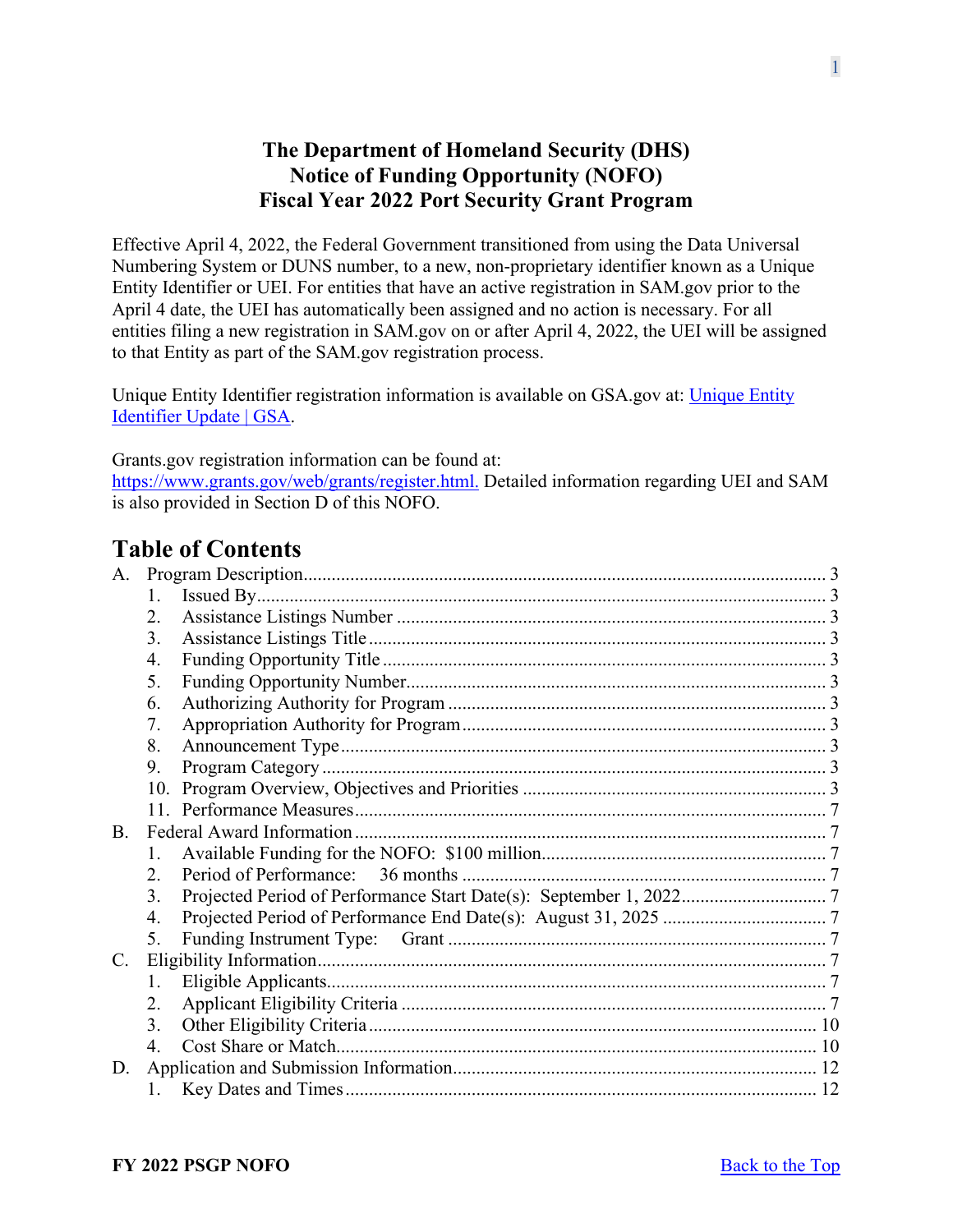|    | 2.           |                                                                                       |  |
|----|--------------|---------------------------------------------------------------------------------------|--|
|    | 3.           |                                                                                       |  |
|    | 4.           | Steps Required to Obtain a Unique Entity Identifier, Register in the System for Award |  |
|    |              |                                                                                       |  |
|    | 5.           |                                                                                       |  |
|    | 6.           |                                                                                       |  |
|    | 7.           |                                                                                       |  |
|    | 8.           |                                                                                       |  |
|    | 9.           | Timely Receipt Requirements and Proof of Timely Submission  16                        |  |
|    |              |                                                                                       |  |
|    | 11.          |                                                                                       |  |
|    |              |                                                                                       |  |
| Ε. |              |                                                                                       |  |
|    | 1.           |                                                                                       |  |
|    | 2.           |                                                                                       |  |
| F. |              |                                                                                       |  |
|    | 1.           |                                                                                       |  |
|    | 2.           |                                                                                       |  |
|    | 3.           |                                                                                       |  |
|    | 4.           |                                                                                       |  |
| G. |              |                                                                                       |  |
|    | $1_{-}$      |                                                                                       |  |
|    | 2.           |                                                                                       |  |
| H. |              |                                                                                       |  |
|    | $1_{\cdots}$ |                                                                                       |  |
|    |              |                                                                                       |  |
|    |              |                                                                                       |  |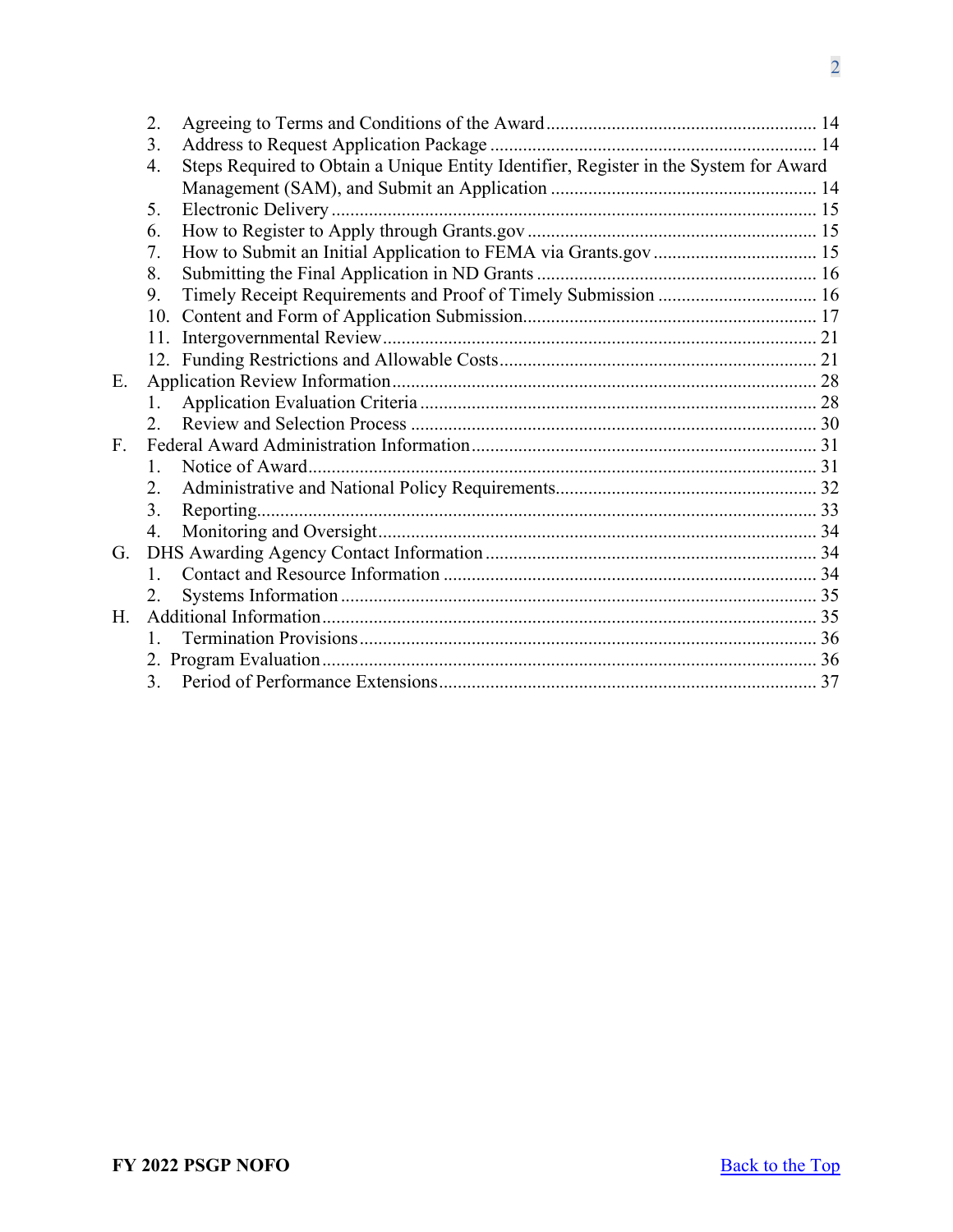### <span id="page-2-0"></span>**A. Program Description**

#### <span id="page-2-1"></span>**1. Issued By**

U.S. Department of Homeland Security (DHS)/Federal Emergency Management Agency (FEMA)/Grant Programs Directorate (GPD)

- <span id="page-2-2"></span>**2. Assistance Listings Number**  97.056
- <span id="page-2-3"></span>**3. Assistance Listings Title** Port Security Grant Program
- <span id="page-2-4"></span>**4. Funding Opportunity Title**  Fiscal Year 2022 Port Security Grant Program (PSGP)
- <span id="page-2-5"></span>**5. Funding Opportunity Number** DHS-22-GPD-056-00-01
- <span id="page-2-6"></span>**6. Authorizing Authority for Program** Section 102 of the Maritime Transportation Security Act of 2002 (Pub. L. No. 107-295, as amended) (46 U.S.C. § 70107)
- <span id="page-2-7"></span>**7. Appropriation Authority for Program**  *Department of Homeland Security Appropriations Act, 2022* (Pub. L. No. 117-103)
- <span id="page-2-8"></span>**8. Announcement Type** Initial
- <span id="page-2-9"></span>**9. Program Category**  Preparedness: Infrastructure Security

#### <span id="page-2-10"></span>**10. Program Overview, Objectives and Priorities**

#### **a.** *Overview*

The Fiscal Year (FY) 2022 Port Security Grant Program (PSGP) is one of four grant programs that constitute DHS/FEMA's focus on transportation infrastructure security activities. These grant programs are part of a comprehensive set of measures authorized by Congress and implemented by the Administration to help strengthen the nation's critical infrastructure against risks associated with potential terrorist attacks. The PSGP provides funds to state, local, and private sector maritime partners to support increased port-wide risk management and protect critical surface transportation infrastructure from acts of terrorism, major disasters, and other emergencies. Among the five basic homeland security missions noted in the [DHS Strategic Plan,](https://www.dhs.gov/publication/department-homeland-securitys-strategic-plan-fiscal-years-2020-2024) the PSGP supports the goal to Strengthen Preparedness and Resilience.

The [2022-2026 FEMA Strategic Plan](https://www.fema.gov/about/strategic-plan) outlines three bold, ambitious goals in order to position FEMA to address the increasing range and complexity of disasters, support the diversity of communities we serve, and complement the nation's growing expectations of the emergency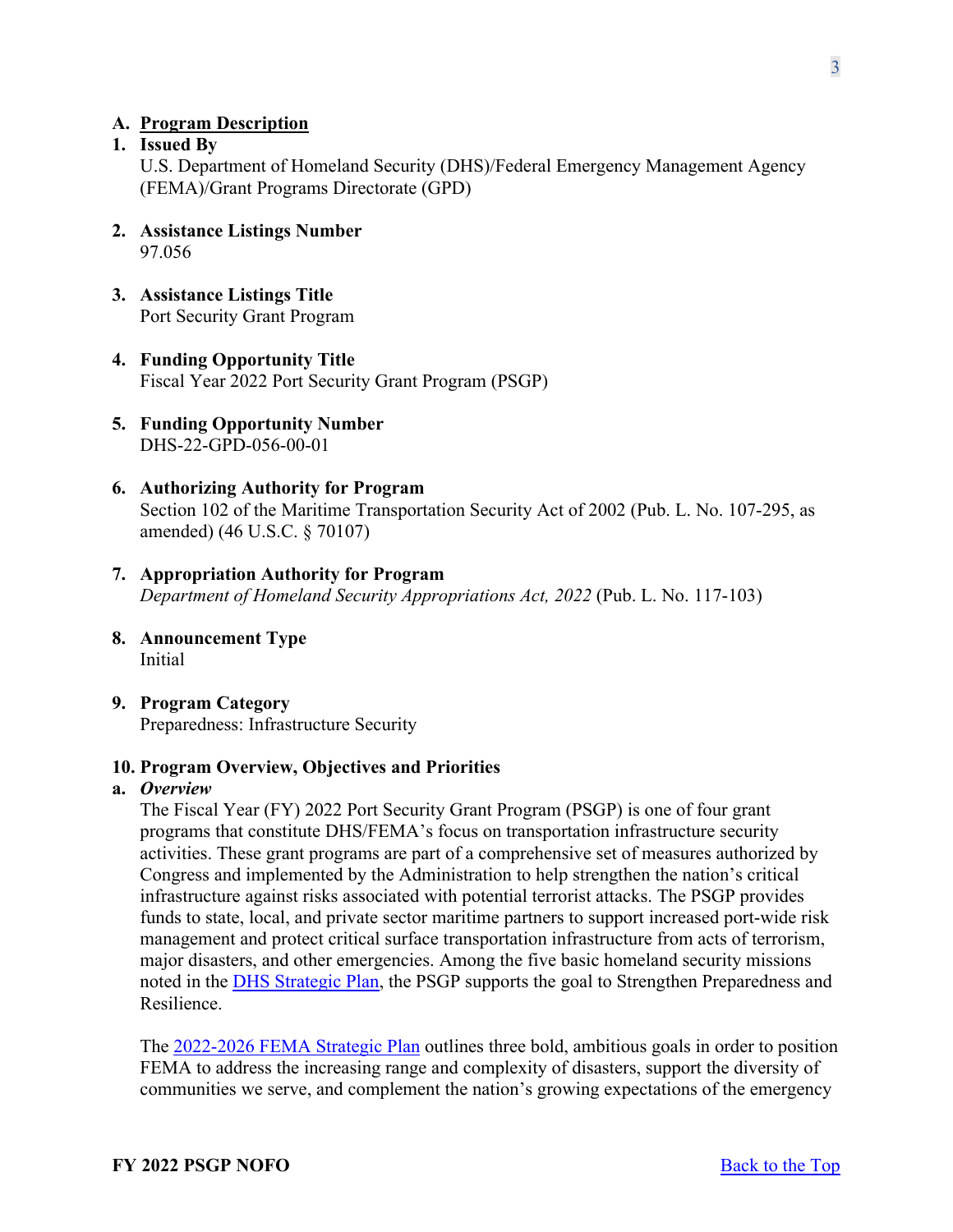management community. The PSGP supports the goal to Promote and Sustain a Ready FEMA and Prepared Nation. We invite our stakeholders and partners to also adopt these priorities and join us in building a more prepared and resilient nation.

For FY 2022, DHS is focused on the criticality of information sharing and collaboration to building a national culture of preparedness and protecting against terrorism and other threats to our national security. DHS and its homeland security mission were born from the "failures among federal agencies and between the federal agencies and state and local authorities to share critical information related to the threat of terrorism" prior to the September 11, 2001, attacks.<sup>[1](#page-3-0)</sup> The threat profile has changed in the past two decades; we now face continuous cyber threats by sophisticated actors, threats to soft targets and crowded places, threats to our democratic election process and threats from new and emerging technologies. Information sharing and cooperation among state, local, territorial and tribal authorities, and federal agencies, including all DHS officials, is just as vital, and perhaps even more vital, today. Therefore, for FY 2022, we have identified two priority areas, tied to some of the most serious threats that recipients should address with their PSGP funds for enhancing maritime security. Perhaps most importantly, DHS will be focused on forging partnerships to strengthen information sharing and collaboration in each of these priority areas.

#### **b.** *Objectives*

Provide funding to port authorities, facility operators, and state, local, and territory agencies for activities associated with implementing Area Maritime Security Plans (AMSP), facility security plans, and other port-wide risk management efforts.

#### **c.** *Priorities*

Given the evolving threat landscape, it is incumbent upon DHS/FEMA to continuously evaluate the national risk profile and set priorities that help ensure appropriate allocation of scarce security dollars. In assessing the national risk profile for FY 2022, two areas attract the most concern:

- 1) Enhancing cybersecurity; and
- 2) Enhancing the protection of soft targets/crowded places.

Likewise, there are several enduring security needs that crosscut the homeland security enterprise. The following are second-tier priorities that help recipients implement a comprehensive approach to securing critical maritime transportation infrastructure:

- 3) Effective planning;
- 4) Training and awareness campaigns;
- 5) Equipment and capital projects; and
- 6) Exercises.

<span id="page-3-0"></span><sup>&</sup>lt;sup>1</sup> Homeland Security Act of 2002: Report Together with Minority and Dissenting Views 222, Select Committee on Homeland Security: 107th Congress, U.S. House of Representatives (2002) (H. Rpt. 107-609).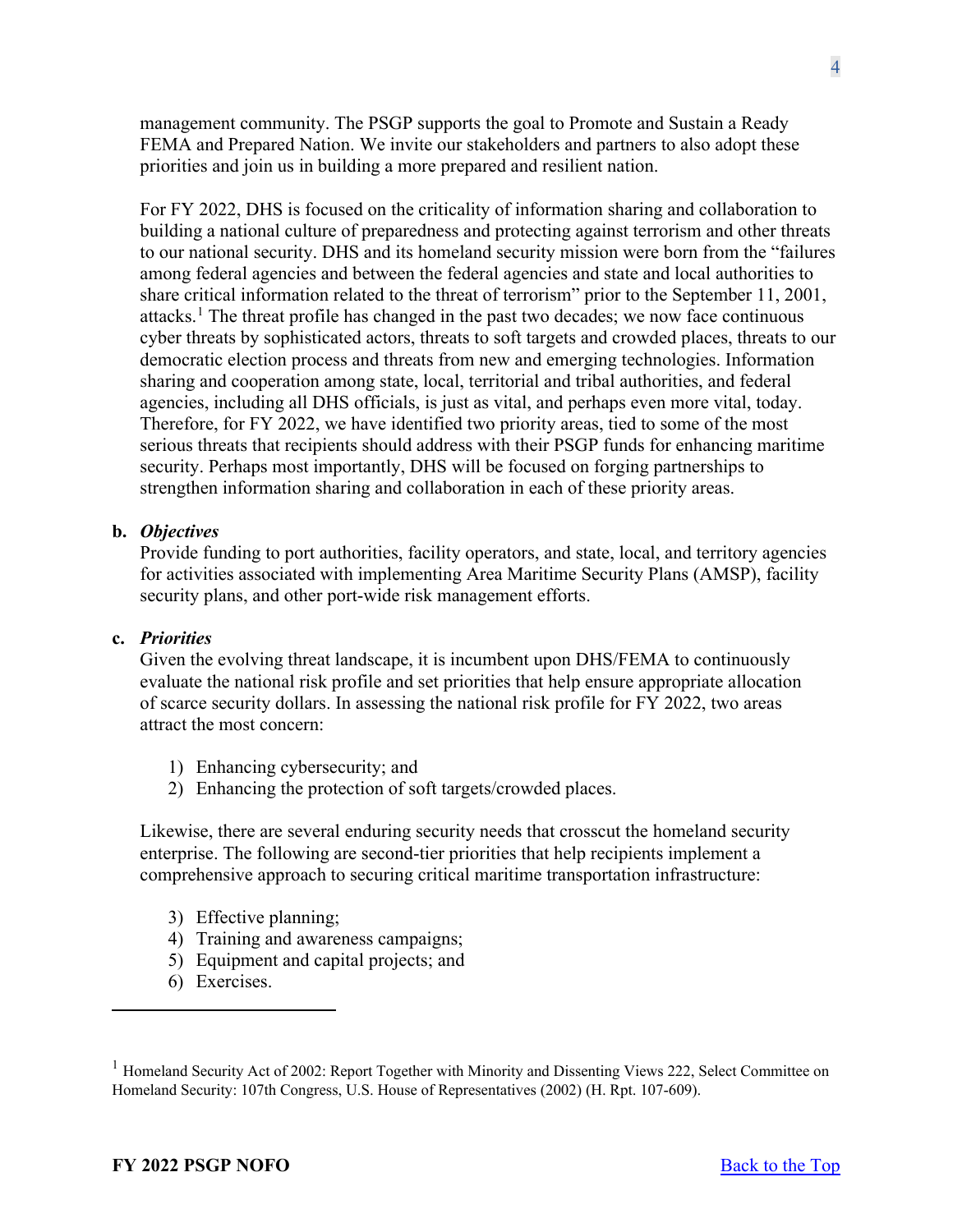The table below provides a breakdown of these priority areas for the FY 2022 PSGP, showing both the core capabilities impacted, as well as examples of eligible maritime security project types for each area. A detailed description of allowable investments for each project type is included in the [Preparedness Grants Manual.](https://www.fema.gov/media-library/assets/documents/178291) As discussed in Section E, projects that sufficiently address one or more of the two National Priorities (enhancing cybersecurity or enhancing the protection of soft targets/crowded places) will have their final review scores increased by a multiplier of 20%.

| <b>Priority Areas</b>                                                       | <b>Core Capabilities</b>                                                                                                                                                                                                                                                                                                                                                                                                                                                                                                                                                                                                                       | <b>Lifelines</b>                             | <b>Example Project Types</b>                                                                                                                                                                                                                                                                                                                                                                                                                                                                                                                                                                                           |
|-----------------------------------------------------------------------------|------------------------------------------------------------------------------------------------------------------------------------------------------------------------------------------------------------------------------------------------------------------------------------------------------------------------------------------------------------------------------------------------------------------------------------------------------------------------------------------------------------------------------------------------------------------------------------------------------------------------------------------------|----------------------------------------------|------------------------------------------------------------------------------------------------------------------------------------------------------------------------------------------------------------------------------------------------------------------------------------------------------------------------------------------------------------------------------------------------------------------------------------------------------------------------------------------------------------------------------------------------------------------------------------------------------------------------|
| <b>National Priorities</b>                                                  |                                                                                                                                                                                                                                                                                                                                                                                                                                                                                                                                                                                                                                                |                                              |                                                                                                                                                                                                                                                                                                                                                                                                                                                                                                                                                                                                                        |
| Enhancing<br>Cybersecurity                                                  | $\bullet$<br>Cybersecurity<br>Intelligence and<br>$\bullet$<br>information sharing<br>Planning<br>$\bullet$<br>Public information and<br>$\bullet$<br>warning<br>Operational<br>$\bullet$<br>coordination<br>Screening, search, and<br>$\bullet$<br>detection<br>Access control and<br>$\bullet$<br>identity verification<br>Supply chain integrity<br>$\bullet$<br>and security<br>Risk management for<br>$\bullet$<br>protection programs<br>and activities<br>Long-term vulnerability<br>$\bullet$<br>reduction<br>Situational assessment<br>$\bullet$<br>Infrastructure systems<br>$\bullet$<br>Operational<br>$\bullet$<br>communications | • Safety and<br>Security<br>• Transportation | • Cybersecurity risk assessments<br>• Projects that address vulnerabilities<br>identified in cybersecurity risk<br>assessments<br>o Improving cybersecurity of critical<br>infrastructure to meet minimum levels<br>identified by CISA, and the National<br><b>Institute of Standards and Technology</b><br><b>Cybersecurity Framework</b><br>o Cybersecurity training and planning                                                                                                                                                                                                                                    |
| Enhancing the<br>Protection of<br>Soft Targets and<br><b>Crowded Places</b> | • Operational coordination<br>· Public information and<br>warning<br>• Intelligence and<br><b>Information Sharing</b><br>• Interdiction and disruption<br>• Screening, search and<br>detection<br>• Access control and<br>identity verification<br>• Physical protective<br>measures<br>Risk management for<br>$\bullet$<br>protection programs<br>and activities                                                                                                                                                                                                                                                                              | • Safety and<br>Security<br>• Transportation | • Physical security enhancements at cruise<br>and ferry terminals<br>o Explosive detection canine teams<br>o Security cameras (closed circuit<br>television [CCTV])<br>o Security screening equipment for<br>people and baggage<br>o Access controls<br>Landside fencing, gates, barriers,<br>etc.<br>• Marine (floating) barriers to prevent<br>access to sensitive berthing areas<br>• Enhanced security aboard ferries<br>o Explosive detection canine teams<br>o Security cameras (CCTV)<br>• Rapid response boats for preventing or<br>responding to security incidents on<br>waterways, especially in and around |

## **FY 2022 PSGP Funding Priorities**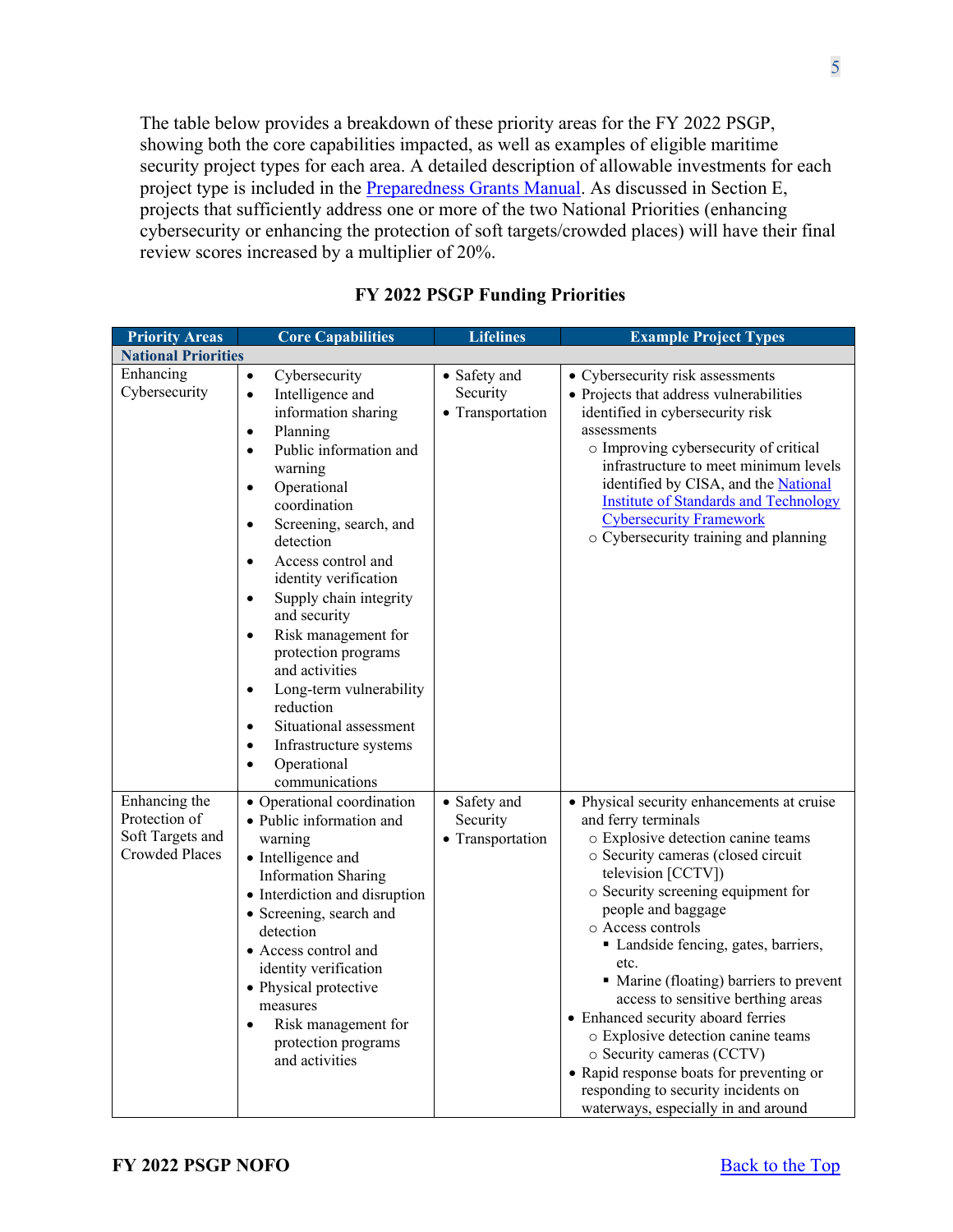| <b>Priority Areas</b>             | <b>Core Capabilities</b>                                                                                                                                                                                                                                                                                                                                                                                                           | <b>Lifelines</b>                             | <b>Example Project Types</b>                                                                                                                                                                                                                                                                                                                                                                                                                                           |
|-----------------------------------|------------------------------------------------------------------------------------------------------------------------------------------------------------------------------------------------------------------------------------------------------------------------------------------------------------------------------------------------------------------------------------------------------------------------------------|----------------------------------------------|------------------------------------------------------------------------------------------------------------------------------------------------------------------------------------------------------------------------------------------------------------------------------------------------------------------------------------------------------------------------------------------------------------------------------------------------------------------------|
|                                   |                                                                                                                                                                                                                                                                                                                                                                                                                                    |                                              | airports, cruise terminals, ferry terminals,                                                                                                                                                                                                                                                                                                                                                                                                                           |
|                                   |                                                                                                                                                                                                                                                                                                                                                                                                                                    |                                              | etc.                                                                                                                                                                                                                                                                                                                                                                                                                                                                   |
| <b>Enduring Needs</b>             |                                                                                                                                                                                                                                                                                                                                                                                                                                    |                                              |                                                                                                                                                                                                                                                                                                                                                                                                                                                                        |
| Planning                          | • Planning<br>• Risk management for<br>protection programs and<br>activities<br>• Risk and disaster<br>resilience assessment<br>• Threats and hazards<br>identification<br>• Operational coordination<br>• Community resilience                                                                                                                                                                                                    | • Safety and<br>Security<br>• Transportation | • Development of:<br>o Port-wide Security Risk Management<br>Plans<br>o Continuity of Operations Plans<br>o Response Plans<br>• Efforts to strengthen governance<br>integration between/among regional<br>partners<br>• Assessment of capabilities and gaps in<br>planning for the needs of persons with<br>disabilities and others will access and<br>functional needs                                                                                                |
| Training and<br>Awareness         | • Long-term vulnerability<br>reduction<br>• Public information and<br>warning<br>• Operational coordination<br>• Situational assessment<br>• Community resilience                                                                                                                                                                                                                                                                  | • Safety and<br>Security<br>• Transportation | • Active shooter training, including<br>integrating the needs of persons with<br>disabilities<br>• Shipboard firefighting training<br>· Public awareness/preparedness campaigns<br>• Maritime domain awareness projects                                                                                                                                                                                                                                                |
| Equipment and<br>Capital Projects | • Long-term vulnerability<br>reduction<br>• Infrastructure systems<br>• Operational<br>communications<br>• Interdiction and disruption<br>• Screening, search and<br>detection<br>• Access control and<br>identity verification<br>• Physical protective<br>measures<br>• Supply chain integrity and<br>security<br>Threats and hazards<br>identification<br>• Infrastructure systems<br>• Intelligence and<br>information sharing | • Safety and<br>Security<br>• Transportation | • Implementing risk management projects<br>that support port resilience and recovery<br>• Implementing physical security<br>enhancement projects<br>• Transportation Worker Identification<br>Credential projects<br>• Sharing and leveraging intelligence and<br>information<br>· Chemical, Biological, Radiological,<br>Nuclear, and Explosive prevention,<br>detection, response and recovery<br>equipment<br>• Unmanned Aircraft Systems detection<br>technologies |
| Exercises                         | • Long-term vulnerability<br>reduction<br>• Operational coordination<br>• Operational<br>Communications<br>• Community resilience                                                                                                                                                                                                                                                                                                  | • Safety and<br>Security<br>• Transportation | • Response exercises                                                                                                                                                                                                                                                                                                                                                                                                                                                   |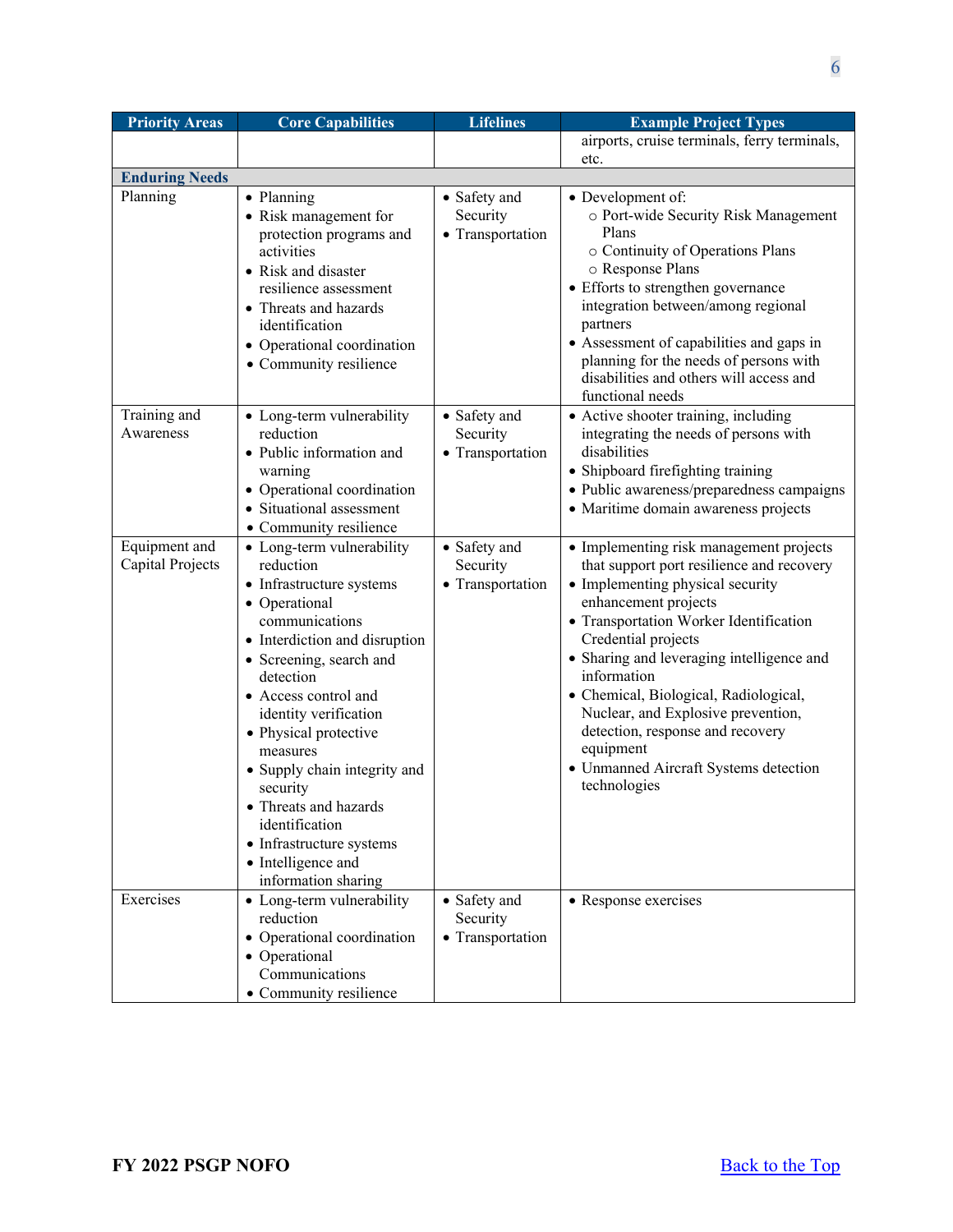#### <span id="page-6-0"></span>**11. Performance Measures**

Performance metrics for this program are as follows:

• Percentage of funding allocated by the recipient to core capabilities to build or sustain the national priorities identified in the section above

#### <span id="page-6-1"></span>**B. Federal Award Information**

- <span id="page-6-2"></span>**1.** Available Funding for the NOFO: **\$100 million**
- <span id="page-6-3"></span>**2.** Period of Performance: **36 months**

Extensions to the period of performance are allowed. For additional information on period of performance extensions, please refer to Section H of this NOFO or the Preparedness Grants [Manual.](https://www.fema.gov/media-library/assets/documents/178291)

FEMA awards under most programs, including this program, only include one budget period, so it will be same as the period of performance. *See* 2 C.F.R. § 200.1 for definitions of "budget period" and "period of performance."

<span id="page-6-5"></span><span id="page-6-4"></span>

| <b>3.</b> Projected Period of Performance Start Date(s): | September 1, 2022      |
|----------------------------------------------------------|------------------------|
| <b>4.</b> Projected Period of Performance End Date(s):   | <b>August 31, 2025</b> |
| <b>5.</b> Funding Instrument Type:                       | Grant                  |

#### <span id="page-6-7"></span><span id="page-6-6"></span>**C. Eligibility Information**

### <span id="page-6-8"></span>**1. Eligible Applicants**

All entities subject to an AMSP, as defined by 46 U.S.C. § 70103(b), may apply for PSGP funding. Eligible applicants include but are not limited to port authorities, facility operators, and state and local government agencies. A facility operator owns, leases, or operates any structure or facility of any kind located in, on, under, or adjacent to any waters subject to the jurisdiction of the United States. Examples of facility operators include, but are not limited to terminal operators, ferry systems, bar/harbor pilots, and merchant's exchanges. See the "Applications Submitted by Eligible Entities" section below for further detail.

#### <span id="page-6-9"></span>**2. Applicant Eligibility Criteria**

Pursuant to the Maritime Transportation Security Act of 2002 (MTSA), Pub. L. No. 107-295, as amended, DHS established a risk-based grant program to support maritime security risk management. Funding is directed towards the implementation of AMSPs, Facility Security Plans (FSP), and Vessel Security Plans (VSP) among port authorities, facility operators, and state and local government agencies that are required to provide port security services. In administering the grant program, national, economic, energy, and strategic defense concerns based upon the most current risk assessments available will be considered.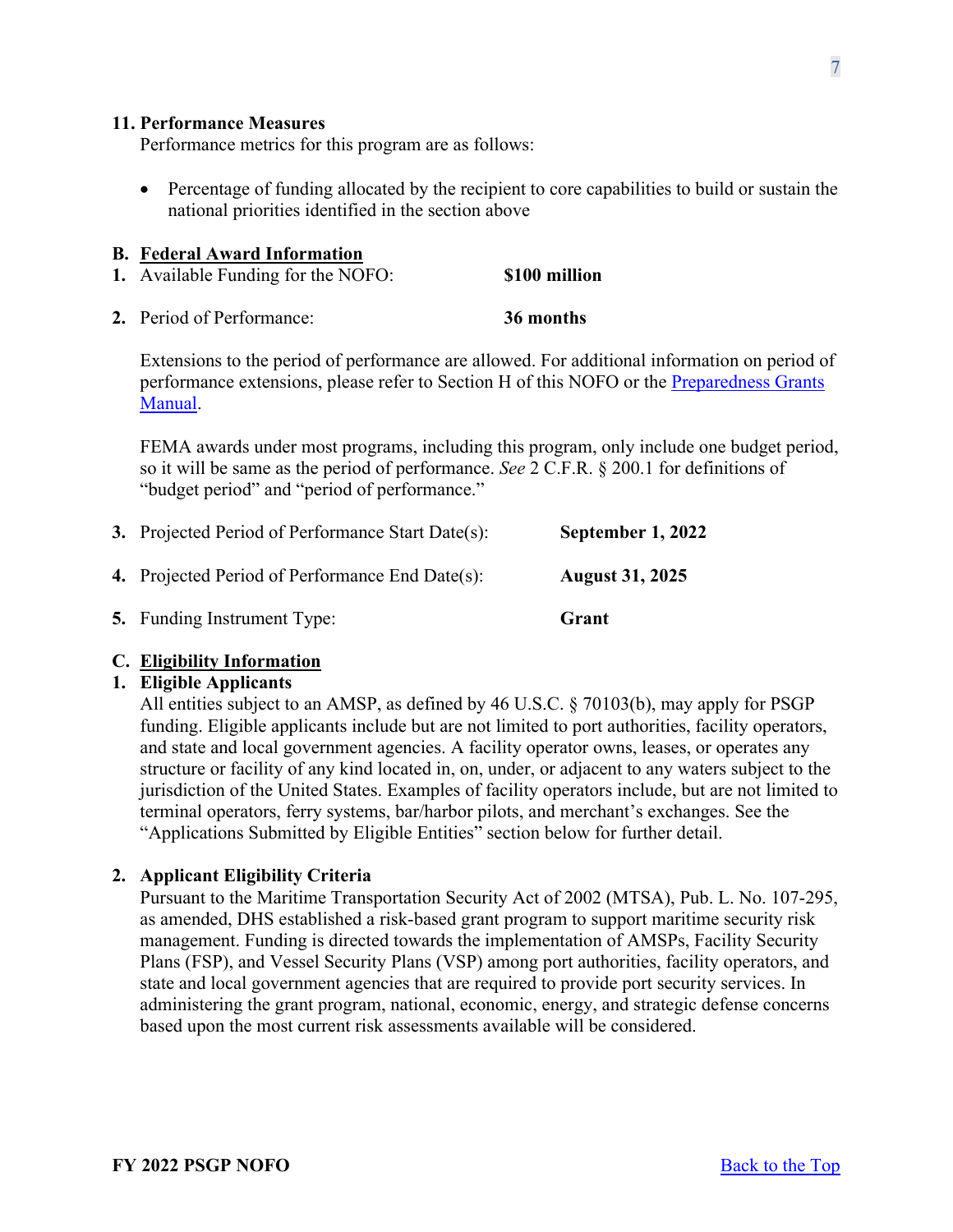#### **Port Area Definition**

A Port Area is a location on a coast, shore, or inland waterway containing one or more harbors where vessels can dock and transfer people or cargo to or from land. For the purpose of PSGP, the presence of MTSA-regulated facilities is the primary consideration of harbors that define a Port Area.

#### **Applications Submitted by Eligible Entities**

Subject to the information and exceptions in this section, *an eligible entity may submit only one application within each Port Area. An application may contain up to five Investment Justifications (IJs).* (*See* Section D, below, for further instructions regarding IJs.)

- A single eligible entity may have multiple facilities, departments, subcomponents, or agencies operating within a Port Area. *FEMA will generally view multiple agencies within a local government (e.g., police department, fire department, emergency management office) operating within one Port Area as a single eligible entity.* An applicant's Employer Identification Number (EIN) will help inform FEMA's determination of which applicants may constitute a single eligible entity.
	- o An eligible entity operating multiple facilities, departments, subcomponents, or agencies within a single Port Area may choose to submit separate applications for facilities, departments, subcomponents, or agencies within it, but any such separate applications will be considered part of the same eligible entity for purposes of the cost share requirements, as discussed later in this NOFO.
	- o If a single eligible entity chooses to have its components submit separate applications, each individual facility, department, subcomponent, or agency of that single eligible entity should submit no more than one application. For example, a police department should submit no more than one collective application. If an individual facility, department, subcomponent, or agency of an eligible entity submits more than one application for a single Port Area, FEMA reserves the discretion to consolidate the projects or determine which application(s) to approve or deny.
- Funding allocation decisions are based partially on Port Area risk. Therefore, *no single application should include IJs for projects intended to be implemented in multiple Port Areas.* For example, a state agency or facility operator that operates in multiple Port Areas must submit separate applications to fund projects in each Port Area.
	- o Exception: "Hub and spoke" cybersecurity projects may affect a parent organization's multiple eligible entities in multiple Port Areas. Such projects may be submitted within a primary Port Area for the project implementation. Proportionally, costs associated with *entities or subcomponents that are not covered under an AMSP and are not instrumental to enhancing maritime security* must not be included in the detailed budget worksheet or IJ and thereby prorating the cost of the project only to those facilities that are covered by the AMSP.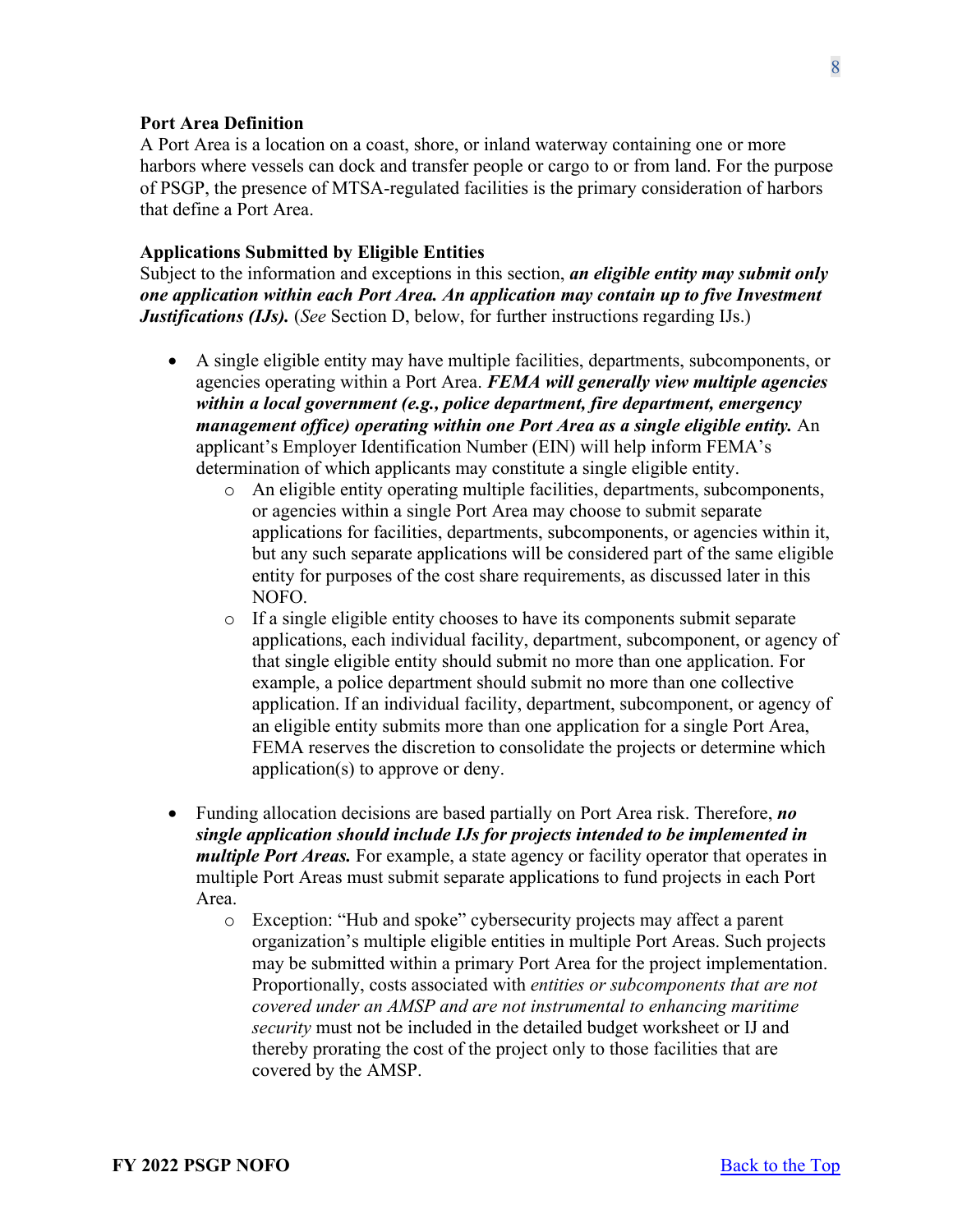An application submitted by an otherwise eligible non-federal entity (i.e., the applicant) may be deemed ineligible when the person that submitted the application is not: 1) a *current employee, personnel, official, staff or leadership* of the non-federal entity; and 2) *duly authorized to apply* for an award on behalf of the non-federal entity at the time of application.

Further, the Authorized Organization Representative (AOR) and Signatory Authority (SA) must be a duly authorized current employee, personnel, official, staff or leadership of the recipient and *provide an email address unique to the recipient at the time of application and upon any change in assignment during the period of performance. Consultants or contractors of the recipient are not permitted to be the AOR or SA of the recipient. It is the sole responsibility of the recipient to keep their points of contact for the organization upto-date and accurate in all federal systems.*

#### **Compliance with Maritime Security Regulations**

As a condition of eligibility, all PSGP applicants must be fully compliant with relevant Maritime Security Regulations (33 C.F.R. Parts 101-106). Any applicant who, as of the grant application deadline, has an open or outstanding Notice of Violation (NOV) will not be considered for PSGP funding if:

- 1. The applicant has failed to pay the NOV within 45 days of receipt of the NOV and the applicant has failed to decline the NOV within 45 days of receipt of the NOV, resulting in the U.S. Coast Guard (USCG) entering a finding of default in accordance with 33 C.F.R. § 1.07- 11(f)(2); or
- 2. The applicant appealed the NOV pursuant to 33 C.F.R § 1.07-70 and received a final appeal decision from the Commandant, USCG, as described in 33 C.F.R. § 1.07-75, and failed to come into compliance with the terms of the final appeal decision within the timelines noted herein.

The local USCG Captain of the Port (COTP) will verify security compliance eligibility during the field review process. Eligibility does not guarantee grant funding.

#### **Ferry Systems**

Ferry systems are eligible to apply for FY 2022 PSGP funds. However, any ferry system electing to participate (e.g., submit an application) under the FY 2022 PSGP will not be eligible to participate (e.g., submit an application) under the FY 2022 Transit Security Grant Program (TSGP) and will not be considered for funding under the FY 2022 TSGP. Likewise, any ferry system that participates in the FY 2022 TSGP will not be eligible for funding under the FY 2022 PSGP.

#### **Subawards**

*Subawards are prohibited under PSGP*. Applicants are also prohibited from applying on behalf of other, separate entities. Notwithstanding this prohibition, however, communitybased projects, to include planning, training, exercises, and port-wide cyber vulnerability assessments and cyber interoperability projects that may include multiple beneficiaries (e.g.,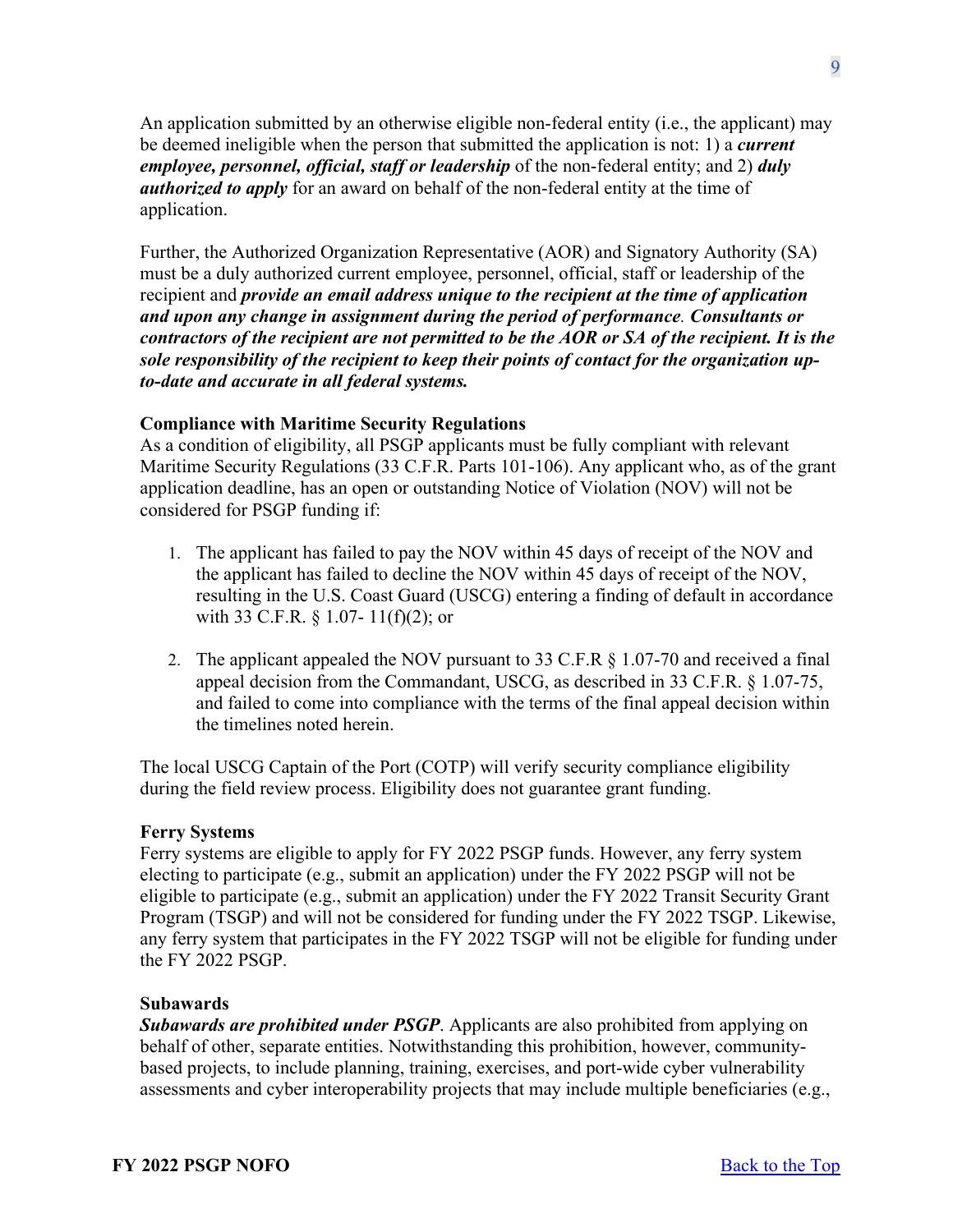a port authority hosts a large training session or exercise) in which the applicant applies for and administers the grant award are allowable.

## <span id="page-9-0"></span>**3. Other Eligibility Criteria**

## **a.** *National Incident Management System (NIMS) Implementation*

Prior to allocation of any federal preparedness awards, recipients must ensure and maintain adoption and implementation of NIMS. The list of objectives used for progress and achievement reporting is on FEMA's website at [https://www.fema.gov/emergency](https://www.fema.gov/emergency-managers/nims/implementation-training)[managers/nims/implementation-training.](https://www.fema.gov/emergency-managers/nims/implementation-training)

Please see the [Preparedness Grants Manual](https://www.fema.gov/media-library/assets/documents/178291) for more information on NIMS.

## <span id="page-9-1"></span>**4. Cost Share or Match**

The FY 2022 PSGP has a cost share requirement. The non-federal entity contribution can be cash (hard match) or third-party in-kind (soft match), with the exception of construction activities, which must be a cash (hard) match. In-kind contributions are defined as third-party contributions per 2 C.F.R. § 200.306.

All applicants will be required to commit to the cost share requirement of each project at the time of application. **The required cost share is based on and calculated against the total of all PSGP funds awarded to an eligible entity as described in the "Applications Submitted by Eligible Entities" section above during this fiscal year within a single Port Area.** For example, if an entity operates multiple facilities under the same UEI within the same Port Area and each facility requests projects exempt of cost share due to being \$25,000 or less, FEMA will view these projects collectively for purposes of determining the appropriate cost share and a cost share will be required if the total exceeds \$25,000. As a result, multiple components within a single eligible entity (i.e., port authority, facility operator, local government, or state government) are strongly encouraged to coordinate their applications if they apply separately (even if addressing multiple, disparate projects within the Port Area) for these cost share purposes.

## **Public-Sector Cost Share**

*All public sector and non-governmental, nonprofit PSGP award recipients—meaning recipients other than private, for-profit entities—must provide a non-federal entity contribution supporting 25% of the total of all project costs as submitted in the application and approved in the award.* The non-federal contribution should be specifically identified for each proposed project. The non-federal contribution, whether cash or third-party in-kind match, has the same eligibility requirements as the federal share (e.g*.*, operational costs for routine patrols are ineligible, and operational costs for overtime to conduct an approved exercise may be eligible as part of the IJ) and must be justified as part of the project within the investment justification. For example, if the federal award for a public sector recipient requires a 25 percent cost share and the total project cost is \$100,000, then:

- Federal share is 75 percent of  $$100,000 = $75,000$
- Recipient cost share is 25 percent of  $$100,000 = $25,000$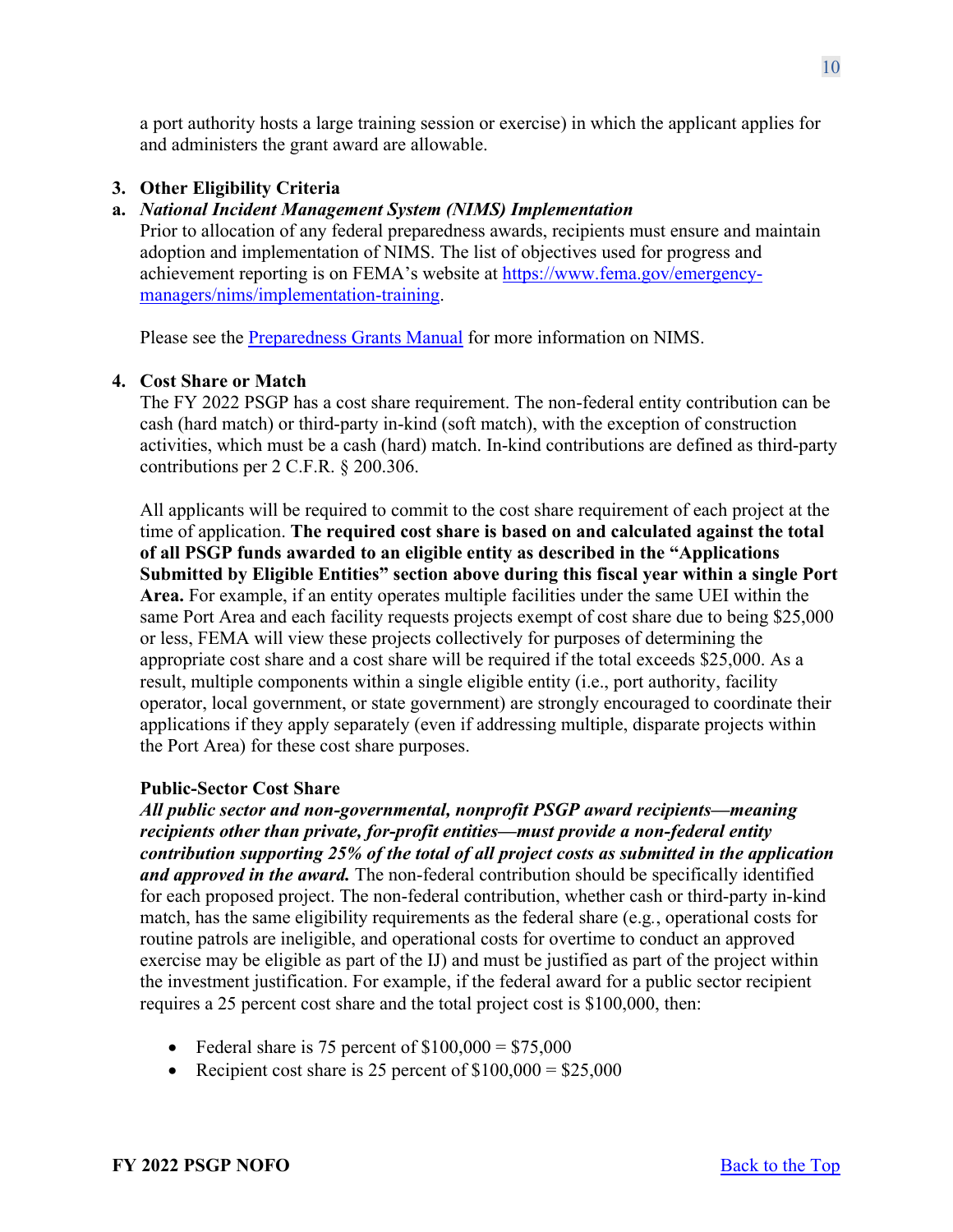Because the statute at 46 U.S.C.  $\S 70107(c)(1)$  states that the federal share shall not exceed 75% of the total cost, any application of the percentages that would result in a decimal will be rounded down in favor of the federal share not exceeding 75%, even if normal rounding standards would indicate rounding up in certain instances.

## **Private-Sector Cost Share**

*Private, for-profit PSGP award recipients must provide a non-federal entity contribution supporting 50% of the total of all project costs as submitted in the application and approved in the award.* The non-federal entity contribution should be specifically identified for each proposed project. The non-federal contribution, whether cash (hard) or third-party in-kind (soft), has the same eligibility requirements as the federal share (e.g*.*, operational costs for routine patrols are ineligible, and operational costs for overtime to conduct an approved exercise may be eligible as part of the IJ) and must be justified as part of the project within the IJ. For example, if the federal award for a private sector recipient requires a 50 percent cost share and the total project cost is \$100,000, then:

- Federal share is 50 percent of  $$100,000 = $50,000$
- Recipient cost share is 50 percent of  $$100,000 = $50,000$

Ultimately, the recipient is responsible for ensuring that it contributes the proper cost share to its actual project costs. **If actual total project costs exceed the projected total project costs stated in the Federal Award, the recipient will not receive any additional federal funding and will be responsible for contributing additional funds above the required cost match.** If actual total project costs are less than the projected total project costs stated in the federal award, the recipient will be responsible for contributing a cost match calculated as a percentage of those actual project costs.

Cash and third-party in-kind matches must consist of eligible costs (i.e., same allowability as the federal share) and must be identified as part of the submitted detailed budget worksheet. A cash-match includes cash spent for project-related costs, while a third-party in-kind match includes the valuation of in-kind services. The cost match requirement for the PSGP award may not be met by funds from another federal grant or assistance program, or by funds used to meet matching requirements for another federal grant program, unless otherwise permitted by federal statute. Likewise, third-party in-kind matches used to meet the matching requirement for the PSGP award may not be used to meet matching requirements for any other federal grant program. Additionally, normal routine operational costs cannot be used as a cost match unless a completely new capability is being awarded and must be justified as "reasonable and necessary" to complete the project. Please see 2 C.F.R. § 200.306, as applicable, for further guidance regarding cost matching.

## **Exceptions to the Cost Match Requirements**

The following exceptions to the cost match requirement may apply:

• **Port-Wide Benefit:** The cost match requirements for projects that have a port-wide benefit need only to be funded at the public-sector matching fund level of 25 percent (with a federal share not to exceed 75% per 46 U.S.C.  $\S 70107(c)(1)$ ). These projects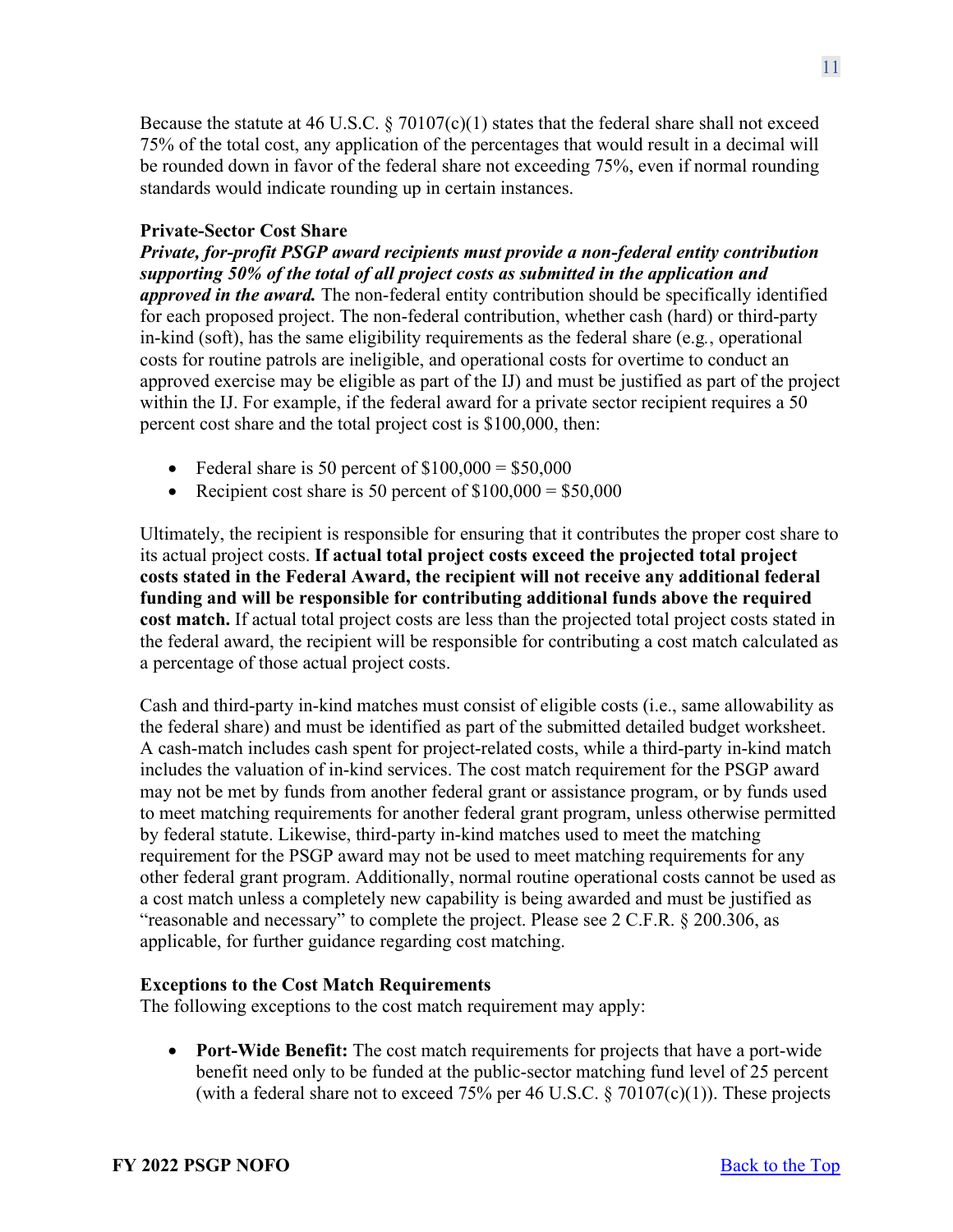must be certified by the COTP as having a port-wide benefit. Examples of projects with a port-wide benefit include, but are not limited to:

- o Port-wide planning, training, and exercises;
- o Security camera systems with shared access;
- o Response vessels; and
- o Other maritime domain awareness systems.
- **\$25,000 or Less:** There is no matching requirement for grant awards where the total project cost for all projects under the award is \$25,000 or less in accordance with 46 U.S.C. § 70107(c)(2)(A). If multiple small projects for the same Port Area by the same entity (i.e., same UEI) are submitted totaling more than \$25,000 under this exemption, a cost match is required to be demonstrated at the time of application.
- **Public Safety Personnel Security Zone Training:** There is no matching requirement for grants to train public safety personnel in the enforcement of security zones as defined by 46 U.S.C. § 70132 or in assisting in the enforcement of such security zones. Per 46 U.S.C. § 70132(d), the term "public safety personnel" includes any federal, state (or political subdivision thereof), territorial, or tribal law enforcement officer, firefighter, or emergency response provider.
- **Waiver Requests:** Requests for cost match waivers as outlined in 46 U.S.C. § 70107(c) may be considered for successful applicants only after awards have been made. Applicants must have demonstrated the ability to comply with the cost match requirement at the time of application and since being awarded the grant, have experienced significant financial constraints as outlined in [DHS/FEMA Information](https://www.fema.gov/pdf/government/grant/bulletins/info376.pdf)  [Bulletin \(IB\) 376,](https://www.fema.gov/pdf/government/grant/bulletins/info376.pdf) (i.e., specific economic issues preclude provision of the cost share identified in the original grant application). Cost share waiver requests that do not demonstrate new, post-award difficulties and cost share waivers submitted at the time of application will not be considered. Cost share waiver requests must comply with the process identified in IB 376.

## <span id="page-11-0"></span>**D. Application and Submission Information**

- <span id="page-11-1"></span>**1. Key Dates and Times**
- **a.** *Application Start Date:* **May 13, 2022**
- **b.** *Application Submission Deadline: June 13, 2022 at 5 p.m. ET*

All applications **must** be received by the established deadline.

The Non-Disaster (ND) Grants System has a date stamp that indicates when an application is submitted. Applicants will receive an electronic message confirming receipt of their submission. For additional information on how an applicant will be notified of application receipt, see the subsection titled "Timely Receipt Requirements and Proof of Timely Submission" in Section D of this NOFO.

**FEMA will not review applications that are received after the deadline or consider these late applications for funding**. FEMA may, however, extend the application deadline on request for any applicant who can demonstrate that good cause exists to justify extending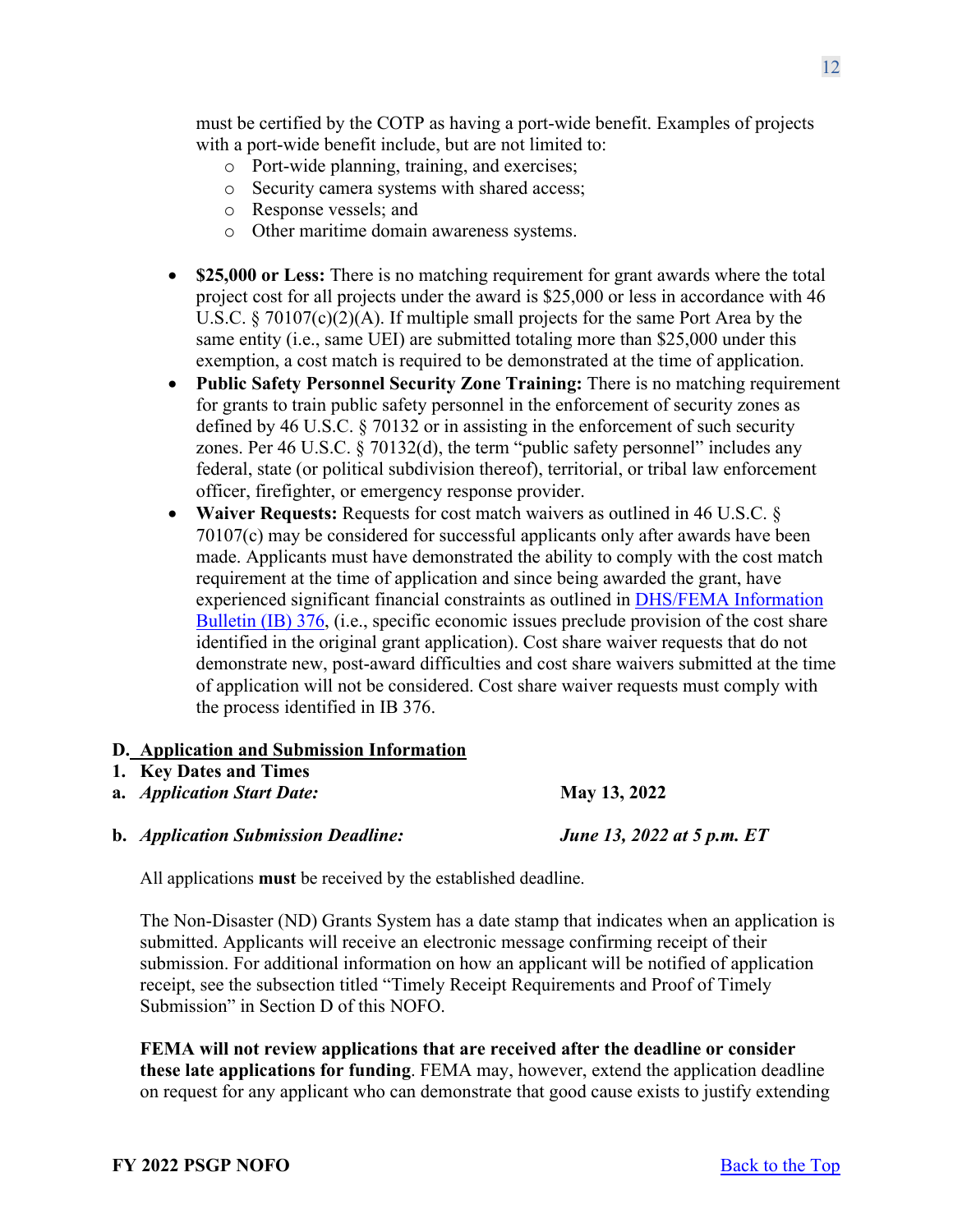the deadline. Good cause for an extension may include technical problems within ND Grants outside of the applicant's control that prevent submission of the application by the deadline, other exigent or emergency circumstances, or statutory requirements for FEMA to make an award.

**Applicants experiencing technical problems outside of their control must notify FEMA as soon as possible and before the application deadline**. Failure to timely notify FEMA of the issue that prevented the timely filing of the application may preclude consideration of the award. "Timely notification" of FEMA means prior to the application deadline and within 48 hours after the applicant became aware of the issue and in accordance with the "Other Key Dates" table below.

A list of FEMA contacts can be found in Section G of this NOFO, "DHS Awarding Agency Contact Information." For additional assistance using the ND Grants System, please contact the ND Grants Service Desk at (800) 865-4076 or [NDGrants@fema.dhs.gov.](mailto:NDGrants@fema.dhs.gov) The ND Grants Service Desk is available Monday through Friday, 9 a.m. – 6 p.m. ET. For programmatic or grants management questions, please contact your Preparedness Officer or Grants Specialist. If applicants do not know who to contact or if there are programmatic questions or concerns, please contact the Centralized Scheduling and Information Desk (CSID) by phone at (800) 368-6498 or by e-mail at [askcsid@fema.dhs.gov,](mailto:askcsid@fema.dhs.gov) Monday through Friday, 9 a.m.  $-5$  p.m. ET.

#### **c.** *Anticipated Funding Selection Date:* No later than August 17, 2022

**d.** *Anticipated Award Date: No later than September 30, 2022* 

| Event                                              | <b>Suggested Deadline for Completion</b>        | Date for FY 2022 |
|----------------------------------------------------|-------------------------------------------------|------------------|
|                                                    |                                                 | Cycle            |
| Obtaining an UEI number                            | Four weeks before actual submission<br>deadline | May 16, 2022     |
| Creating an account with login.gov                 | Four weeks before actual submission<br>deadline | May 16, 2022     |
| Registering in SAM or Updating<br>SAM registration | Four weeks before actual submission<br>deadline | May 16, 2022     |
| Registering in Grants.gov                          | Four weeks before actual submission<br>deadline | May 16, 2022     |
| Starting application in Grants.gov                 | Four weeks before actual submission<br>deadline | May 23, 2022     |
| Submitting initial application in<br>Grants.gov    | One week before actual submission<br>deadline   | May 31, 2022     |
| Submitting the final application in ND<br>Grants   | By the submission deadline                      | June 10, 2022    |

**e.** *Other Key Dates:*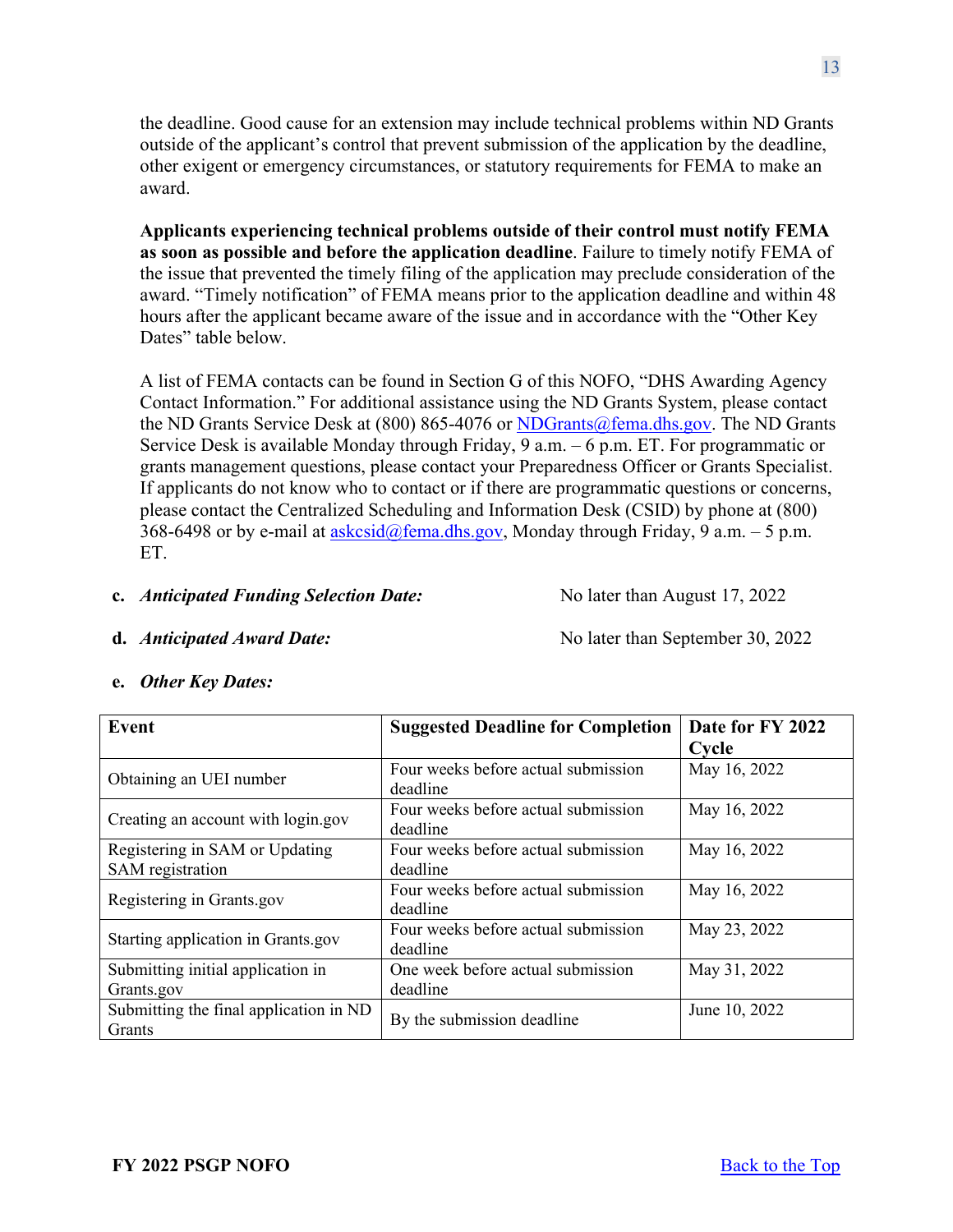#### <span id="page-13-0"></span>**2. Agreeing to Terms and Conditions of the Award**

By submitting an application, applicants agree to comply with the requirements of this NOFO and the terms and conditions of the award, should they receive an award.

#### <span id="page-13-1"></span>**3. Address to Request Application Package**

See the [Preparedness Grants Manual](https://www.fema.gov/media-library/assets/documents/178291) for requesting and submitting an application.

Initial applications are processed through the **Grants** gov portal. Final applications are completed and submitted through FEMA's Non-Disaster Grants (ND Grants) System. Application forms and instructions are available at Grants.gov. To access these materials, go to [http://www.grants.gov.](http://www.grants.gov/)

## <span id="page-13-2"></span>**4. Steps Required to Obtain a Unique Entity Identifier, Register in the System for Award Management (SAM), and Submit an Application**

Applying for an award under this program is a multi-step process and requires time to complete. Applicants are encouraged to register early as the registration process can take four weeks or more to complete. Therefore, registration should be done in sufficient time to ensure it does not impact your ability to meet required submission deadlines.

Please review the table above for estimated deadlines to complete each of the steps listed. Failure of an applicant to comply with any of the required steps before the deadline for submitting an application may disqualify that application from funding.

To apply for an award under this program, all applicants must:

- a. Apply for, update, or verify their UEI number from SAM.gov and Employer Identification Number (EIN) from the Internal Revenue Service;
- b. In the application, provide an UEI number;
- c. Have an account with [login.gov;](https://www.login.gov/)
- d. Register for, update, or verify their SAM account and ensure the account is active before submitting the application;
- e. Create a Grants.gov account;
- f. Add a profile to a Grants.gov account;
- g. Establish an Authorized Organizational Representative (AOR) in Grants.gov;
- h. Register in [ND Grants;](https://portal.fema.gov/famsVuWeb/home)
- i. Submit an initial application in Grants.gov;
- **j.** Submit the final application in ND Grants, including electronically signing applicable forms; and
- k. Continue to maintain an active SAM registration with current information at all times during which it has an active federal award or an application or plan under consideration by a federal awarding agency. As part of this, applicants must also provide information on an applicant's immediate and highest-level owner and subsidiaries, as well as on all predecessors that have been awarded federal contracts or federal financial assistance within the last three years, if applicable.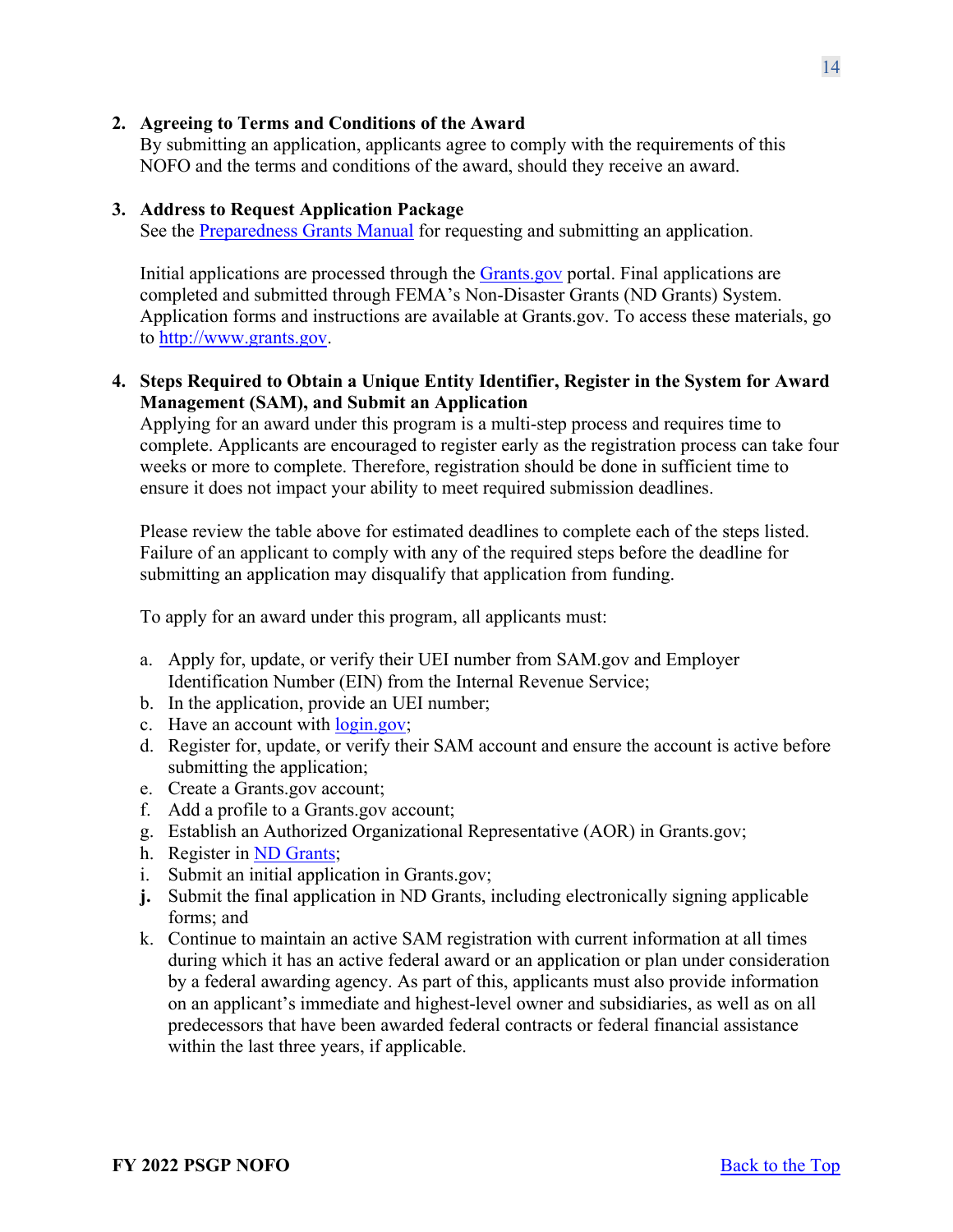Specific instructions on how to apply for, update, or verify an UEI number or SAM registration or establish an AOR are included below in the steps for applying through Grants.gov.

Applicants are advised that FEMA may not make a federal award until the applicant has complied with all applicable SAM requirements. Therefore, an applicant's SAM registration must be active not only at the time of application, but also during the application review period and when FEMA is ready to make a federal award. Further, as noted above, an applicant's or recipient's SAM registration must remain active for the duration of an active federal award. If an applicant's SAM registration is expired at the time of application, expires during application review, or expires any other time before award, FEMA may determine that the applicant is not qualified to receive a federal award and use that determination as a basis for making a federal award to another applicant.

Per 2 C.F.R. § 25.110(c)(2)(iii), if an applicant is experiencing exigent circumstances that prevents it from obtaining an UEI number and completing SAM registration prior to receiving a federal award, the applicant must notify FEMA as soon as possible by contacting  $askcsid@fema.dhs.gov$  and providing the details of the circumstances that prevent completion of these requirements. If FEMA determines that there are exigent circumstances and FEMA has decided to make an award, the applicant will be required to obtain an UEI number, if applicable, and complete SAM registration within 30 days of the federal award date.

#### <span id="page-14-0"></span>**5. Electronic Delivery**

DHS is participating in the Grants.gov initiative to provide the grant community with a single site to find and apply for grant funding opportunities. DHS encourages or requires applicants to submit their applications online through Grants.gov, depending on the funding opportunity.

For this funding opportunity, FEMA requires applicants to submit initial applications through Grants.gov and a final application through ND Grants.

#### <span id="page-14-1"></span>**6. How to Register to Apply through Grants.gov**

For information on how to register to apply through Grants.gov, please see the [Preparedness](https://www.fema.gov/media-library/assets/documents/178291)  [Grants Manual.](https://www.fema.gov/media-library/assets/documents/178291)

### <span id="page-14-2"></span>**7. How to Submit an Initial Application to FEMA via Grants.gov**

Standard Form 424 (SF-424) is the initial application for this NOFO.

Grants.gov applicants can apply online using a workspace. A workspace is a shared, online environment where members of a grant team may simultaneously access and edit different web forms within an application. For each Notice of Funding Opportunity, you can create individual instances of a workspace. Applicants are encouraged to submit their initial applications in Grants.gov at least seven days before the application deadline.

In Grants.gov, applicants need to submit the following forms: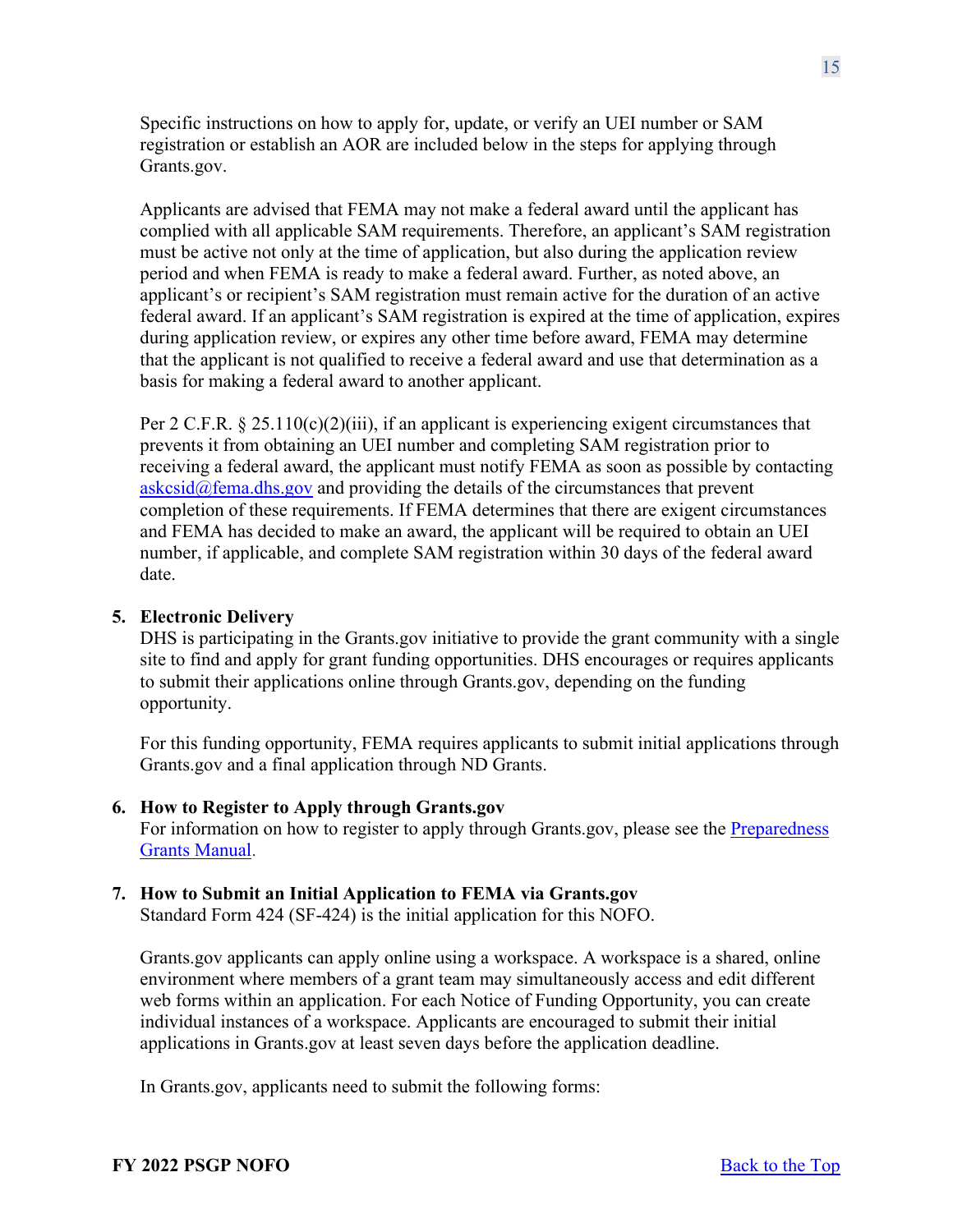- SF-424, Application for Federal Assistance
- Grants.gov Lobbying Form, Certification Regarding Lobbying

For further information on how to submit an initial application via Grants.gov, please see the [Preparedness Grants Manual.](https://www.fema.gov/media-library/assets/documents/178291)

#### <span id="page-15-0"></span>**8. Submitting the Final Application in ND Grants**

After submitting the initial application in Grants.gov, eligible applicants will be notified by FEMA and asked to proceed with submitting their complete application package in ND Grants. Applicants can register early with ND Grants and are encouraged to begin their ND Grants registration at the time of this announcement or, at the latest, seven days before the application deadline. Early registration will allow applicants to have adequate time to start and complete their applications.

Applicants needing assistance registering for the ND Grants system should contact [ndgrants@fema.dhs.gov](mailto:ndgrants@fema.dhs.gov) or (800) 865-4076. For step-by-step directions on using the ND Grants system and other guides, please see [https://www.fema.gov/grants/guidance-tools/non](https://www.fema.gov/grants/guidance-tools/non-disaster-grants-management-system)[disaster-grants-management-system.](https://www.fema.gov/grants/guidance-tools/non-disaster-grants-management-system)

In ND Grants, applicants will be prompted to submit the standard application information and any program-specific information required as described in Section D.10 of this NOFO, "Content and Form of Application Submission." The Standard Forms (SF) are auto generated in ND Grants, but applicants may access these forms in advance through the Forms tab under the [SF-424 family on Grants.gov.](https://www.grants.gov/forms/sf-424-family.html) Applicants should review these forms before applying to ensure they have all the information required.

For additional application submission requirements, including program-specific requirements, please refer to the subsection titled "Content and Form of Application Submission" under Section D of this NOFO

#### <span id="page-15-1"></span>**9. Timely Receipt Requirements and Proof of Timely Submission**

As application submission is a two-step process, the applicant with the AOR role who submitted the application in Grants.gov will receive an acknowledgement of receipt and a tracking number (GRANTXXXXXXXX) from Grants.gov with the successful transmission of its initial application. **This notification does not serve as proof of timely submission, as the application is not complete until it is submitted in ND Grants.** Applicants can also view the ND Grants Agency Tracking Number by accessing the Details tab in the submitted workspace section in Grants.gov, under the Agency Tracking Number column. Should the Agency Tracking Number not appear, the application has not yet migrated from Grants.gov into the ND Grants System. Please allow 24 hours for your ND Grants application tracking number to migrate.

All applications must be received in ND Grants by **5 p.m. ET** on the application deadline. Proof of timely submission is automatically recorded by ND Grants. An electronic date/time stamp is generated within the system when the application is successfully received by ND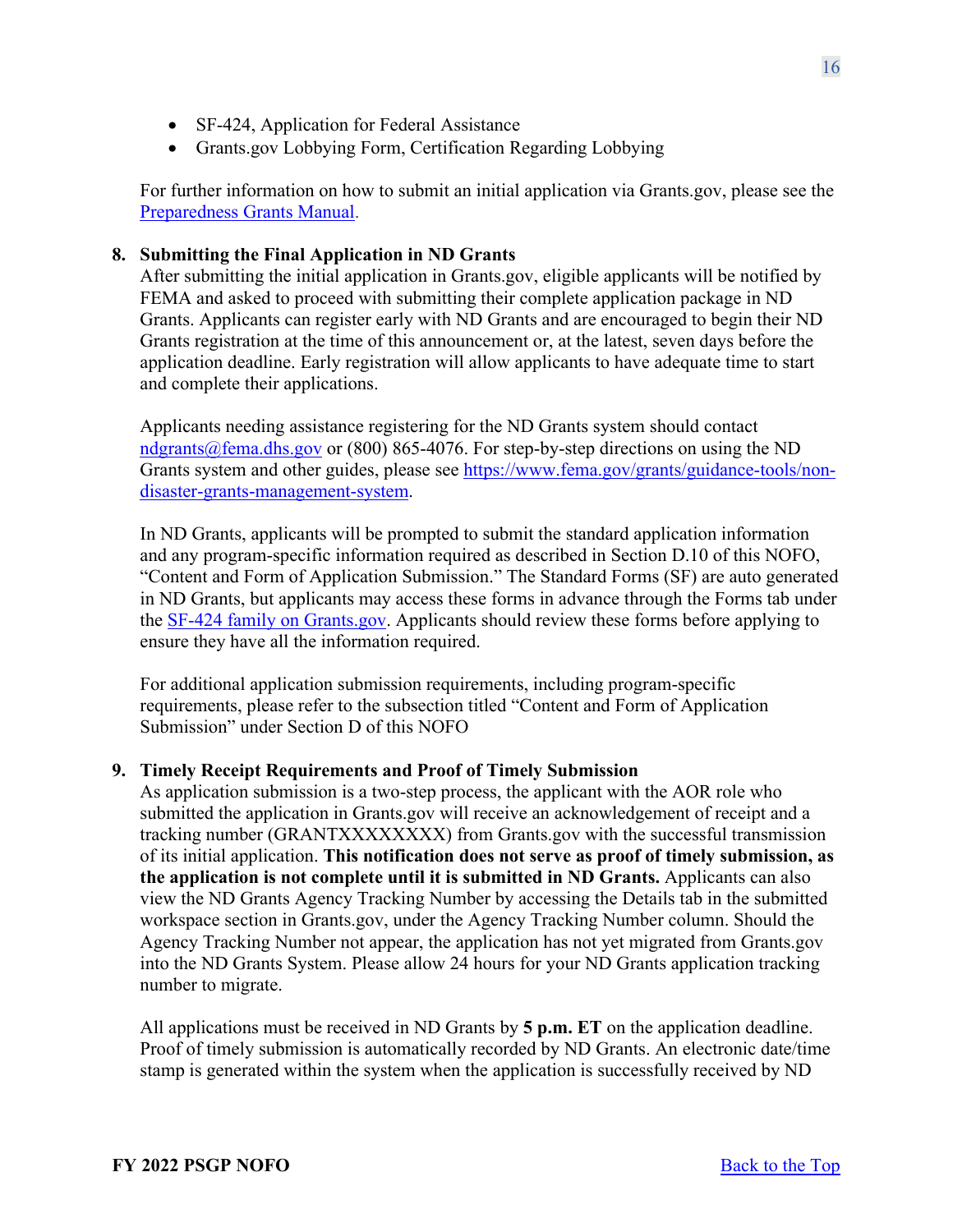Grants. Additionally, the applicant(s) listed as contacts on the application will receive a system-generated email to confirm receipt.

## <span id="page-16-0"></span>**10. Content and Form of Application Submission**

## **a.** *Standard Required Application Forms and Information*

The following forms or information are required to be submitted in either Grants.gov or ND Grants. The Standard Forms (SF) are submitted either through Grants.gov, through forms generated in ND Grants, or as an attachment in ND Grants. Applicants may also access the SFs at [https://www.grants.gov/web/grants/forms/sf-424-family.html.](https://www.grants.gov/web/grants/forms/sf-424-family.html)

## **I. GRANTS.GOV**

- **SF-424, Application for Federal Assistance**, initial application submitted through Grants.gov
- **Grants.gov Lobbying Form, Certification Regarding Lobbying**, submitted through Grants.gov

## **II. ND GRANTS**

- **SF-424A, Budget Information (Non-Construction)**, submitted via the forms generated by ND Grants
	- o **For construction under an award, submit SF-424C, Budget Information (Construction)**, submitted via the forms generated by ND Grants, in addition to or instead of SF-424A
- **SF-424B, Standard Assurances (Non-Construction)**, submitted via the forms generated by ND Grants
	- o **For construction under an award, submit SF-424D, Standard Assurances (Construction)**, submitted via the forms generated by ND Grants, in addition to or instead of SF-424B
- **SF-LLL, Disclosure of Lobbying Activities**, submitted via the forms generated by ND **Grants**
- **Indirect Cost Agreement or Proposal**, submitted as an attachment in ND Grants if the budget includes indirect costs and the applicant is required to have an indirect cost rate agreement or proposal. If the applicant does not have or is not required to have an indirect cost rate agreement or proposal, please see Section D.13 of this NOFO, "Funding Restrictions and Allowable Costs," for further information regarding allowability of indirect costs and whether alternatives to an indirect cost rate agreement or proposal might be available, or contact the relevant FEMA staff identified in Section G of this NOFO, "DHS Awarding Agency Contact Information" for further instructions.

Generally, applicants have to submit either the non-construction forms (i.e., SF-424A and SF-424B) or construction forms (i.e., SF-424C and SF-424D), meaning that applicants that only have construction work and do not have any non-construction work need only submit the construction forms (i.e., SF-424C and SF-424D) and not the non-construction forms (i.e., SF-424A and SF-424B), and vice versa. However, applicants who have both construction and non-construction work under this program need to submit both the construction and nonconstruction forms.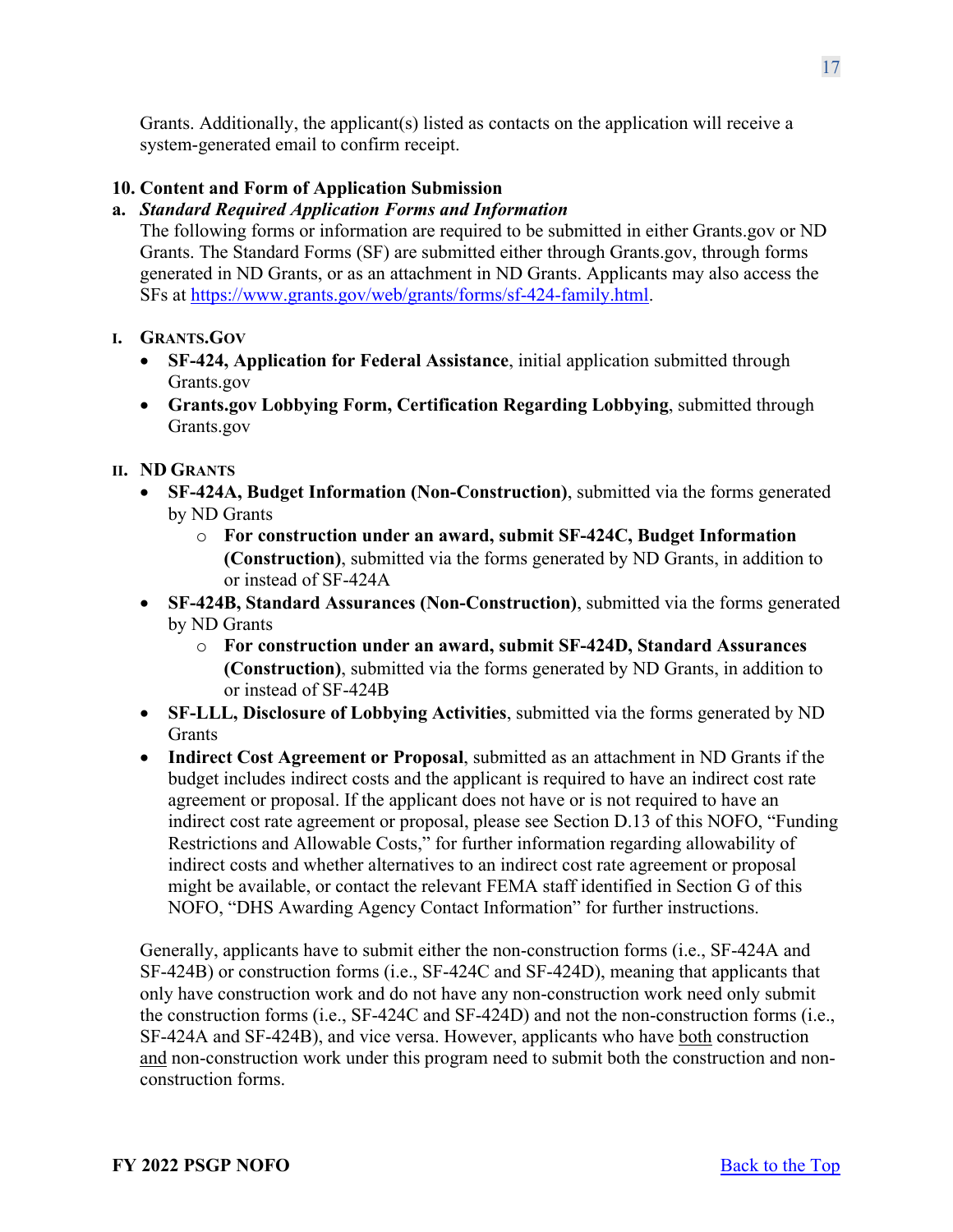#### **b.** *Program-Specific Required Forms and Information*

The following program-specific forms or information are required to be submitted in ND Grants as file attachments:

- Associated Investment Justifications (IJs)
- Detailed budgets
- Associated Memoranda of Understanding (MOU)/Memoranda of Agreement (MOA)

#### **I. PRIORITY INVESTMENTS**

#### • **Cybersecurity**

Cybersecurity investments must support the security and functioning of critical infrastructure and core capabilities as they relate to achieving target capabilities related to preventing, preparing for, protecting against, or responding to acts of terrorism. Additional resources and information regarding cybersecurity are available through the [Cybersecurity and Infrastructure Security Agency](https://www.cisa.gov/cybersecurity) and the [National Institute of Standards](https://www.nist.gov/cyberframework)  [and Technology.](https://www.nist.gov/cyberframework)

### • **Soft Targets and Crowded Places**

Soft targets and crowded places are increasingly appealing to terrorists and other violent extremist actors because of their relative accessibility and the large number of potential targets. This challenge is complicated by the prevalent use of simple tactics and less sophisticated attacks. Segments of our society are inherently open to the general public, and by nature of their purpose do not incorporate strict security measures. Given the increased emphasis by terrorists and other violent extremist actors to leverage less sophisticated methods to inflict harm in public areas, it is vital that the public and private sectors collaborate to enhance security of locations such as transportation centers, parks, restaurants, shopping centers, special event venues, and similar facilities. Additional resources and information regarding securing soft targets and crowded places are available through the [Cybersecurity and Infrastructure Security Agency.](https://www.cisa.gov/securing-public-gatherings)

#### **II. INVESTMENT JUSTIFICATION**

As part of the FY 2022 PSGP application process, applicants must use the formal IJ template to address each initiative being proposed for funding, including a project's management and administration (M&A) costs. A separate tab within the IJ template should be used for each proposed project. The detailed budget worksheet noted below is included in the IJ template. *Please refer to the "Applications Submitted by Eligible Entities" language in Section C above regarding the limitations on the number of applications per eligible entity or facilities, departments, subcomponents, or agencies within a single eligible entity. No single application or IJ may include projects intended to be implemented in different Port Areas, subject to the provisions of this section, below. Applicants may submit up to five IJs* within a single application. Due to limited available funds, applicants are encouraged to include a statement within the IJ project description identifying a minimum funding level for a project to be feasible in the event that a project can only be partially funded based on available funds.

IJs must demonstrate how proposed projects address gaps and deficiencies in one or more of the core capabilities outlined in the National Preparedness Goal (the Goal). In the IJ, the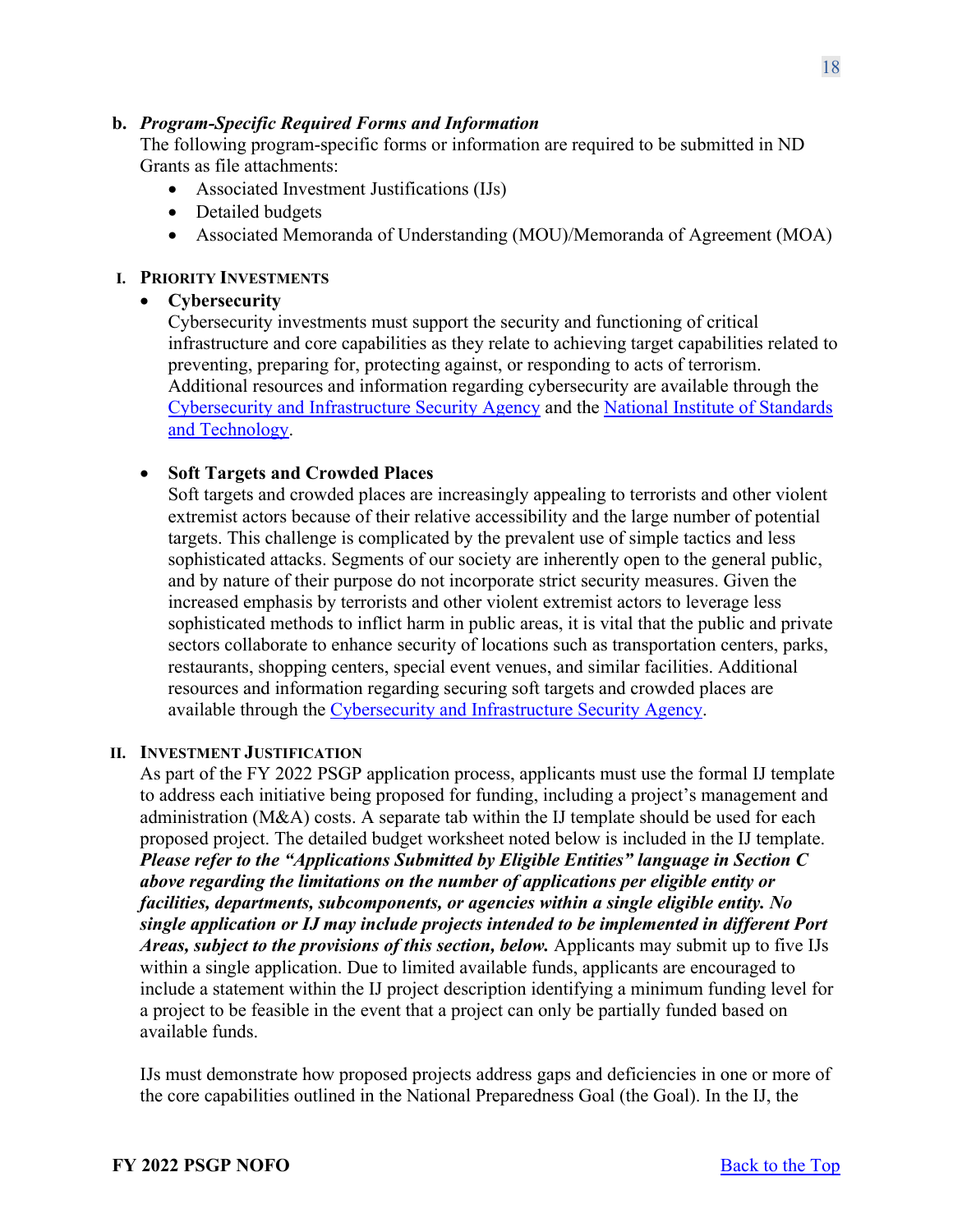applicant must demonstrate the ability to provide enhancements consistent with the purpose of the program and guidance provided by DHS/FEMA. PSGP projects must be both 1) feasible and effective at reducing the risks for which the project was designed; and 2) able to be fully completed within the thirty-six (36) month period of performance. For information on the feasibility and effectiveness determination, please see the Review and Selection Process as outlined in this funding notice.

*For the purposes of a PSGP application, a Port Area is selected for funding based on the project location. Eligible entities that have facilities in multiple Port Areas should apply for projects based on the Port Area where the project/asset will be implemented, housed, or maintained, not the entity's headquarters location.* For entities submitting applications for a single project that spans multiple Port Areas, such as one patrol vessel that may be deployed outside of the primary Port Area, the project location is considered to be the Port Area that will see the most benefit from the project. Large projects that implement multiple components in multiple Port Areas, such as state agency purchases of multiple patrol vessels for multiple Port Areas, must be submitted as separate applications (e.g., State Police vessel project in Port Area #1 is one application; State Police vessel project in Port Area #2 is a separate application). All eligible and complete applications will be provided to the applicable COTP for further review.

Applicants seeking to participate in large-scale regional projects requiring the purchase of services or equipment should directly reference this need in their applications. Applicants should specify their portion of the requested project funding and role in the project. Applicants should also note if their portion of a project can be completed independently of the large-scale regional project.

Applicants will find the IJ template on Grants.gov in the "Related Documents" tab of the PSGP posting. This IJ template must be used for each project submitted. Applicants must provide information in the following categories for each proposed investment:

- 1. Background;
- 2. Strategic and Program Priorities;
- 3. Impact; and
- 4. Funding/Implementation Plan.

Applicants must use the following file naming convention when submitting an IJ as part of the FY 2022 PSGP:

## *Name of Applicant Name of Project IJ Number (Example: XYZ Oil Fencing IJ#1)*

### **III. DETAILED BUDGET**

Detailed budget worksheets are incorporated within the PSGP IJ template. Applicants must use the IJ template provided. All applicants must complete the detailed budget worksheets for each corresponding project requested at the time of application. The detailed budget must be complete, reasonable, and cost-effective in relation to the proposed project and should provide the basis of computation of all project-related costs (including management and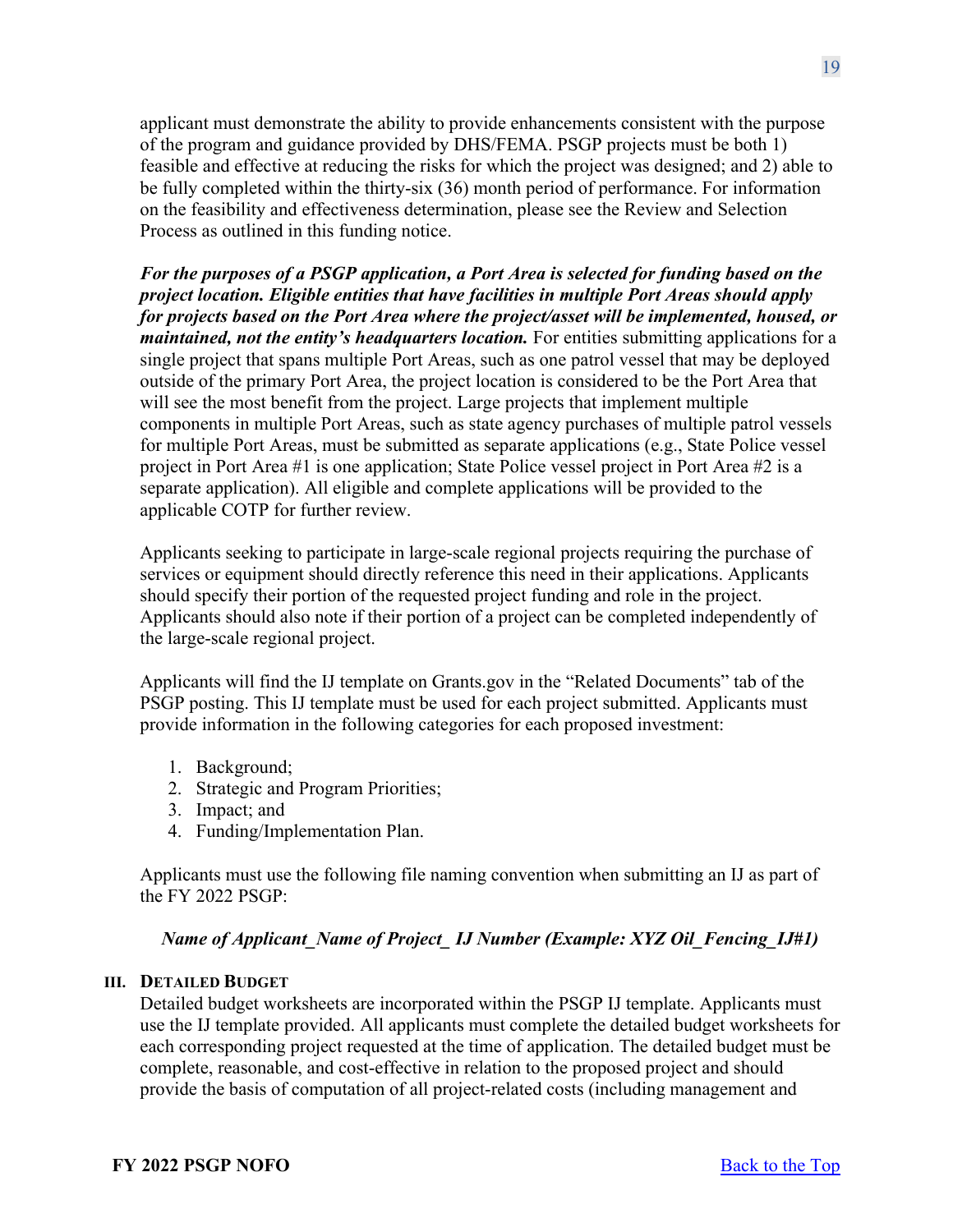administrative costs) and any appropriate narrative. Review panels must be able to thoroughly evaluate the projects being submitted based on the information provided. Consequently, applicants must provide an appropriate level of detail within the budget detail worksheets to clarify what will be purchased and spent. *Applications that do not include a detailed budget narrative will not be considered for funding.* Detailed budgets often assist reviewers in determining what type of equipment or service is being purchased, which may assist in determining the effectiveness of a project. Additionally, a detailed budget must demonstrate the required cost share, either cash (hard) or third-party in-kind (soft), of the recipient based on the projected project cost. Applications failing to demonstrate the required cost share will not be considered for funding.

Cash and third-party in-kind matches must consist of eligible costs (i.e., same allowability as the federal share), reasonable and necessary to complete the project, and must be identified as part of the submitted budget detail worksheet. A cash (hard) match includes cash spent for project-related costs while a third-party in-kind (soft) match includes the valuation of in-kind services. The cost match requirement for a PSGP award may not be met by funds from another federal grant or assistance program or funds used to meet matching requirements for another federal grant program. Likewise, third-party in-kind matches used to meet the matching requirement for the PSGP award may not be used to meet matching requirements for any other federal grant program. Please see "Cost Share" in section C of this funding notice, also reference 2 C.F.R. § 200.306, as applicable, for further guidance regarding cost matching.

Applicants must use the following file naming convention when submitting their budget detail worksheets as part of the FY 2022 PSGP:

## *Name of Applicant\_Name of Project\_Budget Number (Example: XYZ Oil\_Fencing\_Budget #1)*

### **IV. MOU/MOA REQUIREMENT FOR SECURITY SERVICES PROVIDERS**

State and local agencies that are identified in the AMSP of their respective COTP/Federal Maritime Security Coordinator (FMSC) as providing security services to one or more MTSA regulated facilities within a Port Area may apply for PSGP funding. However, *state and local agencies that are not specifically identified in their respective AMSP but are otherwise required to provide port security services must have a signed MOU/MOA between the security service agency and the MTSA regulated facilities receiving these services within the applicant Port Area prior to receipt of PSGP funding* and must include an acknowledgement of the security services, roles, and responsibilities of all entities involved. This includes agencies or entities that are new to the port area or are newly participating in Area Maritime Security Committee activities but are not yet included in the AMSP. These entities must have an MOU/MOA with the respective MTSA regulated facility pending AMSP updates. This information must be maintained by the grant recipient and provided to DHS/FEMA upon request; or verification through the field review process that the agency is identified within the MOU/MOA as an entity that provides maritime security services or is otherwise required to provide port security services. The MOU/MOA must address the following points: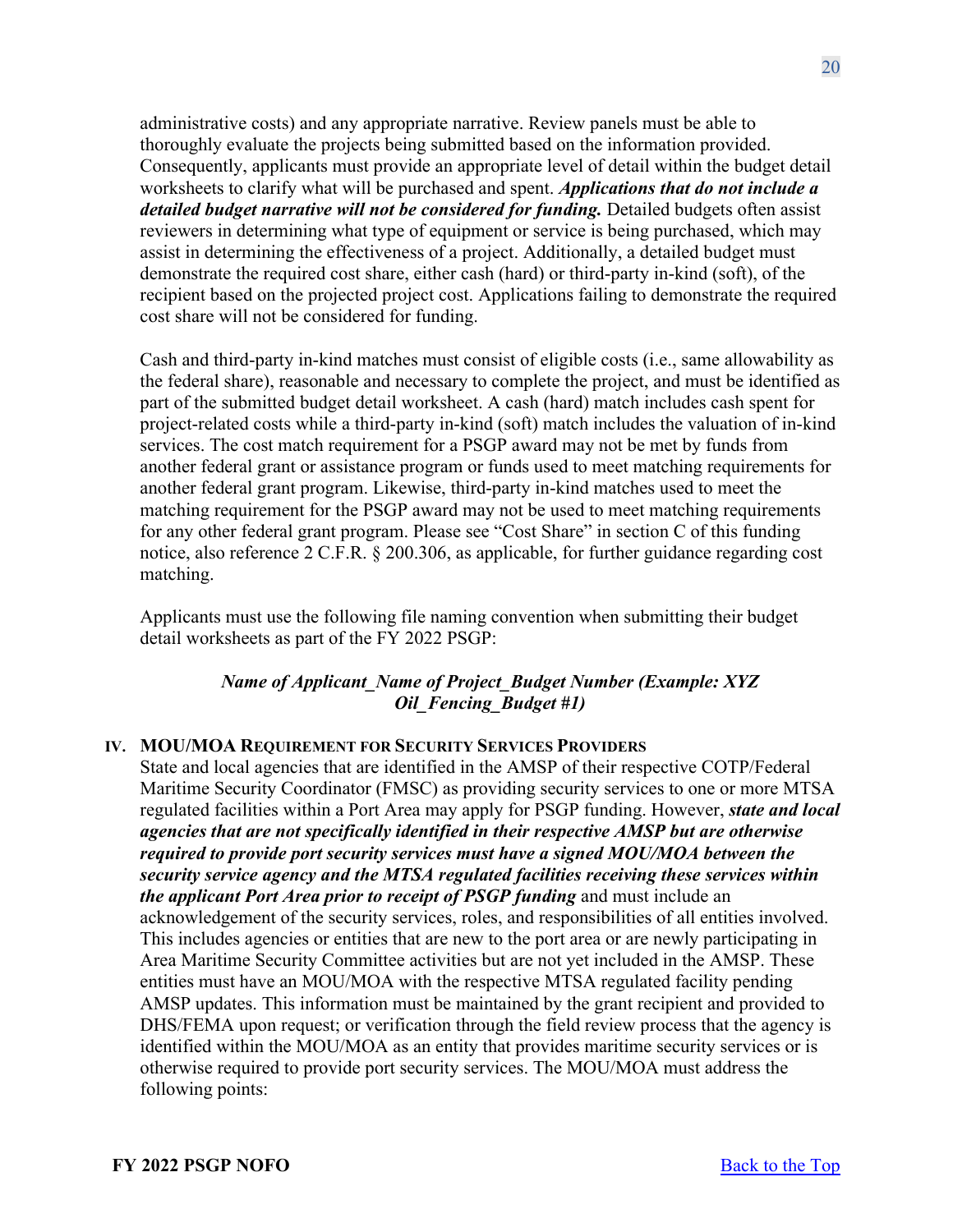- The nature of the security service that the applicant agrees to supply to the MTSA regulated facility (e.g., waterside surveillance, increased screening);
- The roles and responsibilities of the MTSA regulated facility and the applicant during different Maritime Security levels;
- An acknowledgement by the MTSA regulated facility that the applicant is part of the facility's security plan; and,
- An acknowledgment that the applicant will provide semi-annual progress reports on project status to the local applicable Area Maritime Security Committee and/or COTP.

The signed MOU/MOA for state or local agencies providing security services to regulated entities should be submitted with the grant application as a file attachment within ND Grants [\(https://portal.fema.gov/famsVuWeb/home\)](https://portal.fema.gov/famsVuWeb/home). A sample MOU/MOA can be found in the [Preparedness Grants Manual.](https://www.fema.gov/media-library/assets/documents/178291) Applicants must use the following file naming convention for FY 2022 MOUs and MOAs:

## *Name of Applicant\_MOU (Example: Harris County\_MOU)*

## **V. SENSITIVE SECURITY INFORMATION (SSI) REQUIREMENTS**

A portion of the information that is routinely submitted in the course of applying for funding or reporting under certain programs or that is provided in the course of an entity's grant management activities under those programs that are under federal control is subjected to protection under SSI requirements and must be properly identified and marked. SSI is a control designation used by DHS/FEMA to protect transportation security related information. It is applied to information about security programs, vulnerability and threat assessments, screening processes, technical specifications of certain screening equipment and objects used to test screening equipment, and equipment used for communicating security information relating to air, land, or maritime transportation. Further information can be found in 49 C.F.R. §§ 1520.1-15.20.19.

For the purposes of the PSGP, and due to the high frequency of SSI found in IJs, all IJs shall be considered SSI and treated as such until they have been subject to review for SSI by DHS/FEMA. This means that applicants shall label these documents as SSI in accordance with 49 C.F.R. § 1520.13.

### <span id="page-20-0"></span>**11. Intergovernmental Review**

An intergovernmental review may be required. Applicants must contact their state's Single Point of Contact (SPOC) to comply with the state's process under Executive Order 12372 (See [https://www.archives.gov/federal-register/codification/executive-order/12372.html;](https://www.archives.gov/federal-register/codification/executive-order/12372.html) [https://www.whitehouse.gov/wp-content/uploads/2020/01/spoc\\_1\\_16\\_2020.pdf\)](https://www.whitehouse.gov/wp-content/uploads/2020/04/SPOC-4-13-20.pdf).

### <span id="page-20-1"></span>**12. Funding Restrictions and Allowable Costs**

All costs charged to awards covered by this NOFO must comply with the Uniform Administrative Requirements, Cost Principles, and Audit Requirements at 2 C.F.R. Part 200, unless otherwise indicated in the NOFO, the terms and conditions of the award, or the Preparedness Grants Manual. This includes, among other requirements, that costs must be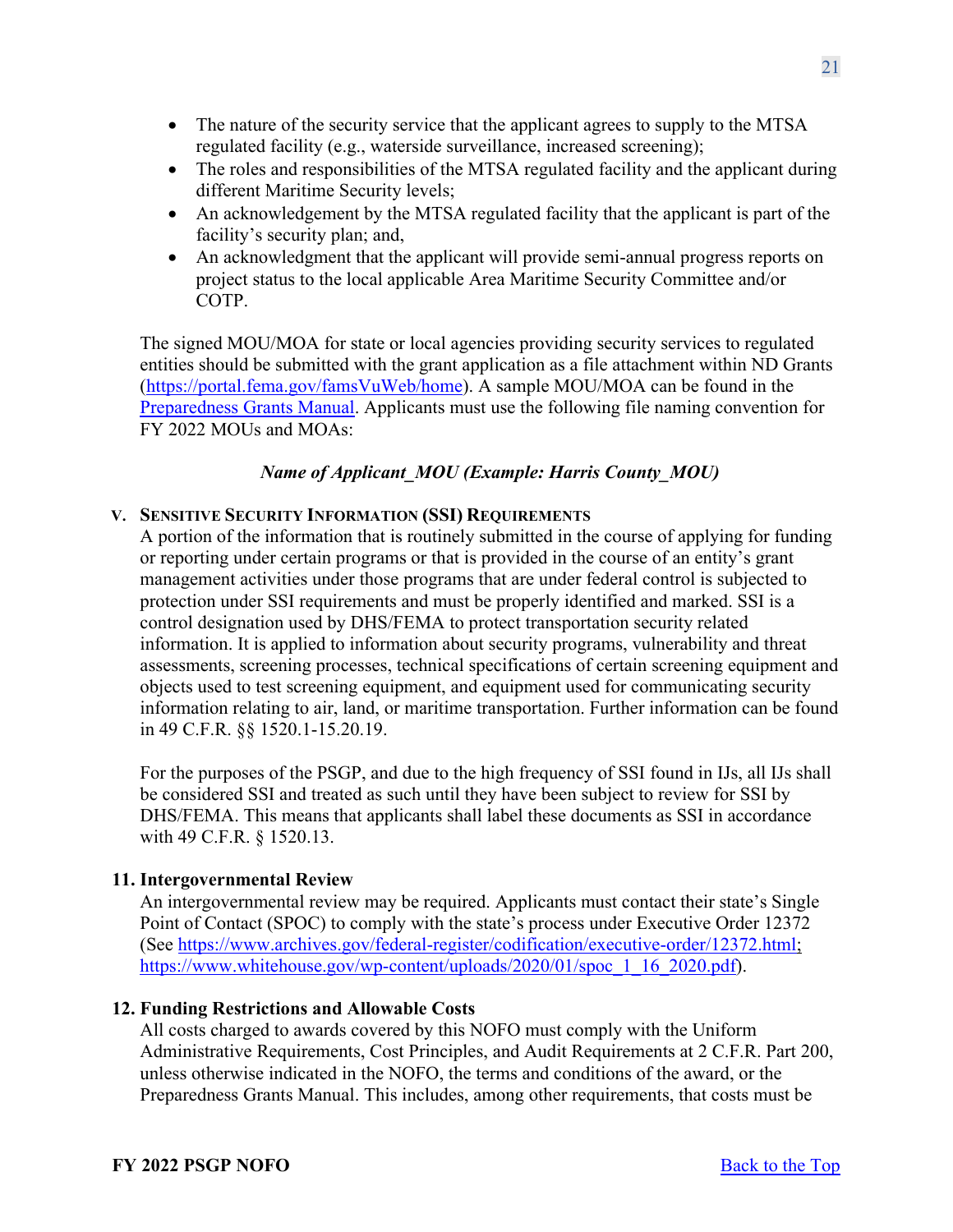incurred, and products and services must be delivered, within the period of performance of the award. *See* 2 C.F.R. § 200.403(h) (referring to budget periods, which for FEMA awards under most programs, including this program, is the same as the period of performance).

Federal funds made available through this award may be used for the purpose set forth in this NOFO, the [Preparedness Grants Manual,](https://www.fema.gov/media-library/assets/documents/178291) and the terms and conditions of the award and must be consistent with the statutory authority for the award. Award funds may not be used for matching funds for any other federal awards, lobbying, or intervention in federal regulatory or adjudicatory proceedings. In addition, federal funds may not be used to sue the Federal Government or any other government entity. See the [Preparedness Grants Manual](https://www.fema.gov/media-library/assets/documents/178291) for more information on funding restrictions and allowable costs.

## **a.** *Prohibitions on Expending FEMA Award Funds for Covered Telecommunications Equipment or Services*

Recipients and subrecipients of FEMA federal financial assistance are subject to the prohibitions described in section 889 of the [John S. McCain National Defense Authorization](https://www.congress.gov/bill/115th-congress/house-bill/5515/text?format=txt)  [Act for Fiscal Year 2019 \(FY 2019 NDAA\),](https://www.congress.gov/bill/115th-congress/house-bill/5515/text?format=txt) Pub. L. No. 115-232 (2018) and 2 C.F.R. §§ 200.216, 200.327, 200.471, and Appendix II to 2 C.F.R. Part 200. Beginning August 13, 2020, the statute – as it applies to FEMA recipients, subrecipients, and their contractors and subcontractors – prohibits obligating or expending federal award funds on certain telecommunications and video surveillance products and contracting with certain entities for national security reasons.

Guidance is available at FEMA Policy #405-143-1, [Prohibitions on Expending FEMA](https://www.fema.gov/sites/default/files/documents/fema_prohibitions-expending-fema-award-funds-covered-telecommunications-equipment-services.pdf)  [Award Funds for Covered Telecommunications Equipment or Services \(Interim\) ,](https://www.fema.gov/sites/default/files/documents/fema_prohibitions-expending-fema-award-funds-covered-telecommunications-equipment-services.pdf) or superseding document.

Additional guidance is available [Contract Provisions Guide: Navigating Appendix II to Part](https://www.fema.gov/sites/default/files/documents/fema_contract-provisions-guide_6-14-2021.pdf)  [200 - Contract Provisions for Non-Federal Entity Contracts Under Federal Awards.](https://www.fema.gov/sites/default/files/documents/fema_contract-provisions-guide_6-14-2021.pdf)

**Effective August 13, 2020**, FEMA recipients and subrecipients **may not** use any FEMA funds under open or new awards to:

- (1) Procure or obtain any equipment, system, or service that uses covered telecommunications equipment or services as a substantial or essential component of any system, or as critical technology of any system;
- (2) Enter into, extend, or renew a contract to procure or obtain any equipment, system, or service that uses covered telecommunications equipment or services as a substantial or essential component of any system, or as critical technology of any system; or
- (3) Enter into, extend, or renew contracts with entities that use covered telecommunications equipment or services as a substantial or essential component of any system, or as critical technology as part of any system.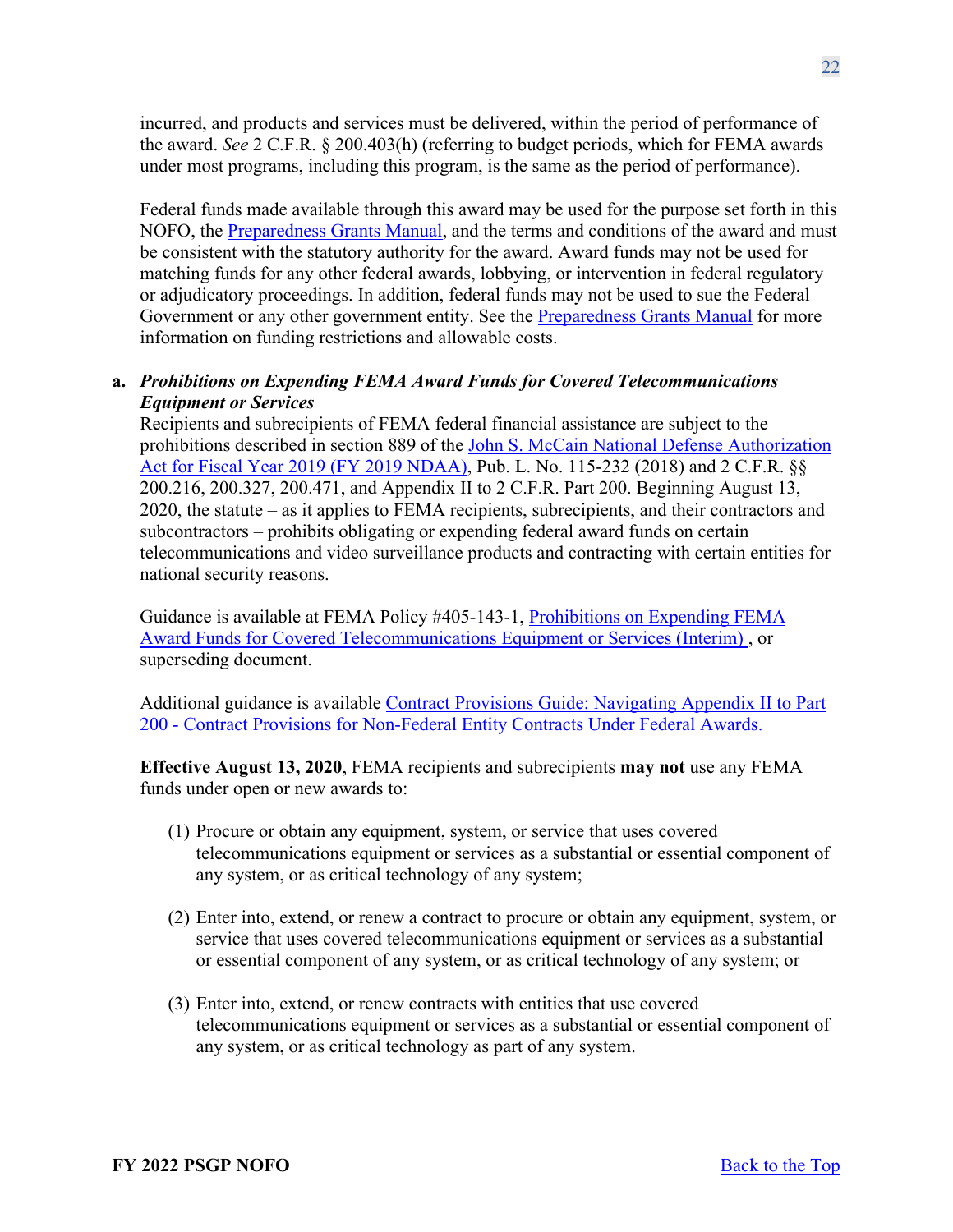#### **I. REPLACEMENT EQUIPMENT AND SERVICES**

FEMA grant funding may be permitted to procure replacement equipment and services impacted by this prohibition, provided the costs are otherwise consistent with the requirements of the NOFO and the [Preparedness Grants Manual.](https://www.fema.gov/media-library/assets/documents/178291)

#### **II. DEFINITIONS**

Per section 889(f)(2)-(3) of the FY 2019 NDAA and 2 C.F.R. § 200.216, covered telecommunications equipment or services means:

- i. Telecommunications equipment produced by Huawei Technologies Company or ZTE Corporation, (or any subsidiary or affiliate of such entities);
- ii. For the purpose of public safety, security of Government facilities, physical security surveillance of critical infrastructure, and other national security purposes, video surveillance and telecommunications equipment produced by Hytera Communications Corporation, Hangzhou Hikvision Digital Technology Company, or Dahua Technology Company (or any subsidiary or affiliate of such entities);
- iii. Telecommunications or video surveillance services provided by such entities or using such equipment; or
- iv. Telecommunications or video surveillance equipment or services produced or provided by an entity that the Secretary of Defense, in consultation with the Director of National Intelligence or the Director of the Federal Bureau of Investigation, reasonably believes to be an entity owned or controlled by, or otherwise connected to, the People's Republic of China.

Examples of the types of products covered by this prohibition include phones, internet, video surveillance, and cloud servers when produced, provided, or used by the entities listed in the definition of "covered telecommunications equipment or services." *See* 2 C.F.R. § 200.471.

### **b.** *Pre-Award Costs*

Pre-award costs are not allowable and will not be approved, with the exception of costs resulting from pre-award grant writing services provided by an independent contractor that shall not exceed \$1,500 per applicant per year.

#### **c.** *Management and Administration (M&A) Costs*

M&A costs are allowed. Recipients may use *up to* 5% of the amount of the award's federal share for their M&A costs. M&A activities are those defined as directly relating to the management and administration of PSGP funds, such as financial management and monitoring. M&A expenses must be based on actual expenses or known contractual costs. Requests that are simple percentages of the award, without supporting justification, will not be allowed or considered for reimbursement.

M&A costs are not operational costs. They are the necessary costs incurred in direct support of the grant or as a consequence of the grant and should be allocated across the entire lifecycle of the grant. Examples include preparing and submitting required programmatic and financial reports, establishing and/or maintaining equipment inventory, documenting operational and equipment expenditures for financial accounting purposes; responding to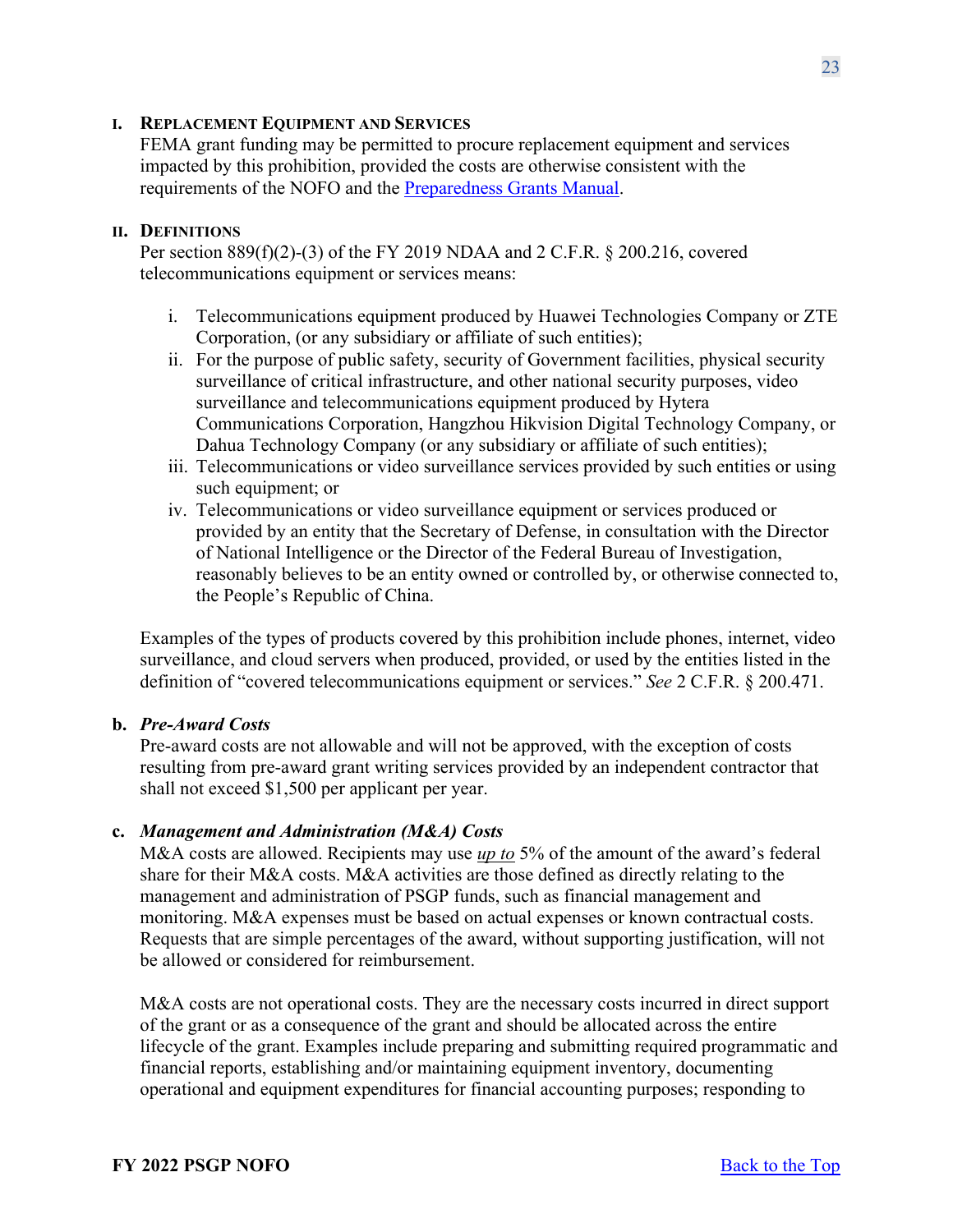official informational requests from state and federal oversight authorities, including completing the Civil Rights Evaluation Tool as required by DHS; and grant performance measurement or evaluation activities.

If an applicant uses an outside consultant or contractor to provide pre-award grant writing services or post-award grant management services, the considerations and requirements in subsection 12.e.II of this section apply.

## **d.** *Indirect Facilities & Administrative (F&A) Costs*

Indirect costs are allowable under this program as described in 2 C.F.R. Part 200, including 2 C.F.R. § 200.414. Applicants with a current negotiated indirect cost rate agreement that desire to charge indirect costs to an award must provide a copy of their negotiated indirect cost rate agreement at the time of application. Not all applicants are required to have a current negotiated indirect cost rate agreement. Applicants that are not required by 2 C.F.R. Part 200 to have a negotiated indirect cost rate agreement but are required by 2 C.F.R. Part 200 to develop an indirect cost rate proposal must provide a copy of their proposal at the time of application. Applicants who do not have a current negotiated indirect cost rate agreement (including a provisional rate) and wish to charge the de minimis rate must reach out to the FEMA Grants Management Specialist for further instructions. Applicants who wish to use a cost allocation plan in lieu of an indirect cost rate must also reach out to the FEMA Grants Management Specialist for further instructions. Post-award requests to charge indirect costs will be considered on a case-by-case basis and based upon the submission of an agreement or proposal as discussed above or based upon on the de minimis rate or cost allocation plan, as applicable.

### **e.** *Other Direct Costs*

For detailed information about allowable direct costs under this program, please see the [Preparedness Grants Manual.](https://www.fema.gov/media-library/assets/documents/178291) In addition, recipients that are using PSGP funds to support emergency communications equipment activities must comply with the **SAFECOM** [Guidance on Emergency Communications Grants,](https://www.cisa.gov/safecom/funding) including provisions on technical standards that ensure and enhance interoperable communications.

#### **I. CONSTRUCTION AND RENOVATION**

Construction and renovation costs are allowed under this program. Please see the [Preparedness Grants Manual](https://www.fema.gov/media-library/assets/documents/178291) for more information. For construction costs to be allowed, they must be specifically approved by DHS/FEMA in writing prior to the use of any program funds for construction or renovation. Additionally, recipients are required to submit a SF-424C Budget and budget detail citing the project costs.

### **II. BACKFILL, OVERTIME, AND HIRING**

Backfill, overtime, and hiring costs are allowed under this program only as described in this NOFO and the [Preparedness Grants Manual.](https://www.fema.gov/media-library/assets/documents/178291)

#### **III. EQUIPMENT**

Equipment costs are allowed under this program. Please see the [Preparedness Grants Manual](https://www.fema.gov/media-library/assets/documents/178291) for more information. Additionally, recipients that are using PSGP funds to support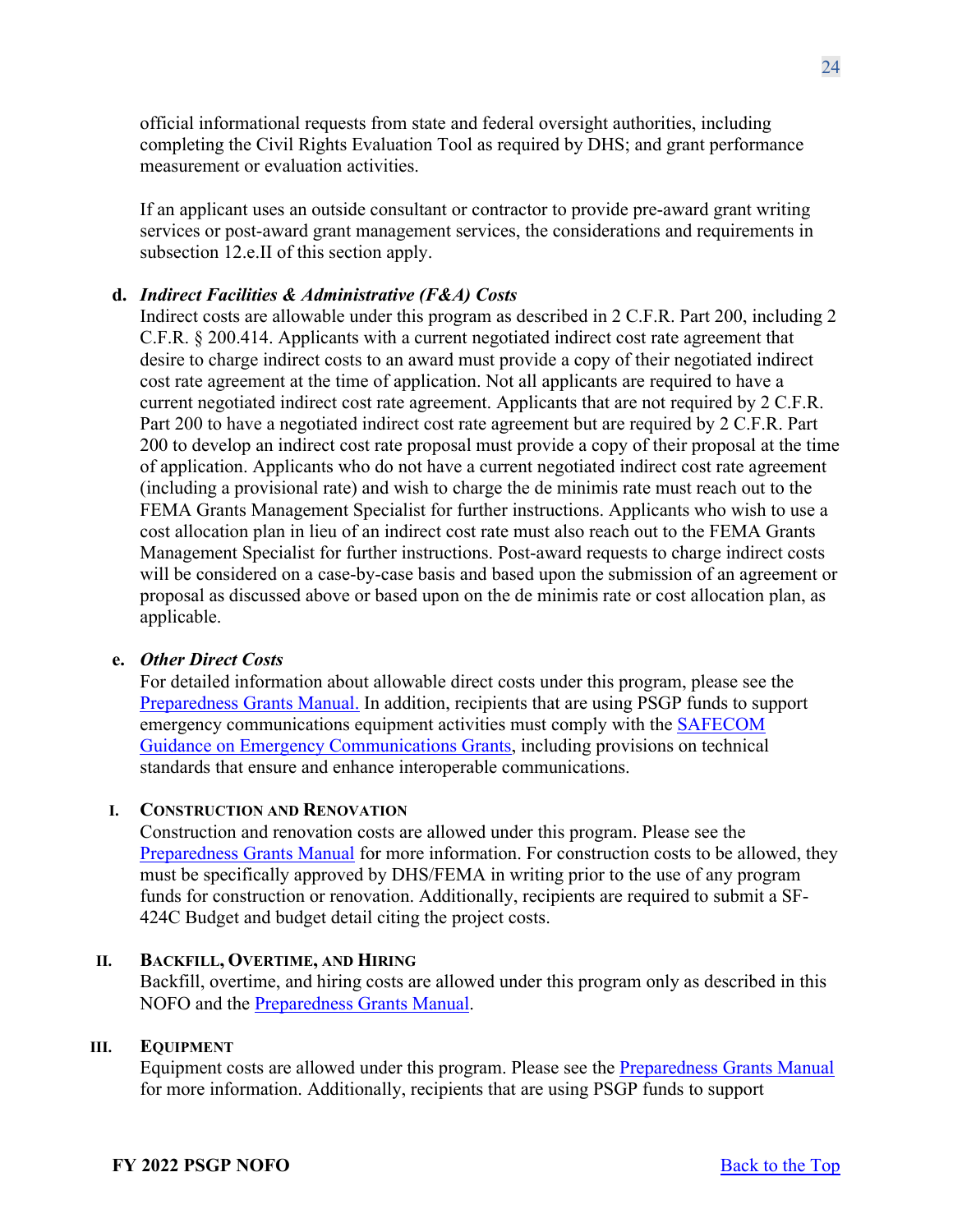emergency communications equipment activities must comply with the [SAFECOM](https://www.cisa.gov/safecom/funding)  [Guidance on Emergency Communications Grants,](https://www.cisa.gov/safecom/funding) including provisions on technical standards that ensure and enhance interoperable communications.

## • **CONTROLLED EQUIPMENT**

For decades, the federal government has provided equipment to state, local, territorial, and tribal law enforcement agencies (LEAs) through federal grants. Some federal grant programs have assisted LEAs as they carry out their critical missions to keep the American people safe. The equipment acquired by LEAs through these programs includes administrative equipment, such as office furniture and computers. Some federal grant programs also may include military and military-styled equipment, firearms, and tactical vehicles provided by the federal government, including property covered under 22 C.F.R. Part 121 and 15 C.F.R. Part 774 (collectively, "controlled equipment").

However, not all equipment that is considered controlled equipment is allowable under the PSGP. As discussed further below, there are certain "prohibited equipment" that are not allowable under the PSGP. And for the procurement of certain controlled equipment that is allowable under the PSGP, there are additional submission requirements and reviews that must be met before DHS/FEMA will permit funding to be used for this purpose, including but not limited to the provision of policies and procedures in place to safeguard individuals' privacy, civil rights, and civil liberties.

DHS/FEMA will continue to collaborate with federal agency partners to ensure that there is a consistent and reasonable approach to the restrictions placed on controlled equipment expenditures while continuing to support these investments when there is a justifiable need. Further, DHS/FEMA will continue to maintain an awareness of the evolving policy developments related to controlled equipment expenditures and keep grant recipients up to date on future developments.

Grant funds under this program may not be used for the purchase of equipment not approved by DHS/FEMA. The purchase of weapons and weapons accessories, including ammunition, is not allowed with PSGP funds. Grant funds under this program must also comply with [IB 426](https://www.fema.gov/sites/default/files/2020-08/ib_426_controlled_equipment_recission__11-1-17.pdf) and may not be used for the purchase of the following equipment: 1) firearms; 2) ammunition; 3) grenade launchers; 4) bayonets; or 5) weaponized aircraft, vessels, or vehicles of any kind with weapons installed.

### **IV. TRAVEL**

Domestic travel costs are allowed under this program as described in this NOFO and the [Preparedness Grants Manual.](https://www.fema.gov/media-library/assets/documents/178291) International travel is not an allowable cost under this program unless approved in advance by DHS/FEMA.

#### **V. MAINTENANCE AND SUSTAINMENT**

Maintenance and sustainment related costs are allowed under this program only as described in this NOFO and the [Preparedness Grants Manual.](https://www.fema.gov/media-library/assets/documents/178291)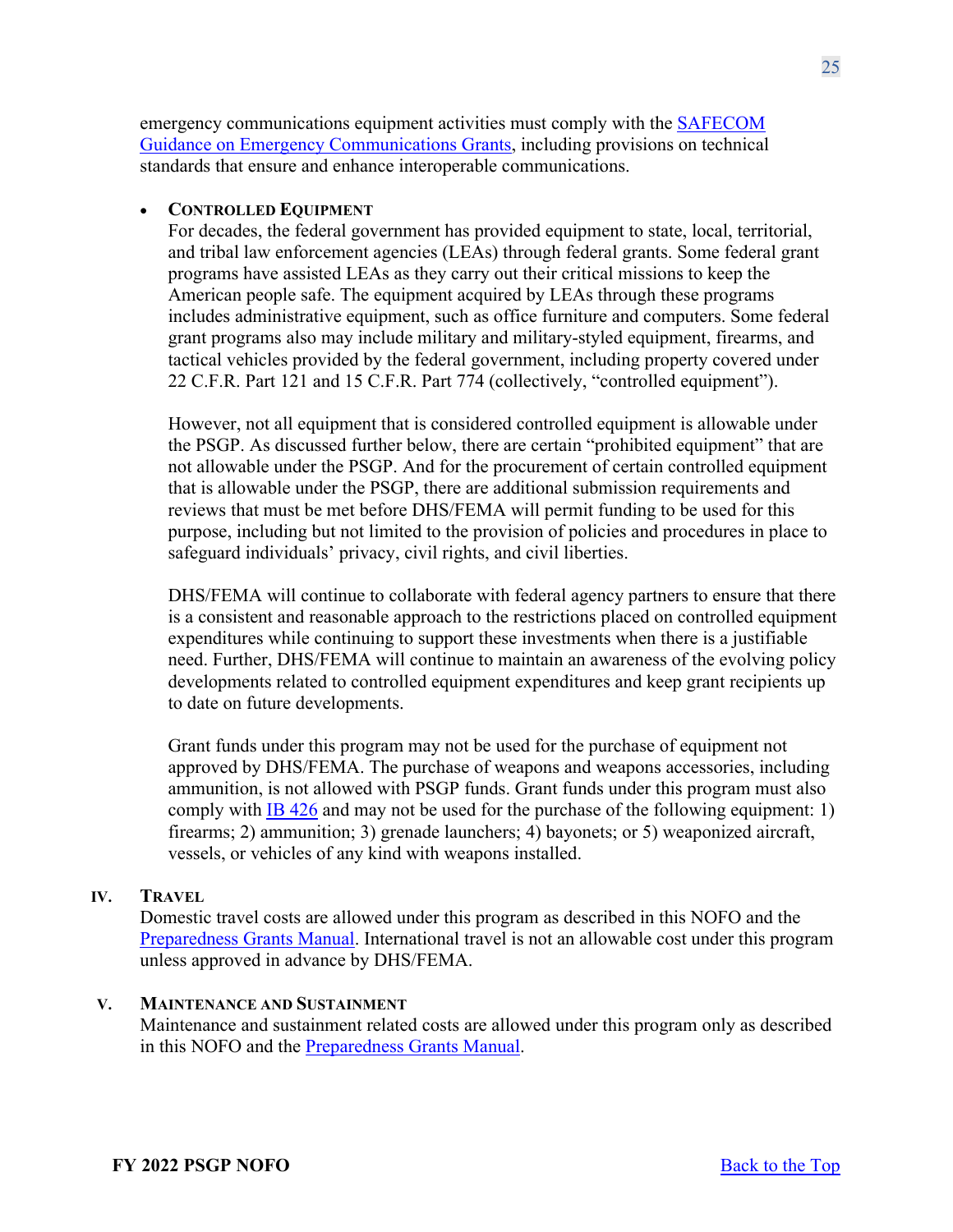#### **VI. AUTHORIZED USE OF CONTRACTUAL GRANT WRITERS AND/OR GRANT MANAGERS**

A grant applicant may procure the services of a contractor to provide support and assistance for pre-award grant development services (grant writing) or post-award grant management and administrative services (grant management). As with all federal grant-funded procurements, grant writer or grant management services must be procured in accordance with the federal procurement standards at  $2 \text{ C.F.R.}$  §§  $200.317 - 200.327$ . See the [Preparedness Grants Manual](https://www.fema.gov/media-library/assets/documents/178291) regarding Procurement Integrity, particularly the sections applicable to non-state entities that discuss organizational conflicts of interest under 2 C.F.R. § 200.319(b) and traditional conflicts of interest under 2 C.F.R. § 200.318(c)(1). States must follow the same policies and procedures it uses for procurements of its non-federal funds, pursuant to 2 C.F.R. § 200.317, which also applies 2 C.F.R. §§ 200.321, 200.322, 200.323, and 200.327.

As applicable to non-state entities, DHS/FEMA considers a contracted grant writer to be an agent of the recipient for any subsequent contracts the recipient procures under the same federal award in which the grant-writer provided grant writing services. Federal funds and funds applied to a federal award's cost share generally cannot be used to pay a contractor to carry out the work if that contractor also worked on the development of such specifications unless the original contract was properly procured and included both grant writing and grant management services in the solicitation's scope of work.

As applicable to all non-federal entities, regardless of whether an applicant or recipient uses grant writing and/or grant management services, the recipient is solely responsible for the fiscal and programmatic integrity of the grant and its authorized activities and expenditures. The recipient must ensure adequate internal controls, including separation of duties, to safeguard grant assets, processes, and documentation, in keeping with the terms and conditions of its award, including this NOFO, and 2 C.F.R. Part 200.

*Consultants or contractors are not permitted to be the AOR or SA of the recipient.* Further, an application must be officially submitted by 1) a *current employee, personnel, official, staff or leadership* of the non-federal entity; and 2) *duly authorized to apply* for an award on behalf of the non-federal entity at the time of application.

*a. Grant Writers*

Grant writing contractors may assist the applicant in preparing, writing, and finalizing grant application materials and assisting the applicant with handling online application and submission requirements in [Grants.gov](http://www.grants.gov/) and [ND Grants.](https://portal.fema.gov/famsVuWeb/home) Grant writers may assist in a variety of ways. Ultimately, however, the applicant that receives an award is solely responsible for all grant award and administrative responsibilities.

By submitting the application, applicants certify that all of the information contained therein is true and an accurate reflection of the organization and that regardless of the applicant's intent, the submission of information that is false or misleading may result in actions by DHS/FEMA. These actions include but are not limited to the submitted application not being considered for an award, temporary withholding of funding under the existing award pending investigation, or referral to the DHS Office of the Inspector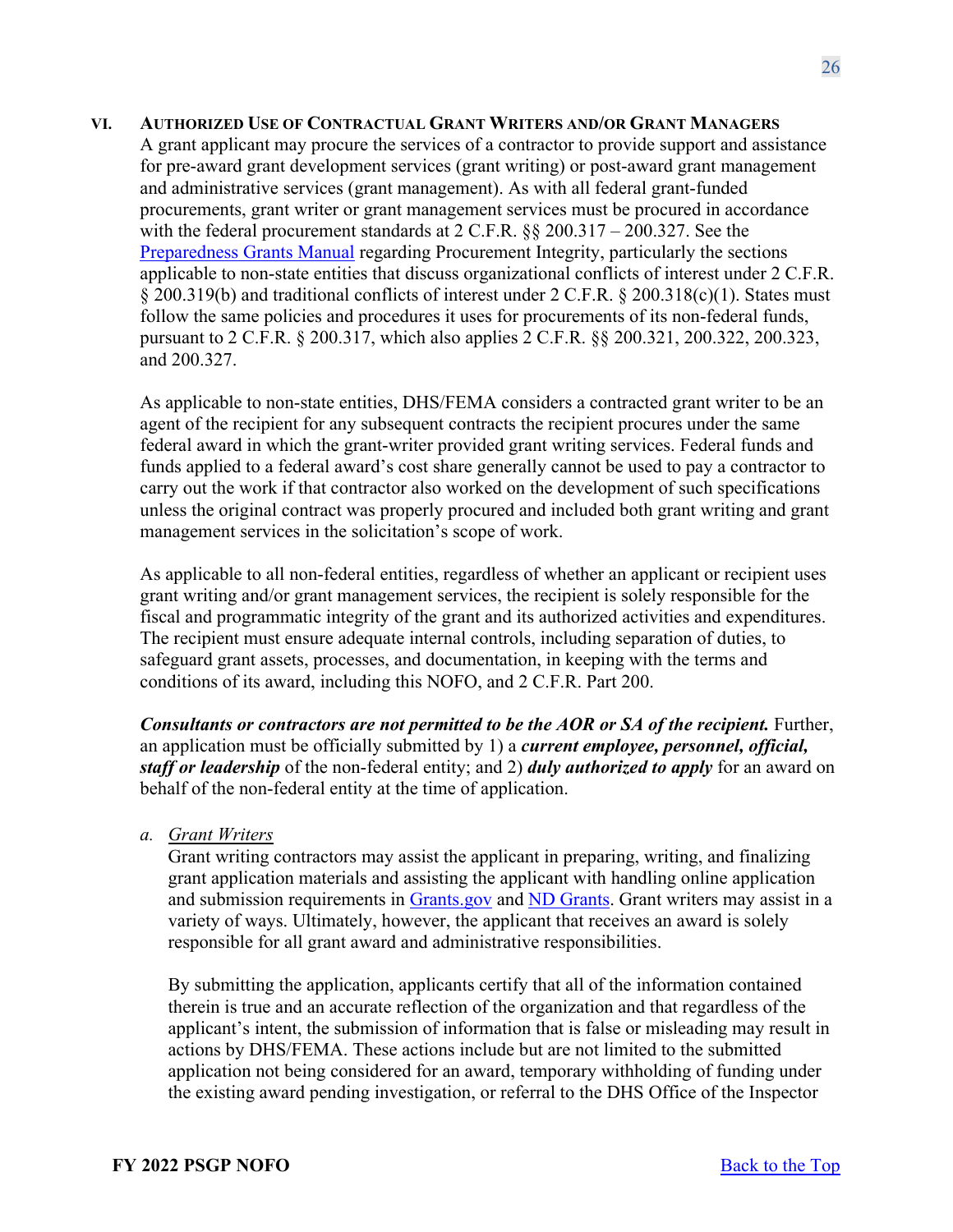#### General.

To assist applicants with the cost of grant writing services, DHS/FEMA is permitting a one-time pre-award cost of no more than \$1,500 per applicant per year for contractual grant writing services as part of the recipient's M&A costs. This is only intended to cover costs associated with a grant writer and may not be used to reimburse the applicant for their own time and effort in the development of a grant application. Additionally, the applicant may be required to pay this fee with its own funds during the application preparation and submission period; if the applicant subsequently receives an award, the applicant may then request to be reimbursed once grant funds become available for that cost, not to exceed \$1,500. If the applicant does not receive an award, this cost will not be reimbursed by the federal government. The applicant must understand this risk and be able to cover this cost if an award is not made.

If an applicant intends to request reimbursement for this one-time pre-award cost, it must include this request in its application materials, including in the budget detail worksheet for each IJ. Failure to clearly identify this as a separate cost in the application may result in its disallowance. This is the only pre-award cost eligible for reimbursement. Recipients must maintain grant writer fee documentation including, but not limited to, a copy of the solicitation, such as a quote request, rate request, invitation to bid, or request for proposals, if applicable; a copy of the grant writer's contract agreement; a copy of the invoice or purchase order; and a copy of the canceled check or proof of payment. These records must be made available to DHS/FEMA upon request.

*Consultants or contractors are not permitted to be the AOR or SA of the recipient.*  Further, an application must be officially submitted by 1) a *current employee, personnel, official, staff, or leadership* of the non-federal entity; and 2) *duly authorized to apply* for an award on behalf of the non-federal entity at the time of application.

*b. Grant Managers*

Grant management contractors provide support in the day-to-day management of an active grant and their services may be incurred as  $M&A$  costs of the award. Additionally, recipients may retain grant management contractors at their own expense.

*Consultants or contractors are not permitted to be the AOR or SA of the recipient.* **The** AOR is responsible for submitting programmatic and financial performance reports, accepting award packages, signing assurances and certifications, and submitting award amendments.

#### *c. Restrictions Regarding Grant Writers and Grant Managers*

Pursuant to 2 C.F.R. Part 180, recipients may not use federal grant funds to reimburse any entity, including a grant writer or preparer, if that entity is presently suspended or debarred by the Federal Government from receiving funding under federally funded grants or contracts. Recipients must verify that a contractor is not suspended or debarred from participating in specified federal procurement or non-procurement transactions pursuant to 2 C.F.R. § 180.300. FEMA recommends recipients use SAM.gov to conduct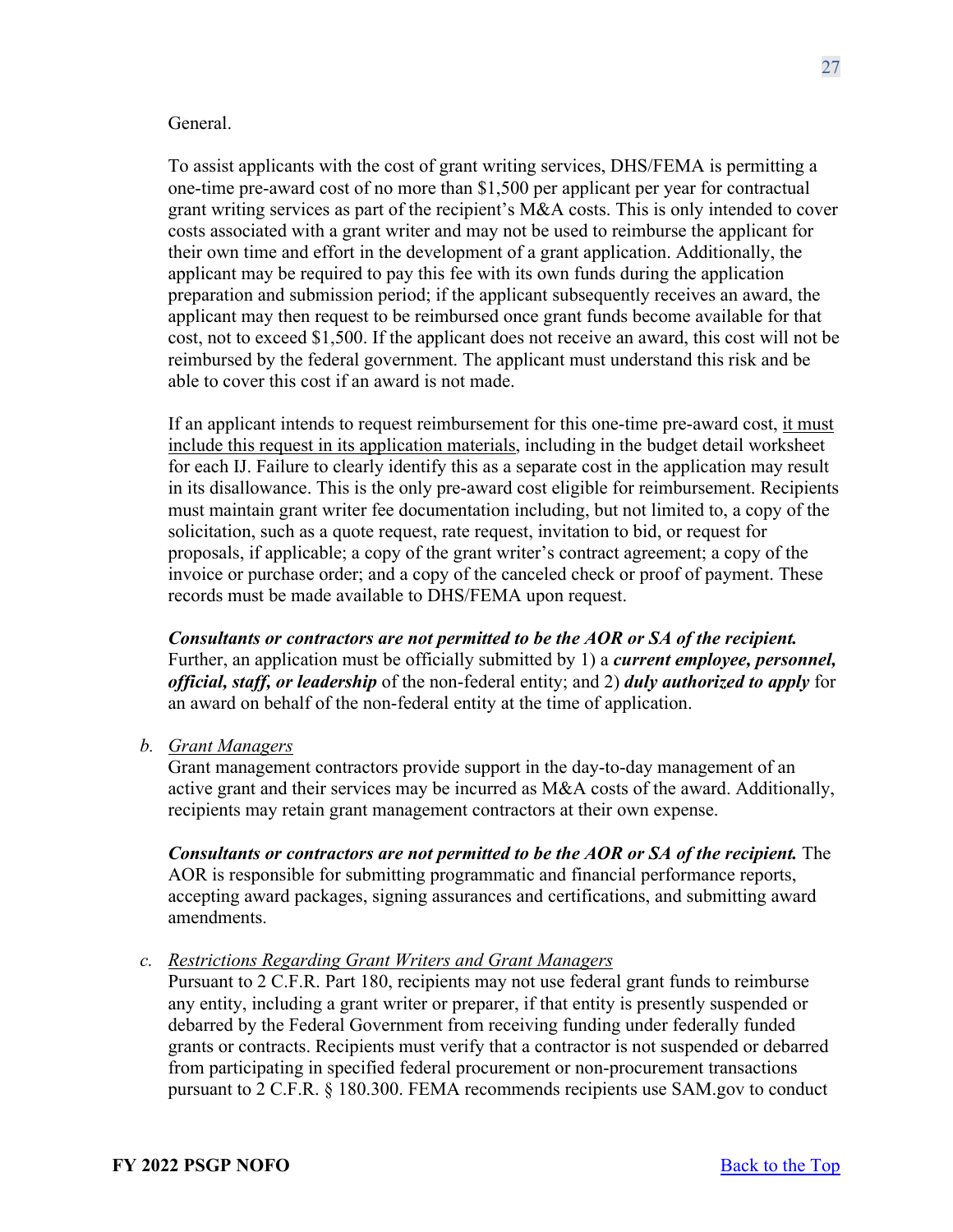this verification. Further, regardless of whether any grant writer fees were requested, as applicable to non-state entities, unless a single contract covering both pre- and postaward services was awarded to the grant writer and procured in compliance with 2 C.F.R. §§ 200.317 – 200.327, federal funds cannot be used to pay the grant writer to provide post-award services.

## **f.** *Reprogramming Award Funds*

Reprogramming award funds is permitted under this program only as described in the [Preparedness Grants Manual.](https://www.fema.gov/media-library/assets/documents/178291) Please also see Section C.4 of this NOFO regarding cost share requirements, including the implications if the project costs end up being less than what was applied for.

## <span id="page-27-0"></span>**E. Application Review Information**

## <span id="page-27-1"></span>**1. Application Evaluation Criteria**

## **a.** *Programmatic Criteria*

The PSGP uses a risk-based methodology for making funding decisions whereby each Port Area's relative threat, vulnerability, and consequences from acts of terrorism are considered. This approach helps ensure that program funding is directed toward those Port Areas that present the highest risks in support of the Goal of a secure and resilient Nation. Please refer to the [Preparedness Grants Manual](https://www.fema.gov/media-library/assets/documents/178291) for further information on the Goal. The PSGP will only fund those eligible projects that close or mitigate maritime security risk vulnerabilities gaps as identified in the applicable AMSP, FSP, VSP, and/or Port-wide Risk Management Plan (PRMP). Projects that enhance business continuity and resumption of trade within a Port Area will also be considered for funding.

FY 2022 PSGP applications will be evaluated through a three-part review and selection process that encompasses: 1) an Initial Screening; 2) a Field Review; and 3) a National Review. There are four core PSGP scoring criteria applied in each step of this process:

- 1) Projects that support development and sustainment of the core capabilities in the Goal.
	- Projects are ranked and weighted based on alignment with core capabilities across the five mission areas of the Goal: Prevention, Protection, Mitigation, Response, and Recovery. A composite score is given to each project to determine a Port Area prioritized ranking of all reviewed projects. The following scale shall be used:

0=None; 1=Minimal; 3=Moderate; 9=Significant/Gap Filled

- 2) Projects that address priorities outlined in the applicable AMSP, FSP, and/or VSP, as mandated under the MTSA and/or in an applicable PRMP.
	- AMSP priorities are the top three Transportation Security Incidents (TSIs) (as defined in 46 U.S.C. § 70101(6)) ranked and correspondingly weighted. Each IJ will be given a score (using the same scale as the National Priorities module) based on how well it addresses one or more TSIs within the context of the five mission areas of the Goal. The following scale shall be used:

0=None; 1=Minimal; 3=Moderate; 9=Significant/Gap Filled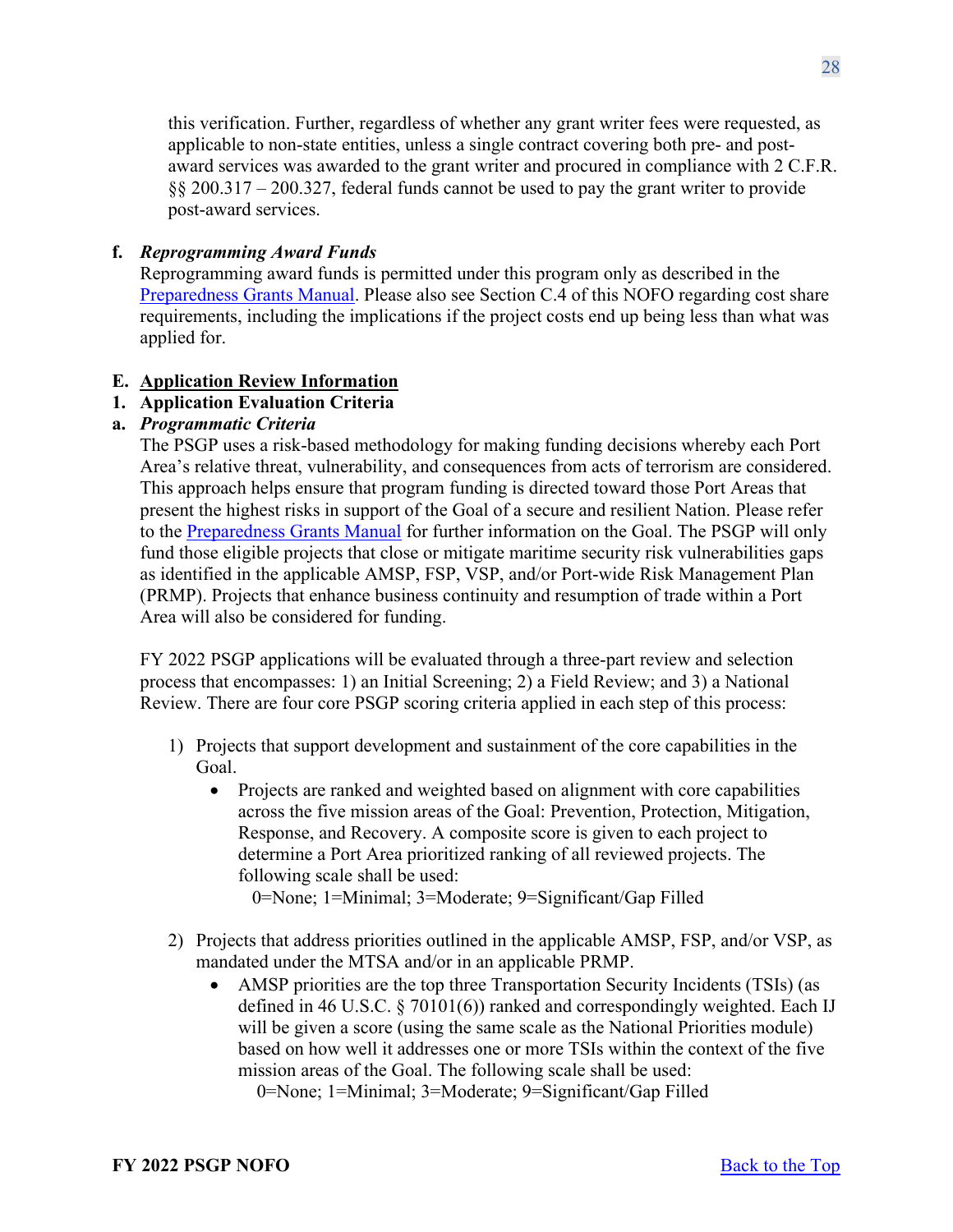- COTPs may require proposed projects to be socialized with the COTP/Area Maritime Security Committee (AMSC) prior to applying. Applicants are encouraged to coordinate with the COTP/AMSC routinely to ensure their projects align with Port Area priorities.
- 3) Projects that are eligible and feasible, based on the available period of performance. In addition, a recipient's past performance demonstrating competent stewardship of Federal funds may influence funding decisions.
	- IJs should justify the scope, breadth, and cost of a project, as well as a timeline for completing the project as required within this NOFO. Projects failing to demonstrate these minimum funding considerations may be denied funding. The following scale shall be used:

0=No Funding Recommended; 1=Funding Recommended

4) Projects submitted by a public sector applicant or projects otherwise certified by the USCG COTP as having a port-wide benefit (please see the [Preparedness Grants](https://www.fema.gov/media-library/assets/documents/178291)  [Manual](https://www.fema.gov/media-library/assets/documents/178291) as well as the cost match section of this NOFO for further information regarding what constitutes a port-wide benefit) will have their final scores increased by a multiplier of 10%.

## **b.** *Financial Integrity Criteria*

Prior to making a federal award, FEMA is required by 31 U.S.C. § 3354, as enacted by the Payment Integrity Information Act of 2019, Pub. L. No. 116-117 (2020); 41 U.S.C. § 2313; and 2 C.F.R. § 200.206 to review information available through any Office of Management and Budget (OMB)-designated repositories of governmentwide eligibility qualification or financial integrity information, including whether the applicant is suspended or debarred. FEMA may also pose additional questions to the applicant to aid in conducting the pre-award risk review. Therefore, application evaluation criteria may include the following risk-based considerations of the applicant:

- i. Financial stability;
- ii. Quality of management systems and ability to meet management standards;
- iii. History of performance in managing federal award;
- iv. Reports and findings from audits; and
- v. Ability to effectively implement statutory, regulatory, or other requirements.

## **c.** *Supplemental Financial Integrity Criteria and Review*

Prior to making a federal award where the anticipated total federal share will be greater than the simplified acquisition threshold, currently \$250,000:

i. FEMA is required to review and consider any information about the applicant, including information on the applicant's immediate and highest-level owner, subsidiaries, and predecessors, if applicable, that is in the designated integrity and performance system accessible through the System for Award Management (SAM), which is currently the [Federal Awardee Performance](https://www.fapiis.gov/fapiis/index.action)  [and Integrity Information System](https://www.fapiis.gov/fapiis/index.action) (FAPIIS).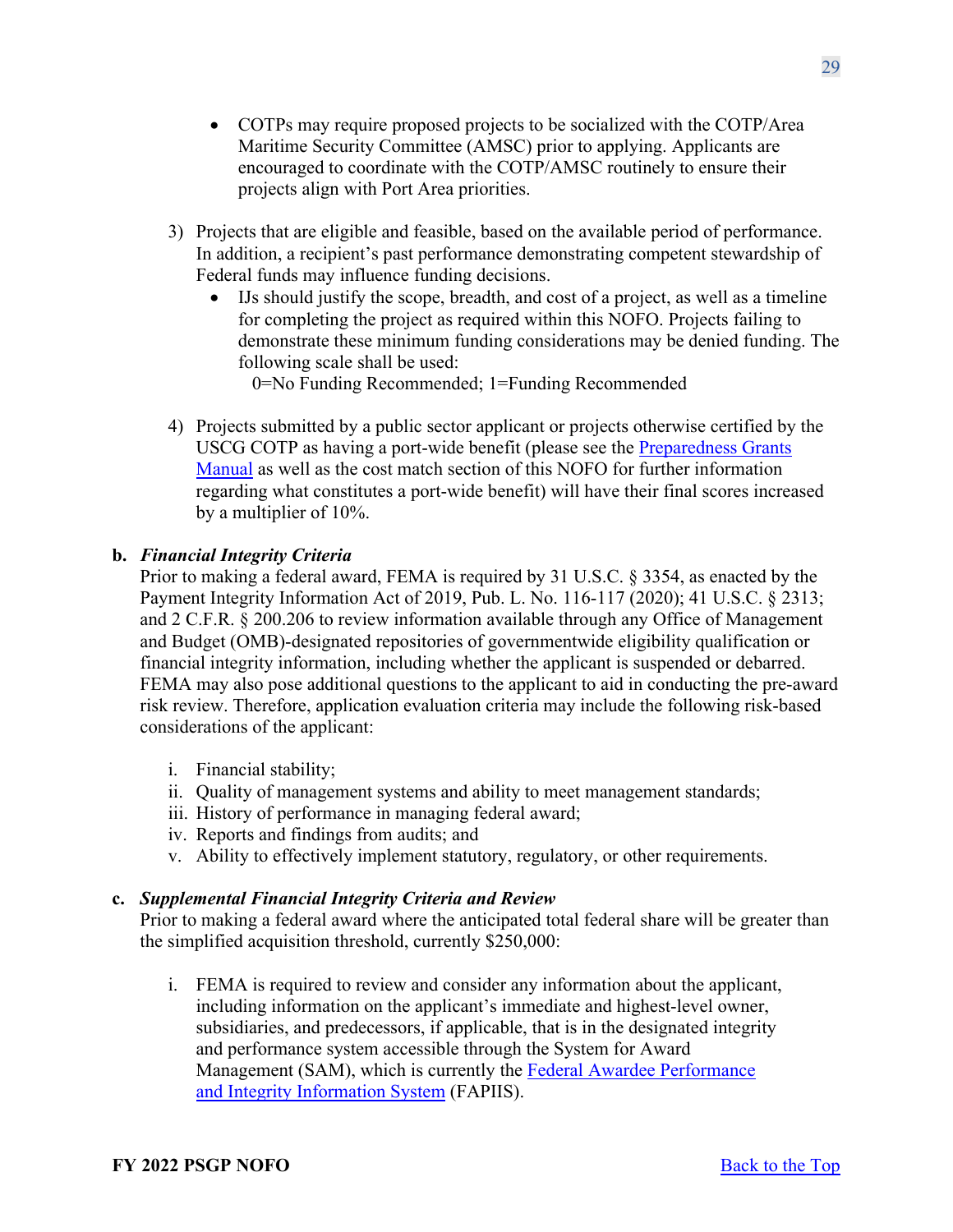- ii. An applicant, at its option, may review information in FAPIIS and comment on any information about itself that a federal awarding agency previously entered.
- iii. FEMA will consider any comments by the applicant, in addition to the other information in FAPIIS, in making a judgment about the applicant's integrity, business ethics, and record of performance under federal awards when completing the review of risk posed by applicants as described in 2 C.F.R. § 200.206.

## <span id="page-29-0"></span>**2. Review and Selection Process**

Following the USCG COTP-led Field Review, DHS/FEMA will lead a National Review. The National Review encompasses 1) a review by a panel of subject-matter experts (SME) from DHS/FEMA and other federal partners that validates the USCG COTP-led Field Review results; and 2) a detailed administrative/financial review of applications recommended for funding. *As part of the National Review, the SME panel will increase the score of any proposed project that sufficiently addresses one or more of the two National Priorities (enhancing cybersecurity or enhancing the protection of soft targets/crowded places) by 20%.* As part of the National Review, the SME panel will also have the ability to recommend partial funding for individual projects and eliminate others that are determined to be duplicative or require a sustained federal commitment to fully realize the intended risk mitigation. *In addition, the SME panel will validate proposed project costs. Decisions to reduce requested funding amounts or eliminate requested items deemed inappropriate under the scope of the FY 2022 PSGP will take into consideration the ability of the revised project to address the National Priorities and whether it will achieve the intended risk mitigation goal.* Historically, the PSGP has placed a high priority on providing full project funding rather than partial funding.

Elements of the application considered during the National Review include the following as specified within this NOFO:

- Eligibility of an applicant;
- Allowable costs:
- Required cost share; and
- Alignment with program priorities.

Independent of the Field and National Reviews, a risk score will also be calculated for each Port Area in which an eligible entity applies for funding under PSGP. A Port Area risk score will be calculated based on the relative threat, vulnerability, and consequences from acts of terrorism. The risk methodology used to calculate this score is focused on three elements:

- *Threat* likelihood of an attack being attempted by an adversary;
- *Vulnerability* likelihood that an attack is successful, given that it is attempted; and
- *Consequence* effect of an event, incident, or occurrence.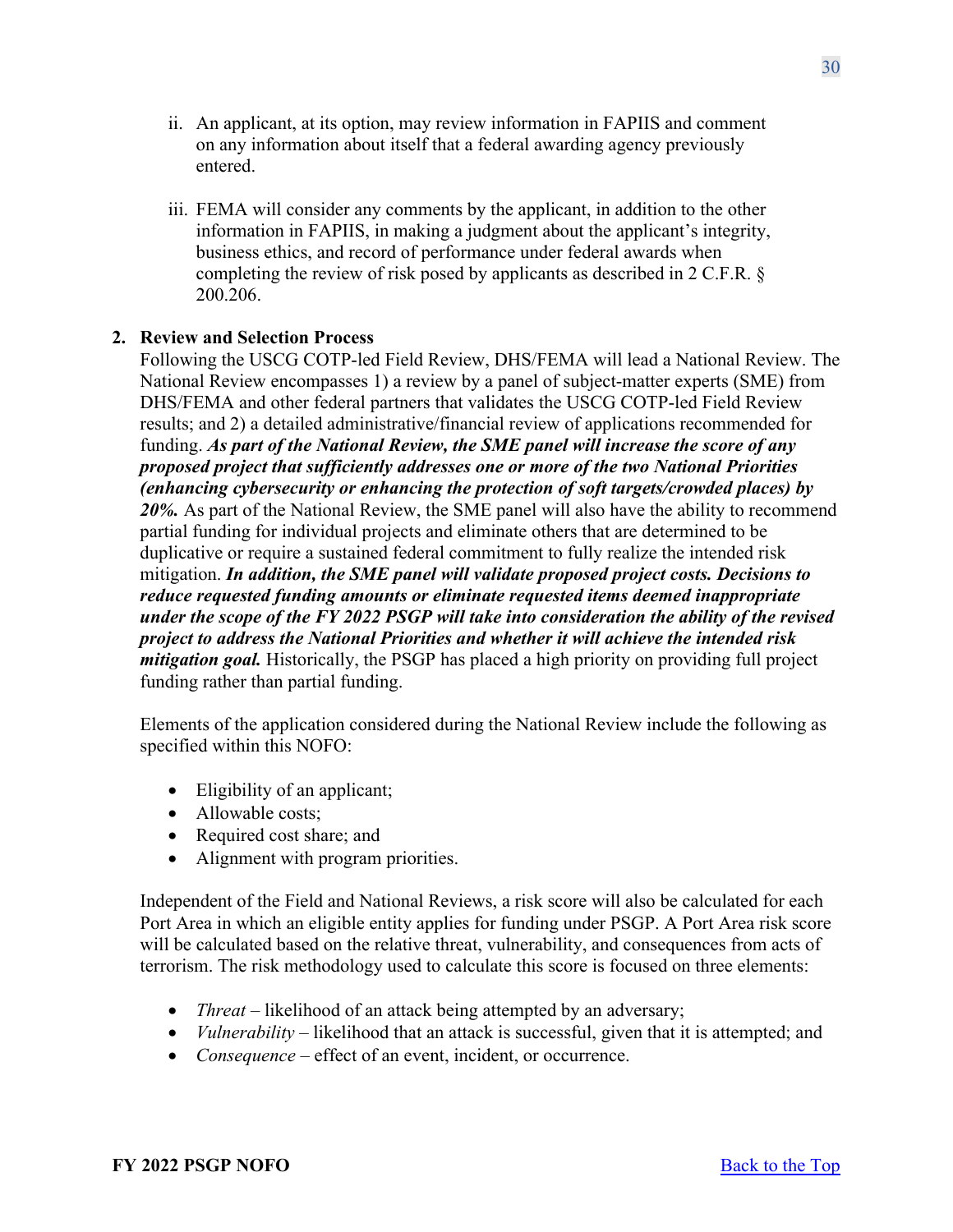The risk methodology determines the relative risk of terrorism faced by a given Port Area, considering the potential risk of terrorism to people, critical infrastructure, economic security, and national security missions. The analysis includes threats from domestic violent extremists, international terrorist groups, and individuals inspired by terrorists abroad. A risk and effectiveness prioritization will then be applied to the SME panel's recommended list of projects for each Port Area. This analysis considers the following factors to produce a comprehensive national priority ranking of port security proposals:

- Relationship of the project to one or more of the National Priorities;
- Relationship of the project to the local port security priorities;
- Risk level of the Port Area in which the project would be located;
	- o Those Port Areas that have a measurable risk of at least 1% of the overall maritime security risk based on the comprehensive DHS/FEMA risk methodology would be prioritized above those with less than 1% of the overall risk;
	- o To ensure that the most effective projects are funded, the risk and effectiveness prioritization could be limited by Port Area, based on the Port Area's relative risk score; and
- Effectiveness and feasibility of the project to be completed in support of the priorities highlighted above during the period of performance.

Projects recommended for funding will also receive a detailed administrative/financial review to ensure compliance with all program requirements. As a part of this, applications will be reviewed to ensure there are no ineligible costs, there is an appropriate nexus to maritime security, etc.

*FEMA may place a risk-based funding cap on Port Areas to ensure a broad distribution of program funds among multiple Port Areas. This will ensure that minimally effective projects in the highest risk Port Areas are not funded ahead of highly effective projects in lower risk Port Areas; however, this does not guarantee that Port Areas with minimal risk scores will receive funding.* All funding recommendations will be provided to the interagency partners for concurrence. All final funding determinations will then be made by the Secretary of Homeland Security, who retains the discretion to consider other factors and information in addition to DHS/FEMA's funding recommendations.

## <span id="page-30-0"></span>**F. Federal Award Administration Information**

## <span id="page-30-1"></span>**1. Notice of Award**

Before accepting the award, the AOR and recipient should carefully read the award package. The award package includes instructions on administering the grant award and the terms and conditions associated with responsibilities under federal awards. **Recipients must accept all conditions in this NOFO and the [Preparedness Grants Manual](https://www.fema.gov/media-library/assets/documents/178291) as well as any specific terms and conditions in the Notice of Award to receive an award under this program.**

See the [Preparedness Grants Manual](https://www.fema.gov/media-library/assets/documents/178291) for information on Notice of Award.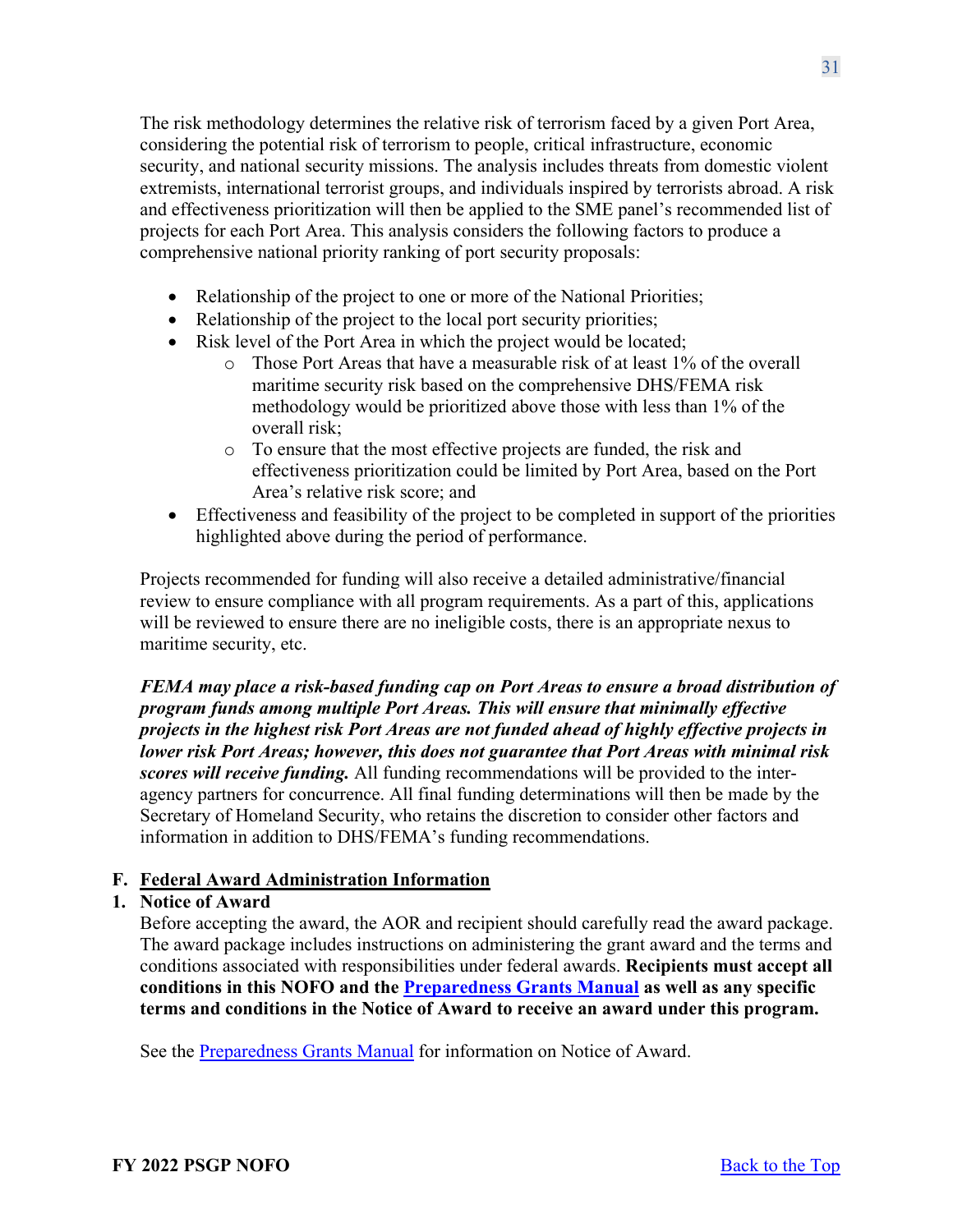## <span id="page-31-0"></span>**2. Administrative and National Policy Requirements**

In addition to the requirements of in this section and in this NOFO, FEMA may place specific terms and conditions on individual awards in accordance with 2 C.F.R. Part 200.

In addition to the information regarding DHS Standard Terms and Conditions and Ensuring the Protection of Civil Rights, see the [Preparedness Grants Manual](https://www.fema.gov/media-library/assets/documents/178291) for additional information on administrative and national policy requirements, including the following:

- [Environmental Planning and Historic Preservation \(EHP\) Compliance;](https://www.fema.gov/grants/guidance-tools/environmental-historic)
- FirstNet:
- [National Incident Management System \(NIMS\) Implementation;](https://www.fema.gov/emergency-managers/nims/implementation-training) and
- [SAFECOM Guidance on Emergency Communications Grants.](https://www.cisa.gov/safecom/funding)

### **a.** *DHS Standard Terms and Conditions*

All successful applicants for DHS grant and cooperative agreements are required to comply with [DHS Standard](http://www.dhs.gov/publication/fy15-dhs-standard-terms-and-conditions) Terms and Conditions, which are available online at: DHS Standard [Terms and Conditions.](http://www.dhs.gov/publication/fy15-dhs-standard-terms-and-conditions)

The applicable DHS Standard Terms and Conditions will be those in effect at the time the award was made. What terms and conditions will apply for the award will be clearly stated in the award package at the time of award.

### **b.** *Ensuring the Protection of Civil Rights*

As the Nation works towards achieving the [National Preparedness Goal,](https://www.fema.gov/national-preparedness-goal) it is important to continue to protect the civil rights of individuals. Recipients and subrecipients must carry out their programs and activities, including those related to the building, sustainment, and delivery of core capabilities, in a manner that respects and ensures the protection of civil rights for protected populations.

Federal civil rights statutes, such as Section 504 of the Rehabilitation Act of 1973 and Title VI of the Civil Rights Act of 1964, along with DHS and FEMA regulations, prohibit discrimination on the basis of race, color, national origin, sex, religion, age, disability, limited English proficiency, or economic status in connection with programs and activities receiving [federal financial assistance](https://www.ecfr.gov/cgi-bin/text-idx?SID=5e41f4d1a74f253d602c5a7fdc4fc2d8&mc=true&node=se44.1.7_1913&rgn=div8) from FEMA.

Recipients must complete the [DHS Civil Rights Evaluation Tool](https://www.dhs.gov/publication/dhs-civil-rights-evaluation-tool) within 30 days of the receipt of Notice of Award. Information about this requirement and a fuller list of the civil rights provisions that apply to recipients can be found in the [DHS Standard Terms and](https://www.dhs.gov/publication/fy15-dhs-standard-terms-and-conditions)  [Conditions.](https://www.dhs.gov/publication/fy15-dhs-standard-terms-and-conditions) Additional information on civil rights provisions is available at <https://www.dhs.gov/civil-rights-resources-recipients-dhs-financial-assistance>and [https://www.fema.gov/about/offices/equal-rights/civil-rights.](https://www.fema.gov/about/offices/equal-rights/civil-rights)

Monitoring and oversight requirements in connection with recipient compliance with federal civil rights laws are also authorized pursuant to 44 C.F.R. Part 7.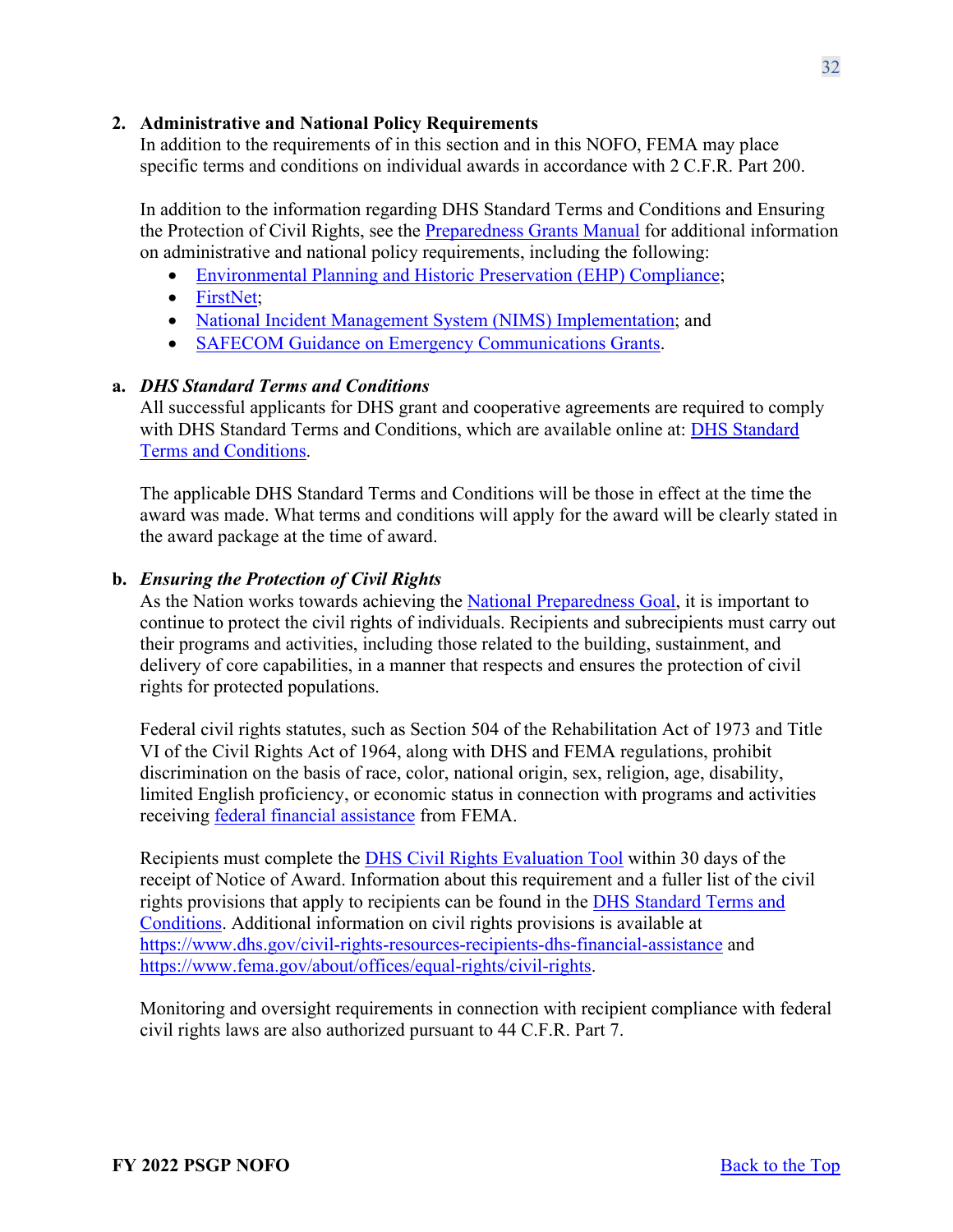In accordance with civil rights laws and regulations, recipients and subrecipients must ensure the consistent and systematic fair, just, and impartial treatment of all individuals, including individuals who belong to underserved communities that have been denied such treatment.

## **c.** *Environmental Planning and Historic Preservation (EHP) Compliance*

As a federal agency, FEMA is required to consider the effects of its actions on the environment and historic properties to ensure that all activities and programs funded by FEMA, including grant-funded projects, comply with federal EHP laws, Executive Orders, regulations, and policies, as applicable.

FEMA grant funding for new construction or substantial improvement must comply with [Executive Order \(EO\) 14030, Climate-Related Financial Risk](https://www.whitehouse.gov/briefing-room/presidential-actions/2021/05/20/executive-order-on-climate-related-financial-risk/) and applicable FEMA implementing policies in place at the time of disbursement, including [FEMA Policy #-206-](https://www.fema.gov/sites/default/files/documents/fema_policy-fp-206-21-0003-partial-mplementation-ffrms-hma-programs-interim.pdf) [21-0003, Partial Implementation of the Federal Flood Risk Management Standard for Hazard](https://www.fema.gov/sites/default/files/documents/fema_policy-fp-206-21-0003-partial-mplementation-ffrms-hma-programs-interim.pdf)  [Mitigation Assistance Programs \(Interim\) \(fema.gov\)](https://www.fema.gov/sites/default/files/documents/fema_policy-fp-206-21-0003-partial-mplementation-ffrms-hma-programs-interim.pdf) or superseding policies.

**Recipients and subrecipients proposing projects that have the potential to impact the environment, including, but not limited to, side-scan sonar, on water training/exercise, new or replacement of permanent equipment (cameras, lights, etc.), the construction of communication towers, modification or renovation of existing buildings, structures, and facilities, or new construction including replacement of facilities, must participate in the FEMA EHP review process.** The EHP review process involves the submission of a detailed project description along with any supporting documentation requested by FEMA in order to determine whether the proposed project has the potential to impact environmental resources or historic properties.

In some cases, FEMA is also required to consult with other regulatory agencies and the public in order to complete the review process. Federal law requires EHP review to be completed before federal funds are released to carry out proposed projects. FEMA may not be able to fund projects that are not incompliance with applicable EHP laws, Executive Orders, regulations, and policies.

DHS and FEMA EHP policy is found in directives and instructions available on the [FEMA.gov EHP page,](https://www.fema.gov/grants/guidance-tools/environmental-historic) the FEMA website page that includes documents regarding EHP responsibilities and program requirements, including implementation of the National Environmental Policy Act and other EHP regulations and Executive Orders.

The GPD EHP screening form is located at [https://www.fema.gov/media](https://www.fema.gov/media-library/assets/documents/90195)[library/assets/documents/90195.](https://www.fema.gov/media-library/assets/documents/90195) Additionally, all recipients under this funding opportunity are required to comply with the FEMA GPD EHP Policy Guidance, FEMA Policy #108-023- 1, available at [https://www.fema.gov/media-library/assets/documents/85376.](https://www.fema.gov/media-library/assets/documents/85376)

## <span id="page-32-0"></span>**3. Reporting**

Recipients are required to submit various financial and programmatic reports as a condition of award acceptance. Future awards and funds drawdown may be withheld if these reports are delinquent.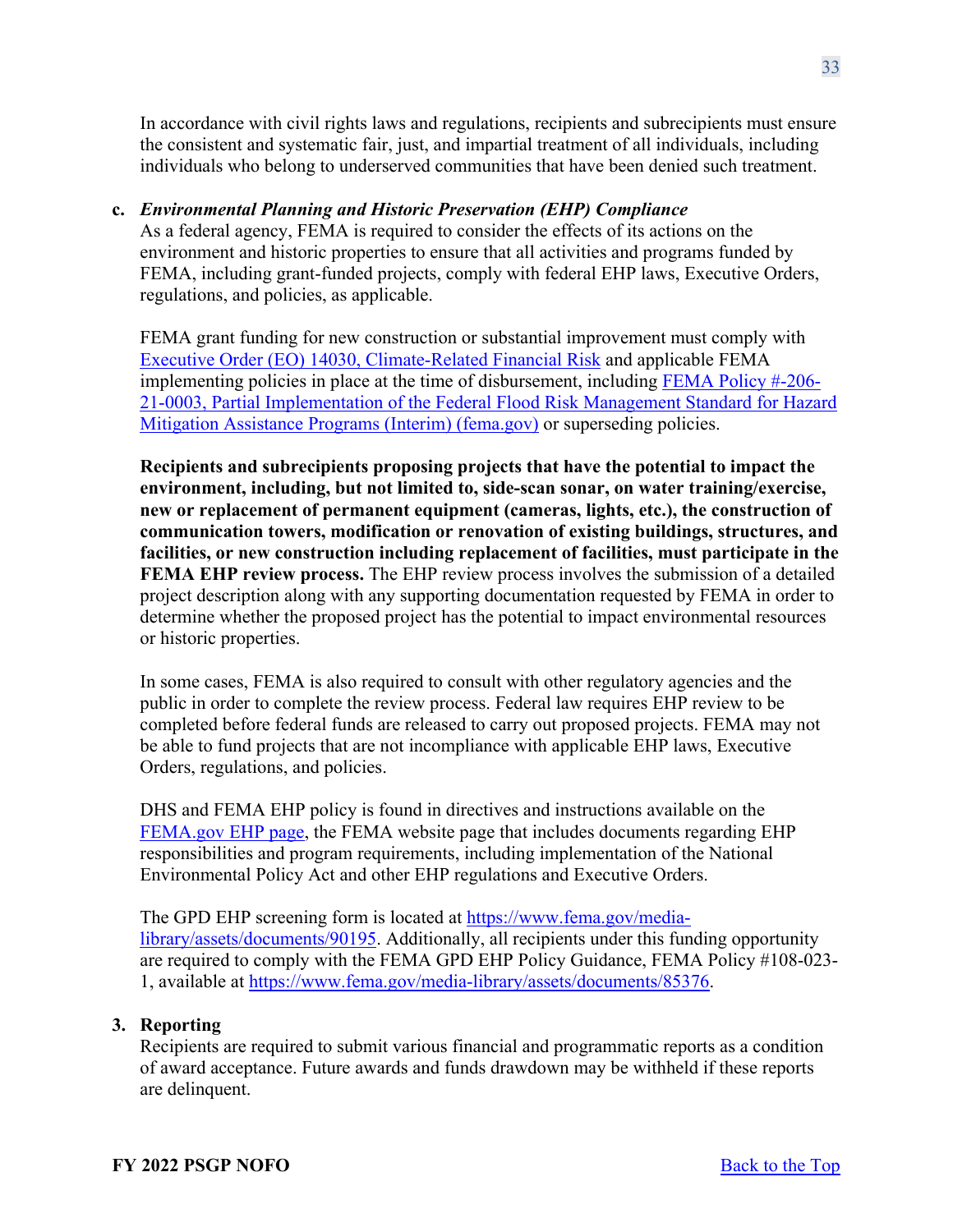See the [Preparedness Grants Manual](https://www.fema.gov/media-library/assets/documents/178291) for information on reporting requirements.

## <span id="page-33-0"></span>**4. Monitoring and Oversight**

Per 2 C.F.R. § 200.337, FEMA, through its authorized representatives, has the right, at all reasonable times, to make site visits or conduct desk reviews to review project accomplishments and management control systems to review award progress and to provide any required technical assistance. During site visits or desk reviews, FEMA will review recipients' files related to the award. As part of any monitoring and program evaluation activities, recipients must permit FEMA, upon reasonable notice, to review grant-related records and to interview the organization's staff and contractors regarding the program. Recipients must respond in a timely and accurate manner to FEMA requests for information relating to the award.

See the [Preparedness Grants Manual](https://www.fema.gov/media-library/assets/documents/178291) for information on monitoring and oversight.

## <span id="page-33-1"></span>**G. DHS Awarding Agency Contact Information**

## <span id="page-33-2"></span>**1. Contact and Resource Information**

## **a.** *Program Office Contact*

FEMA has assigned region-specific Preparedness Officers for the PSGP. If you do not know your Preparedness Officer, please contact the Centralized Scheduling and Information Desk (CSID) by phone at (800) 368-6498 or by email at  $askcsid@fema.dhs.gov$ , Monday through Friday, 9 a.m. – 5 p.m. ET.

## **b.** *Centralized Scheduling and Information Desk (CSID)*

CSID is a non-emergency comprehensive management and information resource developed by FEMA for grants stakeholders. CSID provides general information on all FEMA grant programs and maintains a comprehensive database containing key personnel contact information at the federal, state, and local levels. When necessary, recipients will be directed to a federal point of contact who can answer specific programmatic questions or concerns. CSID can be reached by phone at (800) 368-6498 or by e-mail at  $askcsid@fema.dhs.gov$ , Monday through Friday, 9 a.m. – 5 p.m. ET.

### **c.** *Grant Programs Directorate (GPD) Award Administration Division*

GPD's Award Administration Division provides support regarding financial matters and budgetary technical assistance. Additional guidance and information can be obtained by contacting the AAD's Help Desk via e-mail at [ASK-GMD@fema.dhs.gov.](mailto:ASK-GMD@fema.dhs.gov)

## **d.** *Equal Rights*

The FEMA Office of Equal Rights (OER) in coordination with the DHS Office for Civil Rights and Civil Liberties is responsible for compliance with and enforcement of federal civil rights obligations in connection with programs and services conducted by FEMA and recipients of FEMA financial assistance. All inquiries and communications about federal civil rights compliance for FEMA grants under this NOFO should be sent to [FEMA-](mailto:FEMA-CivilRightsOffice@fema.dhs.gov)[CivilRightsOffice@fema.dhs.gov.](mailto:FEMA-CivilRightsOffice@fema.dhs.gov)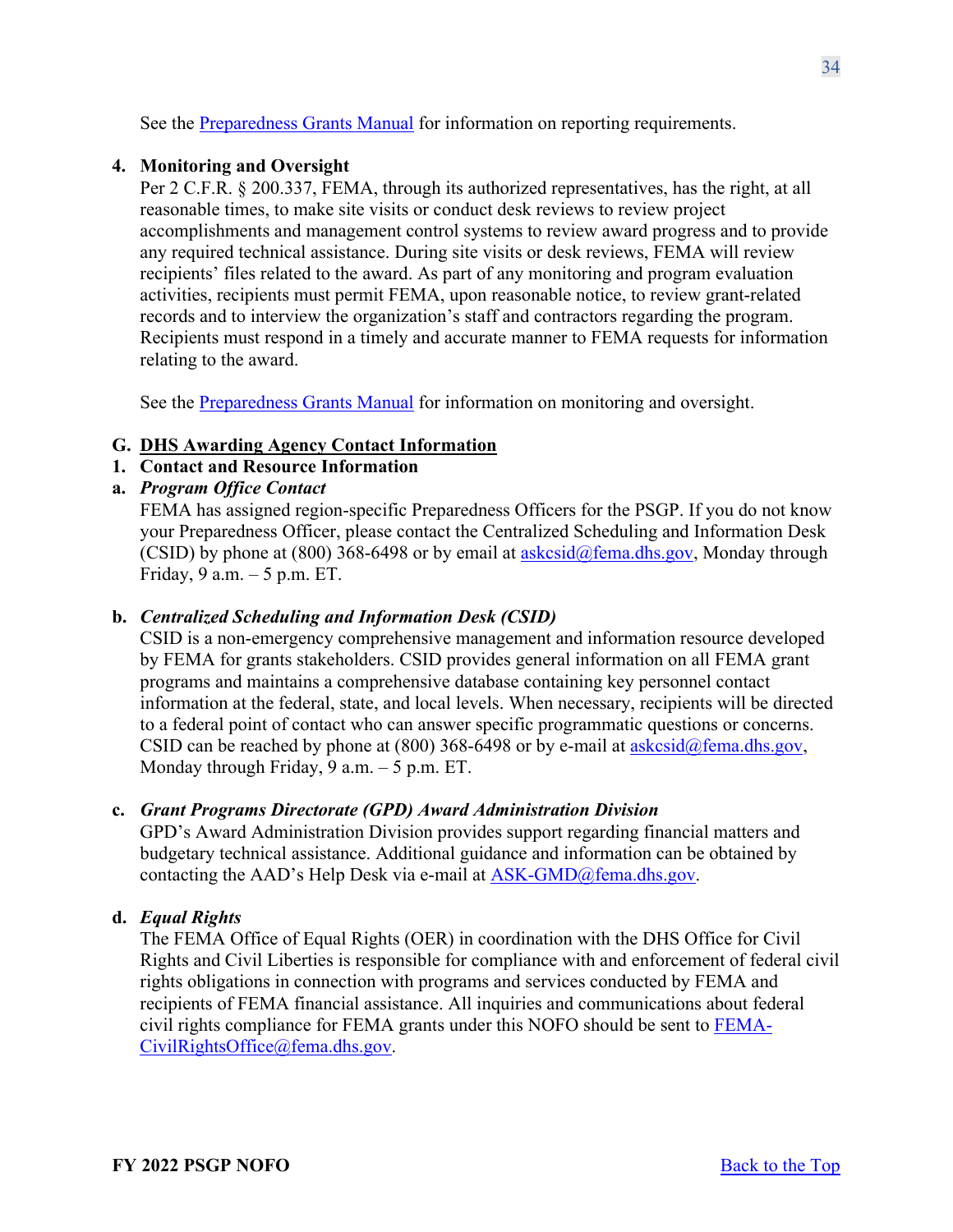## **e.** *Environmental Planning and Historic Preservation*

EHP Team provides guidance and information about the EHP review process to recipients and subrecipients. All inquiries and communications about GPD projects under this NOFO or the EHP review process, including the submittal of EHP review materials, should be sent to [gpdehpinfo@fema.dhs.gov.](mailto:gpdehpinfo@fema.dhs.gov)

## <span id="page-34-0"></span>**2. Systems Information**

## **a.** *Grants.gov*

For technical assistance with [Grants.gov,](https://www.grants.gov/forms/sf-424-family.html) call the customer support hotline 24 hours per day, 7 days per week (except federal holidays) at (800) 518-4726 or e-mail at [support@grants.gov.](mailto:support@grants.gov)

## **b.** *Non-Disaster (ND) Grants*

For technical assistance with the ND Grants system, please contact the ND Grants Helpdesk at [ndgrants@fema.dhsgov](mailto:ndgrants@fema.dhsgov) or (800) 865-4076, Monday through Friday, 9 a.m.  $-6$  p.m. ET. User resources are available at [https://www.fema.gov/grants/guidance-tools/non-disaster](https://www.fema.gov/grants/guidance-tools/non-disaster-grants-management-system)[grants-management-system.](https://www.fema.gov/grants/guidance-tools/non-disaster-grants-management-system)

## **c.** *Payment and Reporting System (PARS)*

FEMA uses the [Payment and Reporting System \(PARS\)](https://isource.fema.gov/sf269/execute/LogIn?sawContentMessage=true) for financial reporting, invoicing, and tracking payments. FEMA uses the Direct Deposit/Electronic Funds Transfer (DD/EFT) method of payment to recipients. To enroll in the DD/EFT, recipients must complete a Standard Form 1199A, Direct Deposit Form. If you have questions about the online system, please call the Customer Service Center at (866) 927-5646 or email [ask-](mailto:ask-GMD@fema.dhs.gov)[GMD@fema.dhs.gov.](mailto:ask-GMD@fema.dhs.gov)

### <span id="page-34-1"></span>**H. Additional Information**

GPD has developed the **Preparedness Grants Manual** to guide applicants and recipients of grant funding on how to manage their grants and other resources. Recipients seeking guidance on policies and procedures for managing preparedness grants should reference the Preparedness Grants Manual for further information. Examples of information contained in the [Preparedness Grants Manual](https://www.fema.gov/media-library/assets/documents/178291) include:

- Actions to Address Noncompliance;
- Audits:
- Case Studies and Use of Grant-Funded Resources During Real-World Incident Operations;
- Community Lifelines;
- Conflicts of Interest in the Administration of Federal Awards and Subawards;
- Disability Integration;
- National Incident Management System;
- Payment Information;
- Period of Performance Extensions;
- Procurement Integrity;
- Record Retention;
- Whole Community Preparedness; and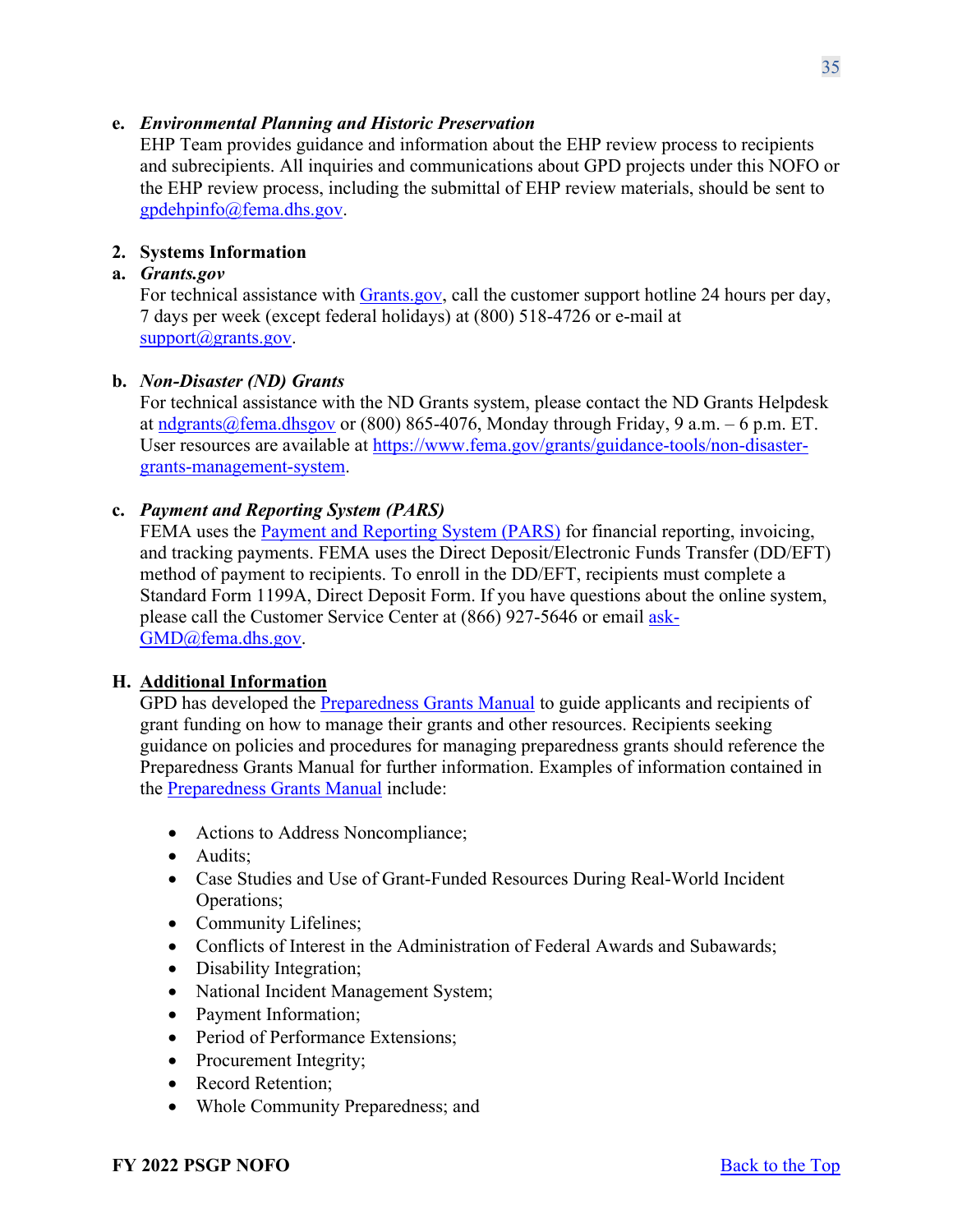• Other Post-Award Requirements.

#### <span id="page-35-0"></span>**1. Termination Provisions**

FEMA may terminate a federal award in whole or in part for one of the following reasons. FEMA and the recipient must still comply with closeout requirements at 2 C.F.R. §§ 200.344-200.345 even if an award is terminated in whole or in part. To the extent that subawards are permitted under this NOFO, pass-through entities should refer to 2 C.F.R. § 200.340 for additional information on termination regarding subawards.

#### **a.** *Noncompliance*

If a recipient fails to comply with the terms and conditions of a federal award, FEMA may terminate the award in whole or in part. If the noncompliance can be corrected, FEMA may first attempt to direct the recipient to correct the noncompliance. This may take the form of a Compliance Notification. If the noncompliance cannot be corrected or the recipient is nonresponsive, FEMA may proceed with a Remedy Notification, which could impose a remedy for noncompliance per 2 C.F.R. § 200.339, including termination. Any action to terminate based on noncompliance will follow the requirements of 2 C.F.R. §§ 200.341-200.342 as well as the requirement of 2 C.F.R.  $\S$  200.340(c) to report in FAPIIS the recipient's material failure to comply with the award terms and conditions. See also the section on Actions to Address Noncompliance in this NOFO or in the [Preparedness Grants Manual.](https://www.fema.gov/media-library/assets/documents/178291)

#### **b.** *With the Consent of the Recipient*

FEMA may also terminate an award in whole or in part with the consent of the recipient, in which case the parties must agree upon the termination conditions, including the effective date, and in the case of partial termination, the portion to be terminated.

#### **c.** *Notification by the Recipient*

The recipient may terminate the award, in whole or in part, by sending written notification to FEMA setting forth the reasons for such termination, the effective date, and in the case of partial termination, the portion to be terminated. In the case of partial termination, FEMA may determine that a partially terminated award will not accomplish the purpose of the federal award, so FEMA may terminate the award in its entirety. If that occurs, FEMA will follow the requirements of 2 C.F.R. §§ 200.341-200.342 in deciding to fully terminate the award.

#### <span id="page-35-1"></span>**2. Program Evaluation**

Recipients and subrecipients are encouraged to incorporate program evaluation activities from the outset of their program design and implementation to meaningfully document and measure their progress towards meeting an agency priority goal(s). Title I of the Foundations for Evidence-Based Policymaking Act of 2018 [\(Evidence Act\)](https://www.congress.gov/115/plaws/publ435/PLAW-115publ435.pdf), Pub. L. No. 115-435 (2019) urges federal awarding agencies and federal assistance recipients and subrecipients to use program evaluation as a critical tool to learn, to improve equitable delivery, and to elevate program service and delivery across the program lifecycle. Evaluation means "an assessment using systematic data collection and analysis of one or more programs, policies, and organizations intended to assess their effectiveness and efficiency." Evidence Act § 101